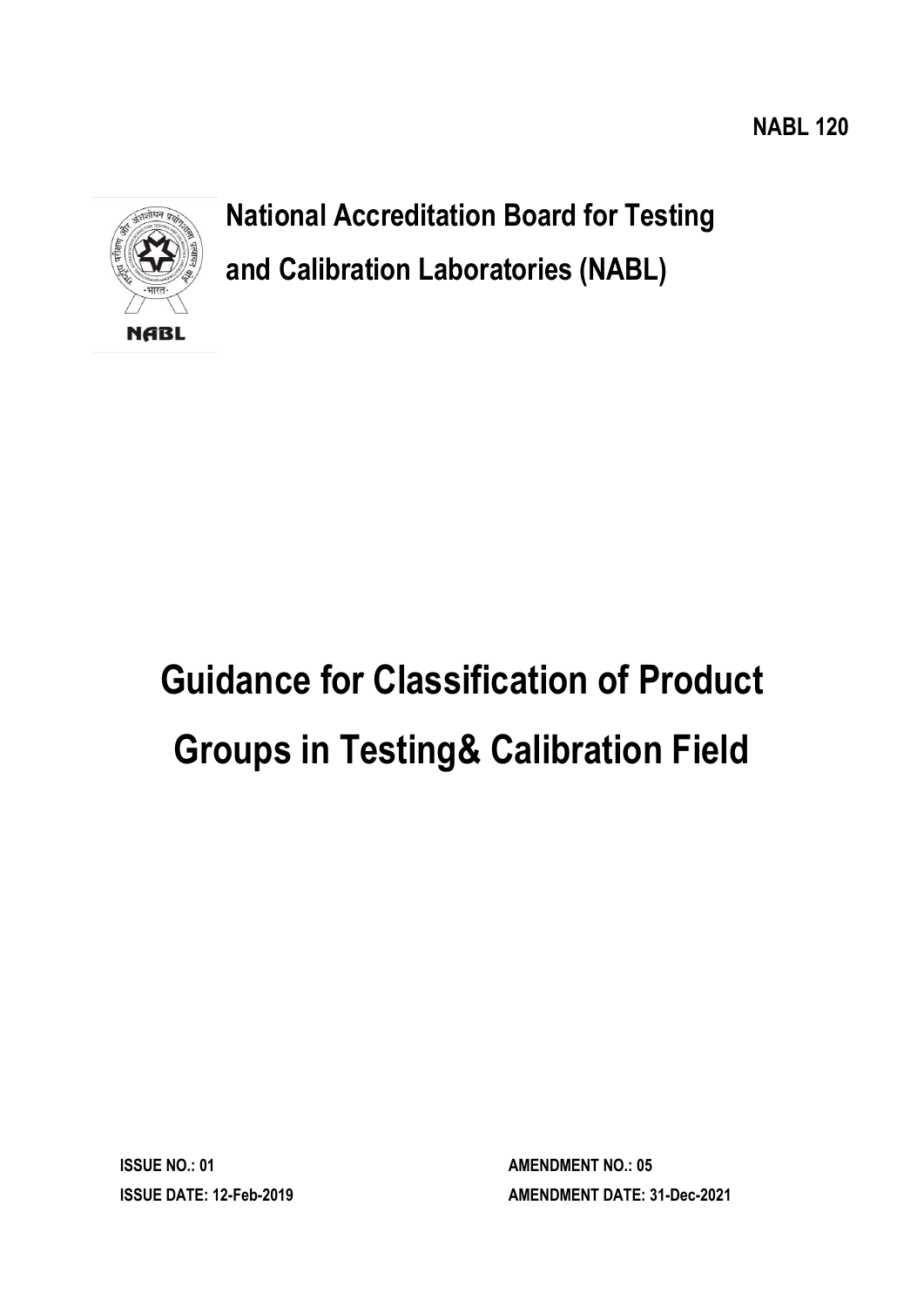# **AMENDMENT SHEET**

| SI. | Page<br>No.      | <b>Clause</b><br>No. | Date of<br><b>Amendment</b> | <b>Amendment</b>                                                                                                        | <b>Reasons</b>                                                       | <b>Signature</b><br><b>QA Team</b> | <b>Signature</b><br><b>Competent</b><br><b>Authority</b> |
|-----|------------------|----------------------|-----------------------------|-------------------------------------------------------------------------------------------------------------------------|----------------------------------------------------------------------|------------------------------------|----------------------------------------------------------|
| 1.  | 8/65,<br>16/65   | 1.1.13,<br>1.2.12    | 15.05.2019                  | Deletion of Pet Foods<br>from Food & Agricultural                                                                       | Typographical<br>error                                               | $-Sd-$                             | $-Sd-$                                                   |
| 2.  | 65/66 &<br>66/66 | 2.7                  | 12.08.2019                  | Regrouping for Calibration<br>of Medical devices                                                                        | Internal review<br>to align with<br>other calibration<br>disciplines | $-Sd-$                             | $-Sd-$                                                   |
| 3.  | 28/67            | 1.3                  | 06.09.2019                  | Addition of Discipline<br>Diagnostic Radiology QA<br>testing                                                            | New Discipline                                                       | $-Sd$ -                            | $-Sd-$                                                   |
| 4.  | 51/68            | 1.7.14               | 16.10.2019                  | Inclusion of 'Geophysical<br>testing---------- under the<br>existing 'Soil & Rock'<br>group in Mechanical<br>discipline | Introduction of<br>sub-group of<br>Geophysical<br>testing            | $-Sd$ -                            | $-Sd-$                                                   |
| 5.  | 59/68            | 1.11                 |                             | Inclusion of New<br>discipline-'Software & IT<br>System testing'                                                        | Start of<br>accreditation<br>for software<br>testing                 |                                    |                                                          |
| 6.  |                  |                      | 31.12.2021                  | As highlighted                                                                                                          | Internal<br>Review                                                   | $-Sd$ -                            | $-Sd$ -                                                  |
| 7.  |                  |                      |                             |                                                                                                                         |                                                                      |                                    |                                                          |
| 8.  |                  |                      |                             |                                                                                                                         |                                                                      |                                    |                                                          |
| 9.  |                  |                      |                             |                                                                                                                         |                                                                      |                                    |                                                          |
| 10. |                  |                      |                             |                                                                                                                         |                                                                      |                                    |                                                          |

| <b>National Accreditation Board for Testing and Calibration Laboratories</b>                        |                         |  |                                        |                  |  |
|-----------------------------------------------------------------------------------------------------|-------------------------|--|----------------------------------------|------------------|--|
| Doc. No: NABL 120   Guidance for Classification of Product Groups in Testing and Calibration Fields |                         |  |                                        |                  |  |
| Issue No: 01                                                                                        | Issue Date: 12-Feb-2019 |  | Amend No: 05   Amend Date: 31-Dec-2021 | Page No: 1 of 79 |  |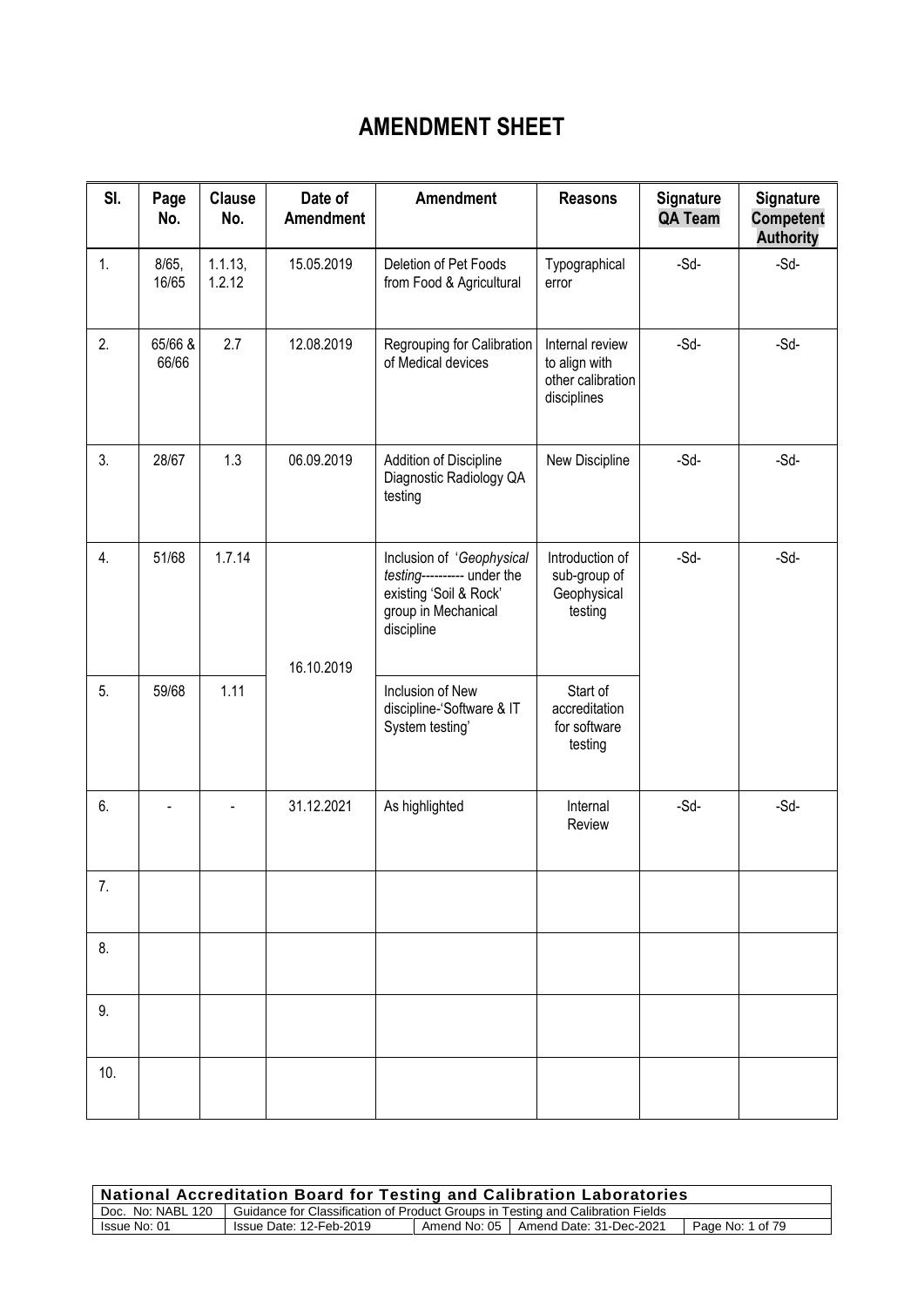| SI. | <b>Title</b>                                                              | Page No. |
|-----|---------------------------------------------------------------------------|----------|
|     | Introduction                                                              | 3        |
| 1.  | <b>Classification of Product Groups for Biological Testing</b>            | 4        |
| 2.  | <b>Classification of Product Groups for Chemical Testing</b>              | 13       |
| 3.  | Classification of Product Groups for Diagnostic Radiology QA Testing      | 29       |
| 4.  | <b>Classification of Product Groups for Electrical Testing</b>            | 30       |
| 5.  | <b>Classification of Product Groups for Electronics Testing</b>           | 39       |
| 6.  | Classification of Product Groups for Fluid Flow Testing                   | 50       |
| 7.  | <b>Classification of Product Groups for Forensic Testing</b>              | 51       |
| 8.  | <b>Classification of Product Groups for Mechanical Testing</b>            | 52       |
| 9.  | <b>Classification of Product Groups for Non-Destructive Testing</b>       | 62       |
| 10. | <b>Classification of Product Groups for Photometry Testing</b>            | 63       |
| 11. | <b>Classification of Product Groups for Radiological Testing</b>          | 64       |
| 12. | Classification of Software & IT System Testing                            | 66       |
| 13. | <b>Classification of Product Groups for Electro Technical Calibration</b> | 67       |
| 14. | Classification of Product Groups for Fluid Flow Calibration               | 70       |
| 15. | <b>Classification of Product Groups for Mechanical Calibration</b>        | 71       |
| 16. | <b>Classification of Product Groups for Optical Calibration</b>           | 76       |
| 17. | Classification of Product Groups for Radiological Calibration             | 77       |
| 18. | Classification of Product Groups for Thermal Calibration                  | 78       |
| 19. | Classification of Product Groups for Medical Devices Calibration          | 79       |

# **CONTENTS**

| <b>National Accreditation Board for Testing and Calibration Laboratories</b> |                                                                                                     |  |                                        |                  |  |
|------------------------------------------------------------------------------|-----------------------------------------------------------------------------------------------------|--|----------------------------------------|------------------|--|
|                                                                              | Doc. No: NABL 120   Guidance for Classification of Product Groups in Testing and Calibration Fields |  |                                        |                  |  |
| Issue No: 01                                                                 | Issue Date: 12-Feb-2019                                                                             |  | Amend No: 05   Amend Date: 31-Dec-2021 | Page No: 2 of 79 |  |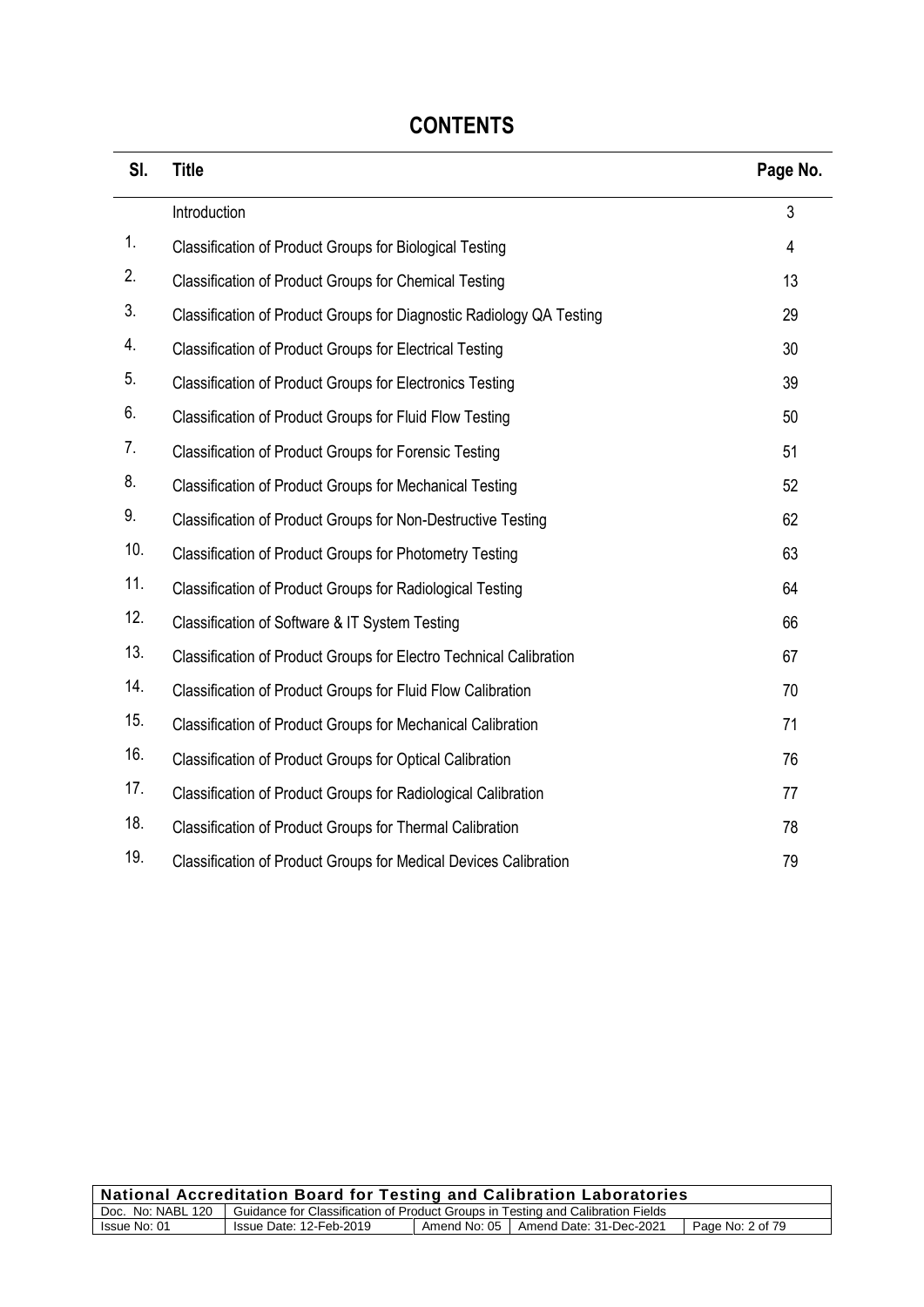# **INTRODUCTION**

This is a guidance document which will help laboratories to define its scope as per the recommended classification of product groups across Testing and Calibration fields. Further, this document in no ways implies that NABL grants accreditation for these defined product group(s) only, rather it facilitates the laboratory to categorize its testing/ calibration activities & calculation of fees while submission of application towards accreditation.

#### **Note: - Please refer NABL 100 for Fee Structure**

| <b>National Accreditation Board for Testing and Calibration Laboratories</b>                        |                         |  |                                        |                  |
|-----------------------------------------------------------------------------------------------------|-------------------------|--|----------------------------------------|------------------|
| Doc. No: NABL 120   Guidance for Classification of Product Groups in Testing and Calibration Fields |                         |  |                                        |                  |
| Issue No: 01                                                                                        | Issue Date: 12-Feb-2019 |  | Amend No: 05   Amend Date: 31-Dec-2021 | Page No: 3 of 79 |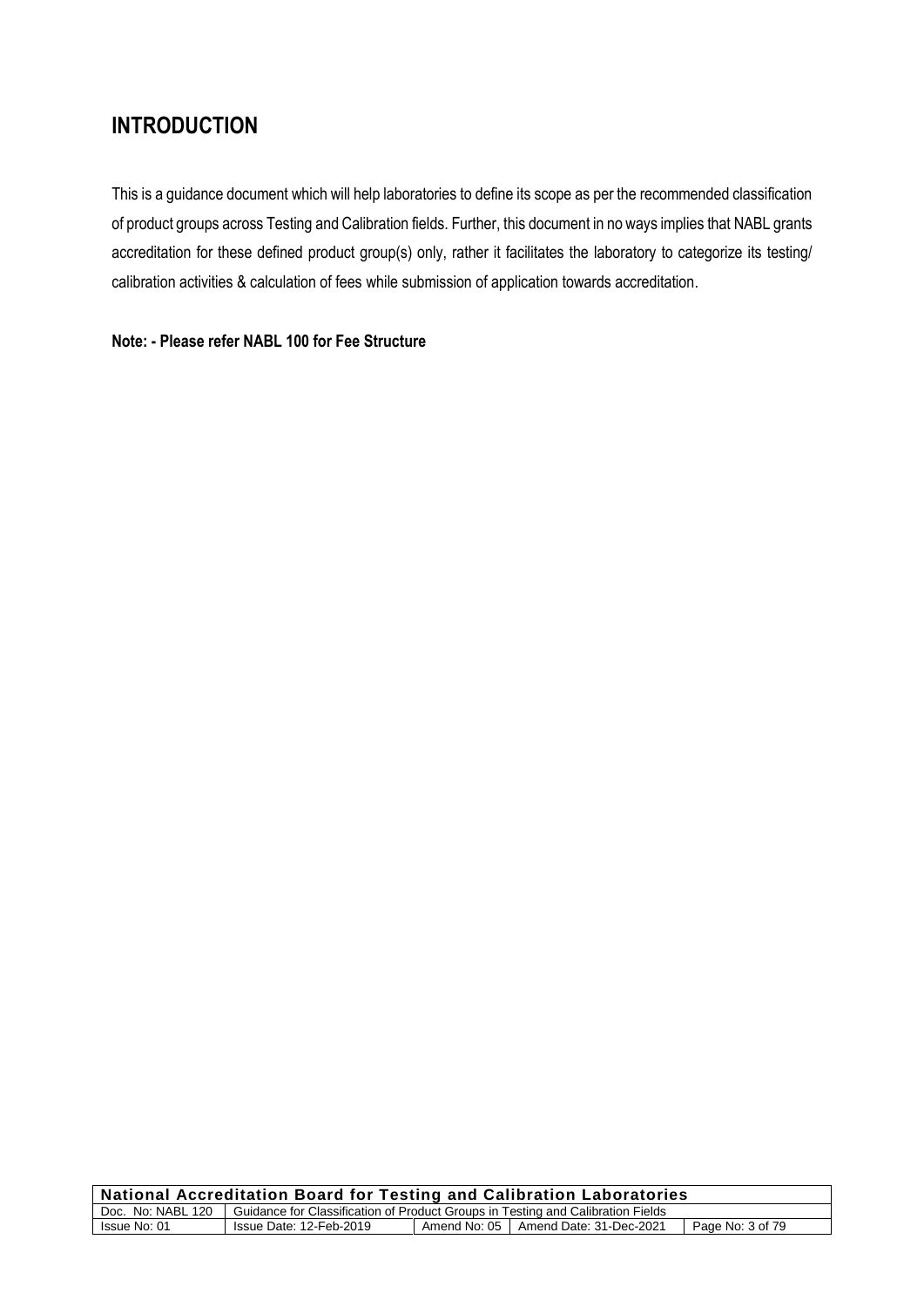# **1. TESTING FIELD**

# **1.1. BIOLOGICAL DISCIPLINE**

# **(Classification of Product Groups for Biological Testing)**

# **1.1.1. Animal Food & Feed**

- Animal Nutrition Supplements
- Aquaculture feed additives
- Aquaculture feed ingredients
- Cotton seed cake
- Fish, Shrimps, Prawn feed
- Groundnut meal
- Guar Meal
- Oil Cake
- Pet Foods
- Poultry feed additives
- Rapeseed Meal
- Others

#### **1.1.2. Antimicrobial activity Products**

- Adhesives Glues and Sealant
- Fuels and Oils
- Lubricants
- Packaging Materials
- Paints and surface coatings
- Pulp & Paper
- Soaps & Detergents
- Textiles & Fabrics
- Toys and Other Children's Products
- Water Miscible Products
- Wood & Wooden Products
- Others

# **1.1.3. AYUSH Products**

- Ayurvedic drugs
- Herbal formulations
- Homeopathic Drugs

| <b>National Accreditation Board for Testing and Calibration Laboratories</b> |                                                                                                     |  |                                        |                  |  |
|------------------------------------------------------------------------------|-----------------------------------------------------------------------------------------------------|--|----------------------------------------|------------------|--|
|                                                                              | Doc. No: NABL 120   Guidance for Classification of Product Groups in Testing and Calibration Fields |  |                                        |                  |  |
| Issue No: 01                                                                 | Issue Date: 12-Feb-2019                                                                             |  | Amend No: 05   Amend Date: 31-Dec-2021 | Page No: 4 of 79 |  |
|                                                                              |                                                                                                     |  |                                        |                  |  |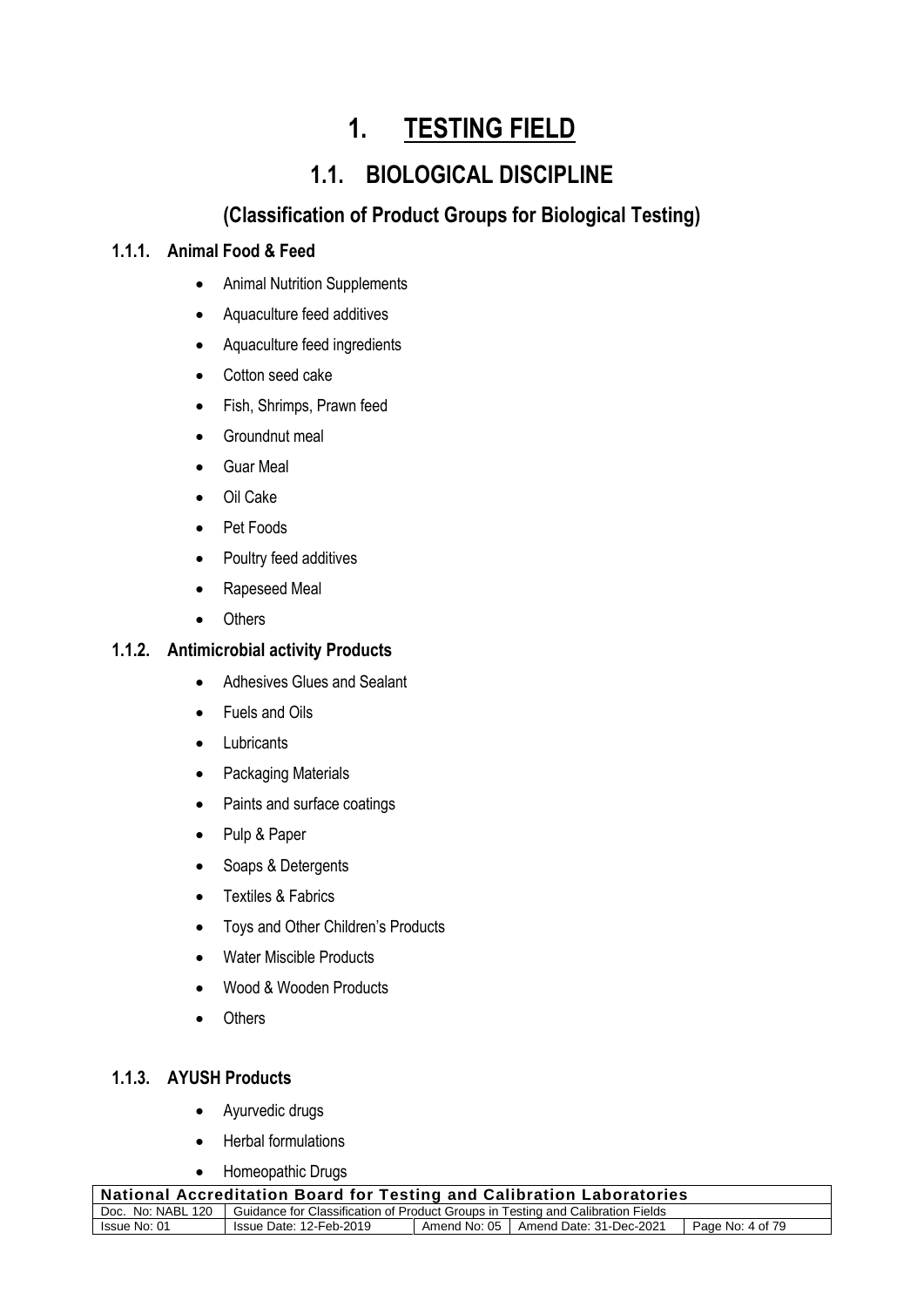- Siddha Drugs
- Unani Drugs
- Others

# **1.1.4. Biocides**

- Algicides
- Antiseptics
- Bactericides
- Disinfectants
- Fungicides
- Herbicides
- Insecticides
- Sanitizers
- Sporicides
- Viricides
- Weedicides
- Others

#### **1.1.5. Biological Monitoring**

- Blood alcohol
- Drugs & Drug Metabolites
- Fluoride
- Interferons
- Others

#### **1.1.6. Biological Tests on Other Miscellaneous Test Items**

- Adhesives Glues and Sealant
- Fuels and Oils
- Lubricants
- Packaging Materials
- Paints and surface coatings
- Pulp & Paper
- Soaps & Detergents
- Textiles & Fabrics
- Toys and Other Children's Products

| <b>National Accreditation Board for Testing and Calibration Laboratories</b>                          |  |  |  |  |  |
|-------------------------------------------------------------------------------------------------------|--|--|--|--|--|
| Doc. No: NABL 120   Guidance for Classification of Product Groups in Testing and Calibration Fields   |  |  |  |  |  |
| Amend No: 05   Amend Date: 31-Dec-2021<br>Page No: 5 of 79<br>Issue No: 01<br>Issue Date: 12-Feb-2019 |  |  |  |  |  |
|                                                                                                       |  |  |  |  |  |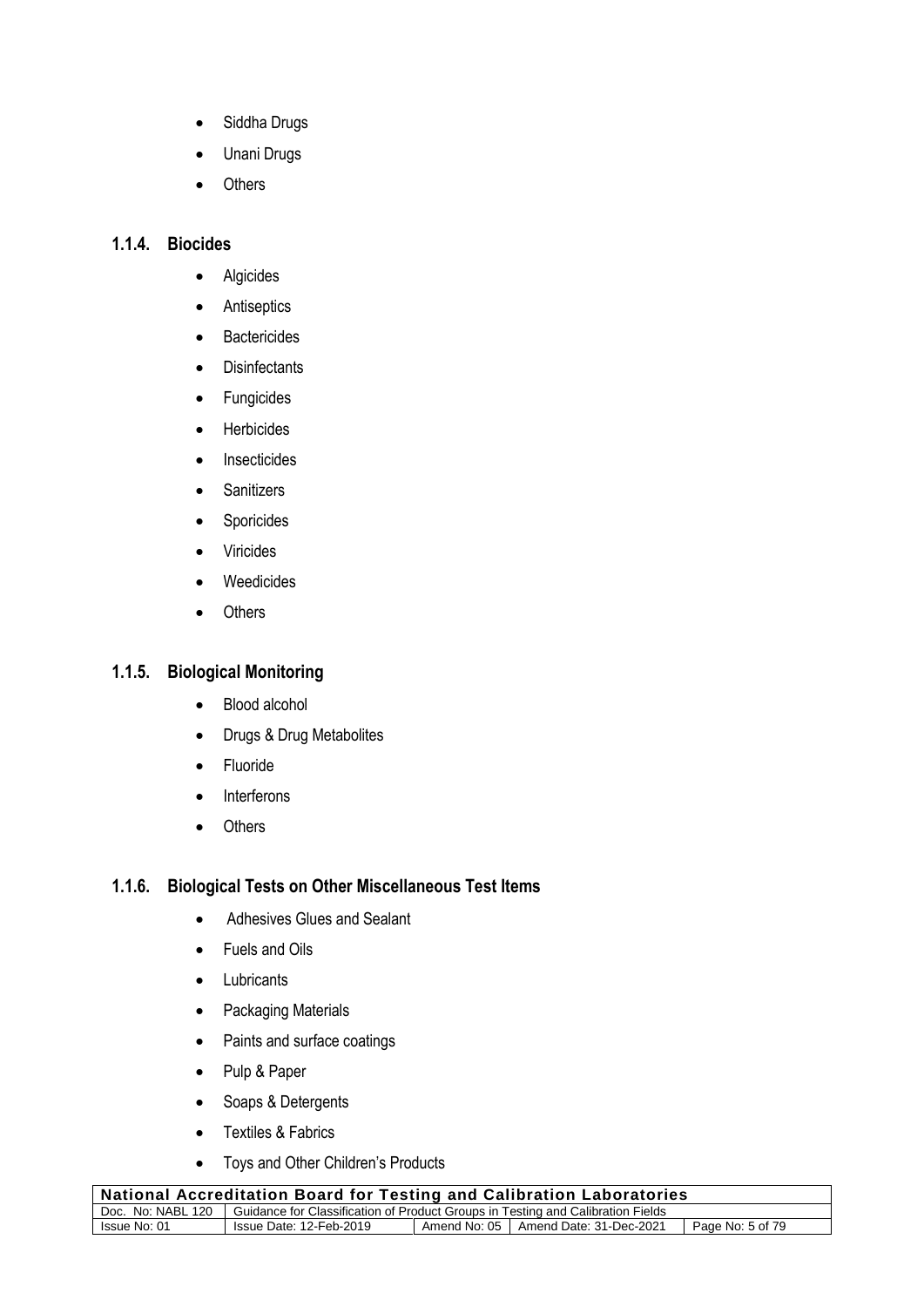- Wood & Wooden Products
- Others

#### **1.1.7. Biologically Derived Pharmaceuticals**

- Enzymes
- Growth factors
- Hormones
- Monoclonal Antibodies (MABs)
- Recombinant Proteins
- Single Cell Proteins (SCP)
- Vaccines
- Others

#### **1.1.8. Biopesticides and Biofertilizers**

• Others

# **1.1.9. Cell Culture**

- Cell permeability test
- Purity
- Others

# **1.1.10. Cosmetics & Essential Oil**

- Perfumes
- Tooth Paste
- Hygiene products
- Cosmetics

#### **1.1.11. Drugs and Pharmaceuticals**

- Antibiotics
- Bioassays of Other Products (Other Than Those Products Mentioned Above)
- Chemotherapeutic Agents
- Drug Intermediates
- Drug Substances (Active Pharmaceuticals Ingredients (API))
- Endotoxins

| <b>National Accreditation Board for Testing and Calibration Laboratories</b>                                |                         |  |                                        |                  |  |
|-------------------------------------------------------------------------------------------------------------|-------------------------|--|----------------------------------------|------------------|--|
| <b>Sultance for Classification of Product Groups in Testing and Calibration Fields</b><br>Doc. No: NABL 120 |                         |  |                                        |                  |  |
| Issue No: 01                                                                                                | Issue Date: 12-Feb-2019 |  | Amend No: 05   Amend Date: 31-Dec-2021 | Page No: 6 of 79 |  |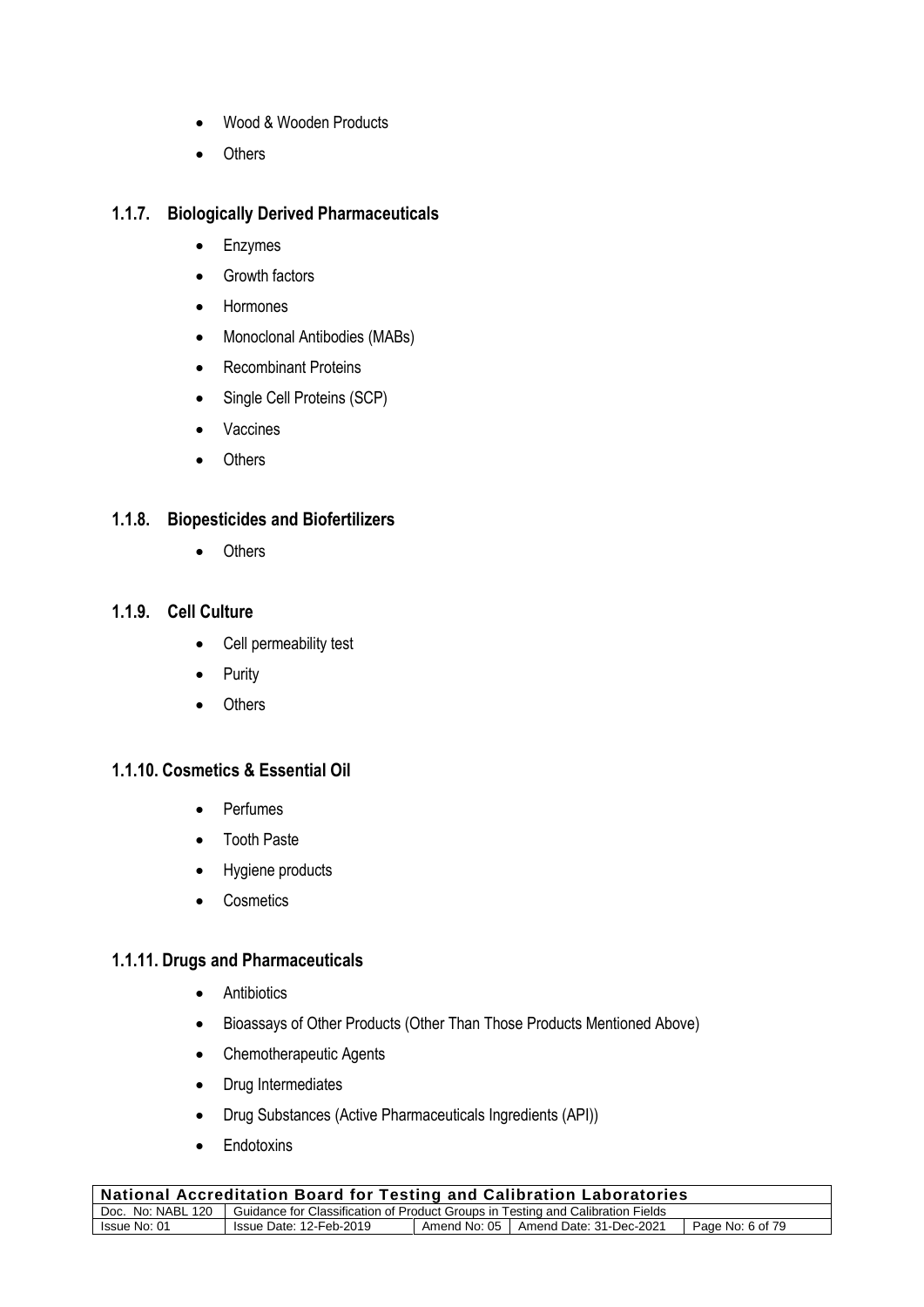- Filtrable Solutions & Soluble Preparations
- Immunological Products
- Microbial limit test
- Non-Filterable Preparations Including Ointments
- Preservative efficacy
- Pyrogen tests
- Raw Materials
- Sterility tests
- Synthetic Drugs
- Veterinary Drugs
- Others

#### **1.1.12. Pollution & Environment**

- Air /surface
- Bio burden Estimation of Classified and non-classified area
- Effluents/Waste water
- Sewage
- Soil
- Solid waste
- Others

#### **1.1.13. Food and Agricultural Products**

- Bakery & Confectionery Products
- Beverages (Alcoholic / Non-Alcoholic)
- Canned & Processed Foods
- Cereals, Pulses & Cereal Products
- Coffee & Cocoa Products
- Edible Colors & Flavors
- Edible Oils & Fats
- Edible Salts
- Eggs & Egg Products
- Essential Nutrients Including Vitamins
- Food Additives & Preservatives
- Fruit & Fruit Products
- Gelatin and Other Gums

| National Accreditation Board for Testing and Calibration Laboratories |                                                                                                     |  |                                        |                  |  |
|-----------------------------------------------------------------------|-----------------------------------------------------------------------------------------------------|--|----------------------------------------|------------------|--|
|                                                                       | Doc. No: NABL 120   Guidance for Classification of Product Groups in Testing and Calibration Fields |  |                                        |                  |  |
| Issue No: 01                                                          | Issue Date: 12-Feb-2019                                                                             |  | Amend No: 05   Amend Date: 31-Dec-2021 | Page No: 7 of 79 |  |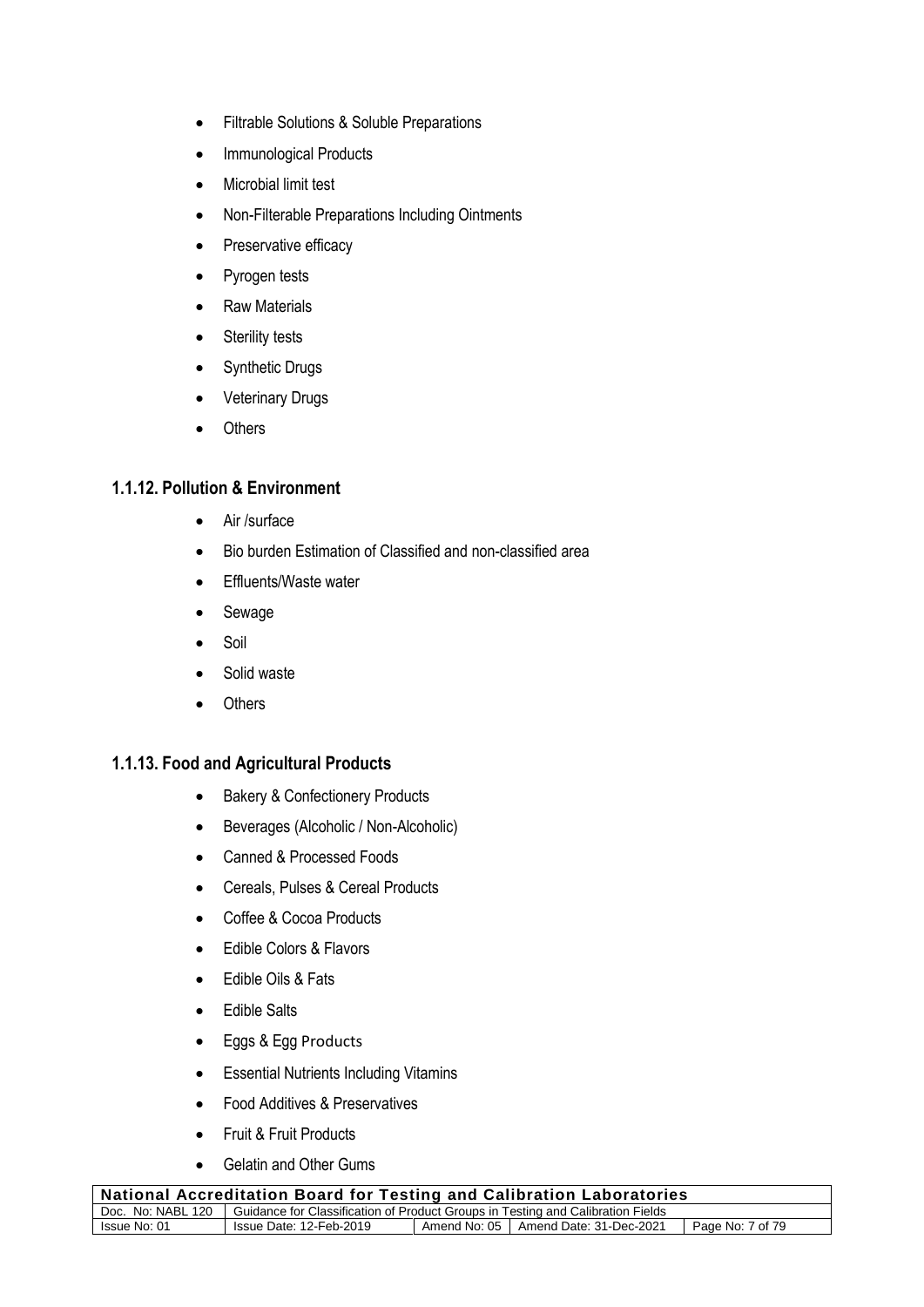- Herbs, Spices & Condiments
- Honey & Honey Products
- Infant Foods
- Jams, Juices, Sauces & Concentrates
- Meat & Meat Products
- Milk & Dairy Products (Except Human Milk)
- Natural Waxes
- Nuts & Nut Products
- Oil Seeds & By-Products
- Poultry & Poultry Products
- Snacks and Instant Mixes
- Starch & Starch Products
- Sugar & Sugar Products
- Tea
- Tobacco & Tobacco Products
- Vegetables & Vegetable Products
- Others

# **1.1.14. Plants**

- Plants
- Plants material
- Other

#### **1.1.15. GM Products**

- Promoter & Terminator Screening
- Qualitative Detection
- Quantitative Analysis
- Others

#### **1.1.16. Industrial Cultures**

- Cultures for baking and brewing
- Dairy Starter Cultures
- Mushroom Spawn
- Probiotics Cultures
- Rhizobial Cultures

| $\overline{a}$ National Accreditation Board for Testing and Calibration Laboratories                  |  |  |  |  |  |
|-------------------------------------------------------------------------------------------------------|--|--|--|--|--|
| Doc. No: NABL 120   Guidance for Classification of Product Groups in Testing and Calibration Fields   |  |  |  |  |  |
| Issue Date: 12-Feb-2019<br>Amend No: 05   Amend Date: 31-Dec-2021<br>Issue No: 01<br>Page No: 8 of 79 |  |  |  |  |  |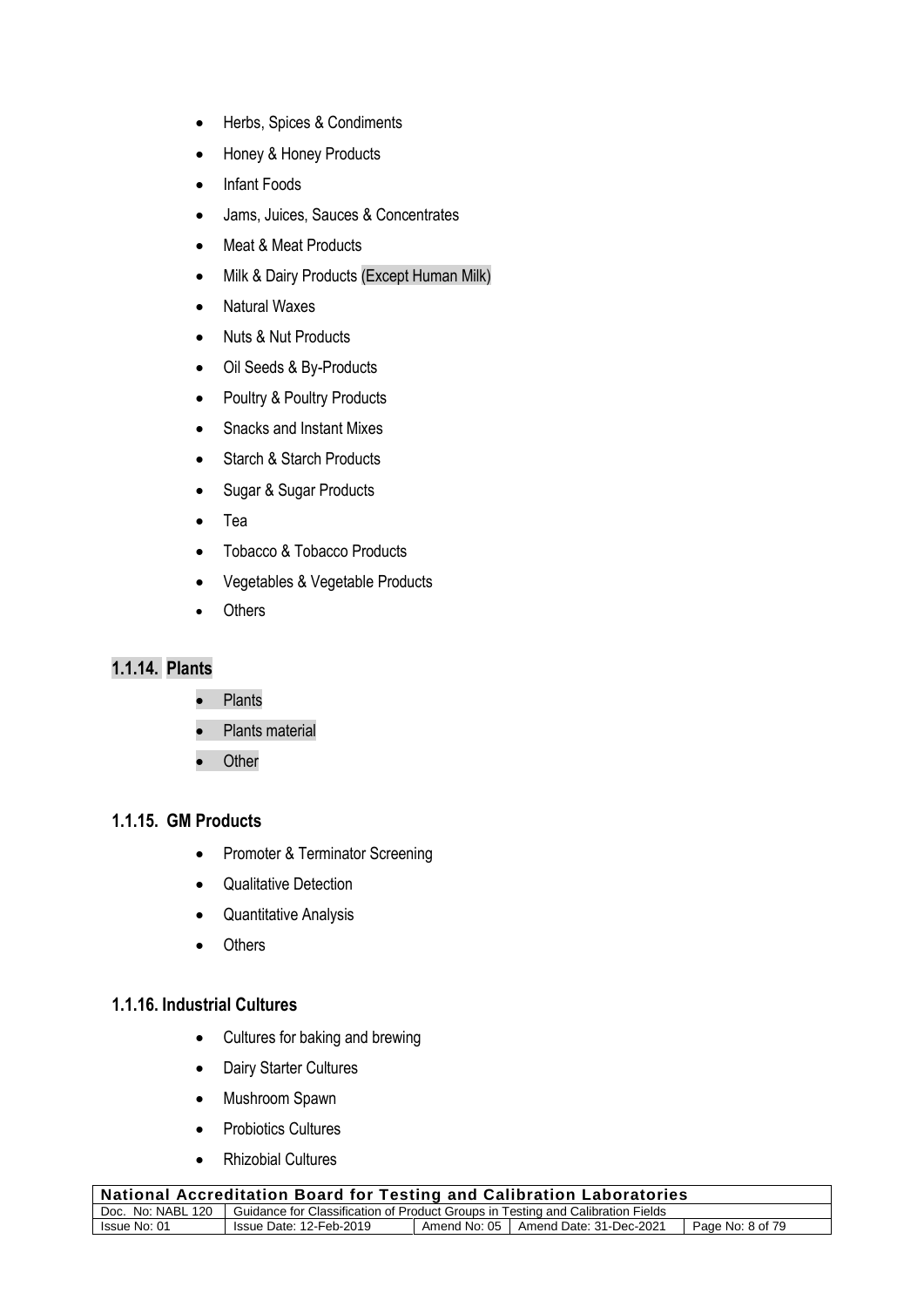- Starter cultures for Effluent Treatment Plant
- Others

#### **1.1.17. Marine /Aqua culture Food Products**

- Artemia & Artemia Products
- Crab & Crab Products
- Fish & Fish Products
- Molecular identification of bacterial, fungal, viral pathogens
- Oyster
- Prawn & Prawn Products
- Shrimps
- Others

# **1.1.18. Medical Accessories & Surgical products**

- Blood Bags
- Catheter
- Condoms
- Copper T
- Hypodermic Needles
- Tubal Rings
- Others

# **1.1.19. Molecular Analysis (Tests for Various Matrices-Human, Plants, Animal, Microbial)**

- 16S rDNA sequencing
- Bacterial Mutagenicity Tests
- Bacterial/ fungal/viral Pathogen Detection
- Detection of adulterants
- Fragment Analysis
- Gene Expression /Gene Copy Number
- Genotyping
- Next Gen- Sequencing
- Sister Chromatid Exchange Tests
- Transformation Assays In Cell culture
- Others

| <b>National Accreditation Board for Testing and Calibration Laboratories</b> |                                                                                                     |  |                                        |                  |  |
|------------------------------------------------------------------------------|-----------------------------------------------------------------------------------------------------|--|----------------------------------------|------------------|--|
|                                                                              | Doc. No: NABL 120   Guidance for Classification of Product Groups in Testing and Calibration Fields |  |                                        |                  |  |
| Issue No: 01                                                                 | Issue Date: 12-Feb-2019                                                                             |  | Amend No: 05   Amend Date: 31-Dec-2021 | Page No: 9 of 79 |  |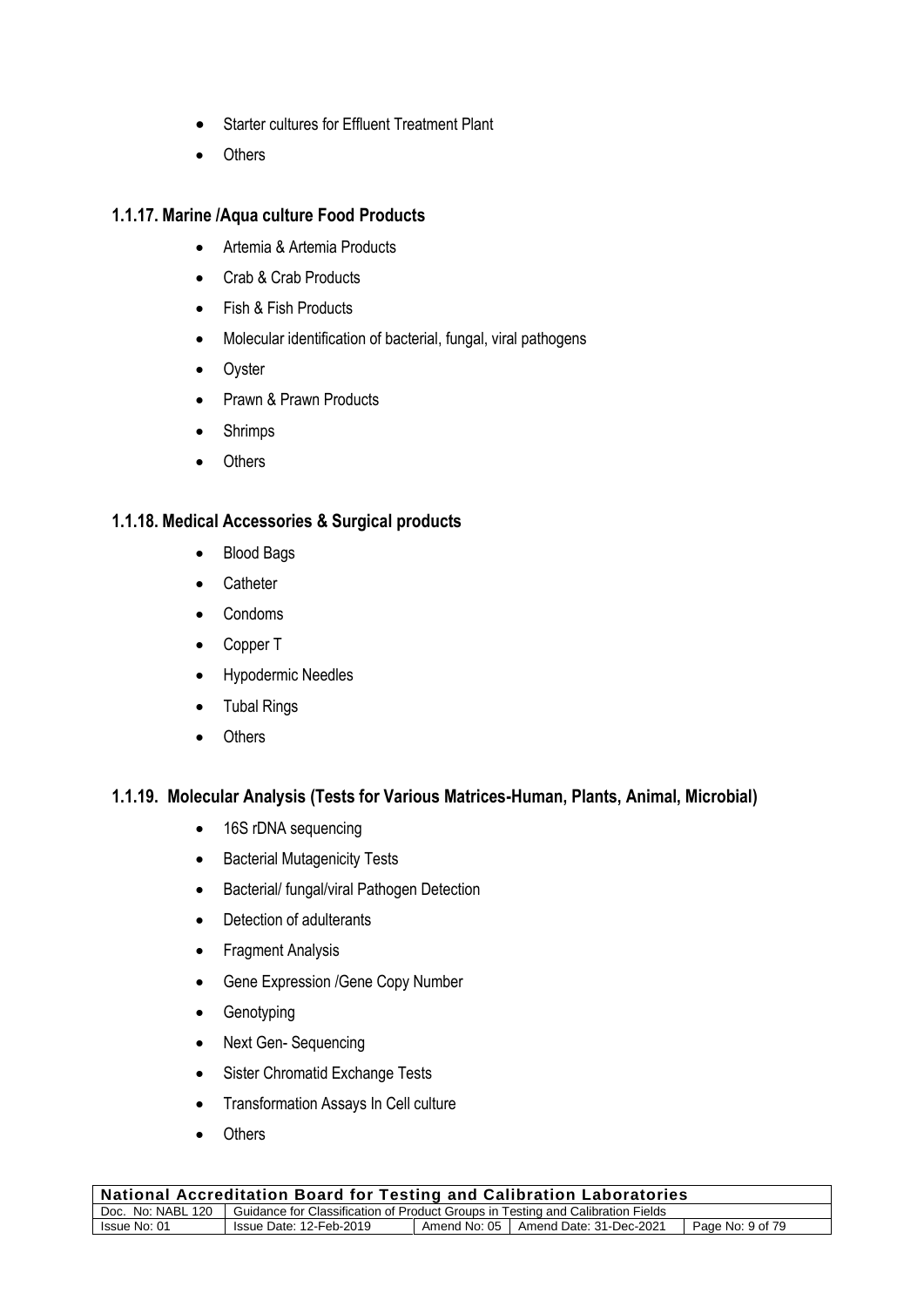#### **1.1.20. Nutraceuticals & Functional Foods**

- Carotenoids
- Dietary Fibres
- Flavonoids
- Fortified Food
- Phytoestrogens
- Prebiotics
- Probiotics
- Soy Proteins
- Others

# **1.1.21. Nutritional Supplements**

• Others

#### **1.1.22. Plants and Plant Materials**

- Identification of Bacterial /Fungal/Viral Pathogens
- Others

#### **1.1.23. Residue Analysis**

- Antibiotic residue analysis by micro assay
- Others

# **1.1.24. Resistance to Microbial Attack**

- Electrical Components
- Leather & Leather Products
- Packaging Materials
- Paints and surface coatings
- Textiles and Fabrics
- Timber and Allied Material
- Wood and Wood Proc\ducts
- Others

#### **1.1.25. Seed Testing**

- Germination
- GM Testing

| <b>National Accreditation Board for Testing and Calibration Laboratories</b> |                                                                                                     |  |                                        |                   |  |
|------------------------------------------------------------------------------|-----------------------------------------------------------------------------------------------------|--|----------------------------------------|-------------------|--|
|                                                                              | Doc. No: NABL 120   Guidance for Classification of Product Groups in Testing and Calibration Fields |  |                                        |                   |  |
| Issue No: 01                                                                 | Issue Date: 12-Feb-2019                                                                             |  | Amend No: 05   Amend Date: 31-Dec-2021 | Page No: 10 of 79 |  |
|                                                                              |                                                                                                     |  |                                        |                   |  |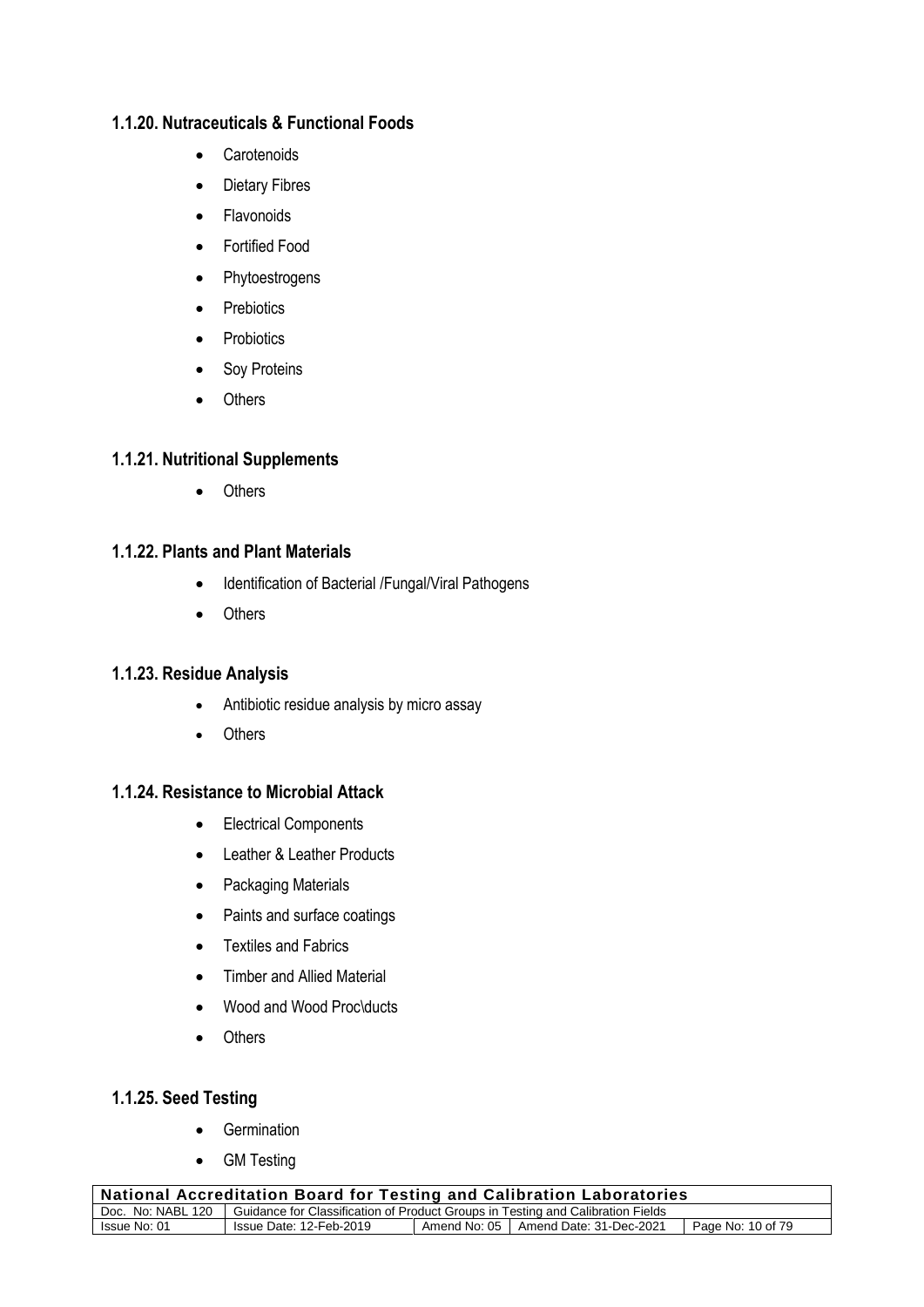- **Purity**
- **Others**

#### **1.1.26. Toxicology**

- Acute Toxicity (oral, dermal, inhalation)
- Ame's test
- Cytogenetics
- Cytotoxicity
- Eye irritation test
- Mucous membrane irritation test
- Mutagenicity (In -vitro)
- Skin sensitization test
- In vitro studies using cell culture/chick embryos
- Material mediated Pyrogenicity
- Hemolytic properties of material (Hemocompatibility) Implantation (bone, muscle, Subcutaneous)
- **Others**

Note: -The parameters such as Acute Oral & Acute dermal toxicity on pharmaceuticals products as well as the tests on specific pesticide products shall not be considered for accreditation in accordance with ISO/IEC 17025:2017 as these are the studies on long term basis. However, tests on Medical devices including surgical devices may be considered for accreditation as per ISO/IEC 17025:2017. Institutional Animal Ethical Committee (IAEC) approval for acute studies (Systemic Toxicity Studies) is mandatory.

# **1.1.27. Veterinary Testing**

- Specified tests in biochemistry, Haematology, cytopathology, histopathology, serology, parasitology
- **Others**

#### **1.1.28. Water**

- Distilled /Demineralized Water
- Drinking Water
- Ground Water/ Surface Water
- Packaged Drinking Water
- Packaged Natural Mineral Water

| National Accreditation Board for Testing and Calibration Laboratories                               |                         |  |                                        |                   |
|-----------------------------------------------------------------------------------------------------|-------------------------|--|----------------------------------------|-------------------|
| Doc. No: NABL 120   Guidance for Classification of Product Groups in Testing and Calibration Fields |                         |  |                                        |                   |
| Issue No: 01                                                                                        | Issue Date: 12-Feb-2019 |  | Amend No: 05   Amend Date: 31-Dec-2021 | Page No: 11 of 79 |
|                                                                                                     |                         |  |                                        |                   |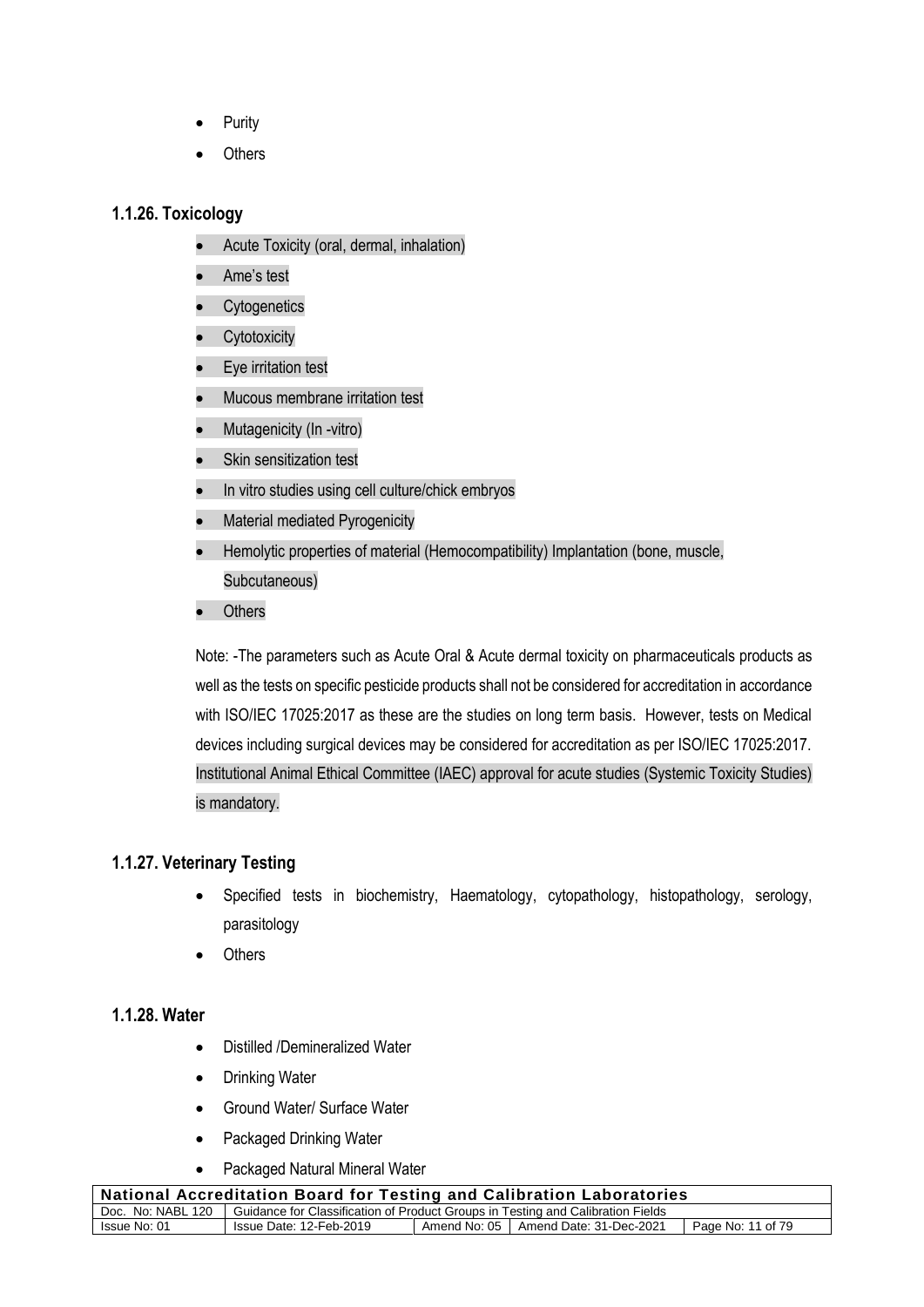- Water for Construction Purpose
- Water for industrial purpose
- Water for Medicinal Purposes
- Water for Processed Food Industry
- Water for Swimming Pool and Spas
- Water Purifiers
- Others

# **1.1.29. Wild Life Forensic**

• Others

# **1.1.30. Miscellaneous**

| <b>National Accreditation Board for Testing and Calibration Laboratories</b>                        |                         |  |                                        |                   |
|-----------------------------------------------------------------------------------------------------|-------------------------|--|----------------------------------------|-------------------|
| Doc. No: NABL 120   Guidance for Classification of Product Groups in Testing and Calibration Fields |                         |  |                                        |                   |
| Issue No: 01                                                                                        | Issue Date: 12-Feb-2019 |  | Amend No: 05   Amend Date: 31-Dec-2021 | Page No: 12 of 79 |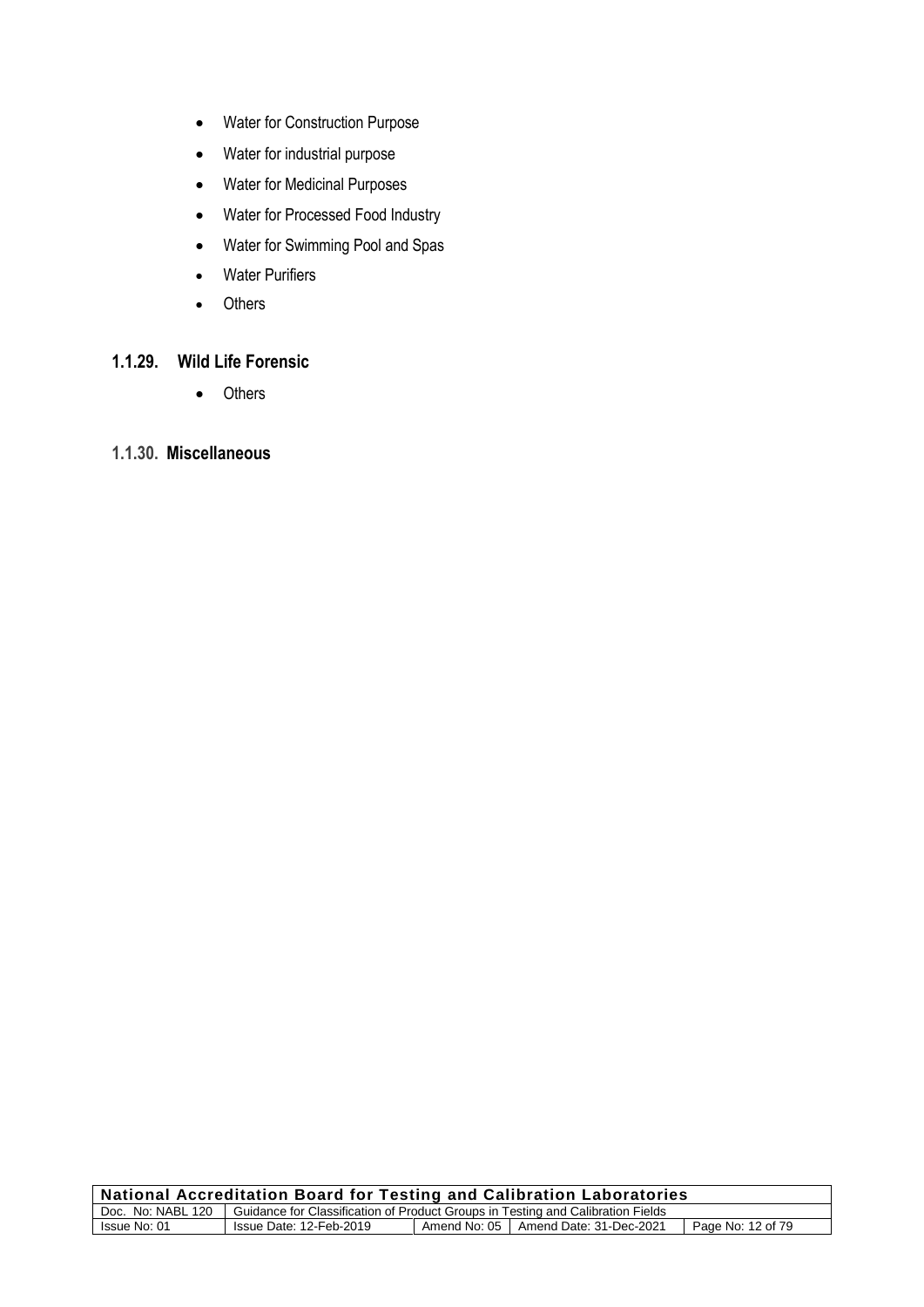# **1.2. CHEMICAL DISCIPLINE**

# **(Classification of Product Groups for Chemical Testing)**

# **1.2.1. Adhesives**

- **Glues**
- Natural gums
- Physical Properties
- Polymer based adhesives (Synthetic)
- Starch based adhesives
- Others

# **1.2.2. Animal Food & Feeds**

- Animal Nutrition Supplements
- Aquaculture feed additives
- Aquaculture feed ingredients
- Cotton seed cake
- Fish, Shrimps, Prawn feed
- Groundnut meal
- Guar Meal
- Oil Cake
- Pet Foods
- Poultry feed additives
- Rapeseed Meal
- Others

# **1.2.3. Atmospheric Pollution**

- Ambient air
- Ambient Noise Levels (Excluding vibration)
- Fugitive emission
- Meteorological Parameters
- Process/Vent Emissions
- Source Noise Levels (Excluding vibration) Particular Source to be specified
- Stack emission
- Vehicle emission
- Work Environment and Indoor Air Quality
- Others

|                                                                                                        | <b>National Accreditation Board for Testing and Calibration Laboratories</b>                        |  |  |  |  |
|--------------------------------------------------------------------------------------------------------|-----------------------------------------------------------------------------------------------------|--|--|--|--|
|                                                                                                        | Doc. No: NABL 120   Guidance for Classification of Product Groups in Testing and Calibration Fields |  |  |  |  |
| Amend No: 05   Amend Date: 31-Dec-2021<br>Issue Date: 12-Feb-2019<br>Page No: 13 of 79<br>Issue No: 01 |                                                                                                     |  |  |  |  |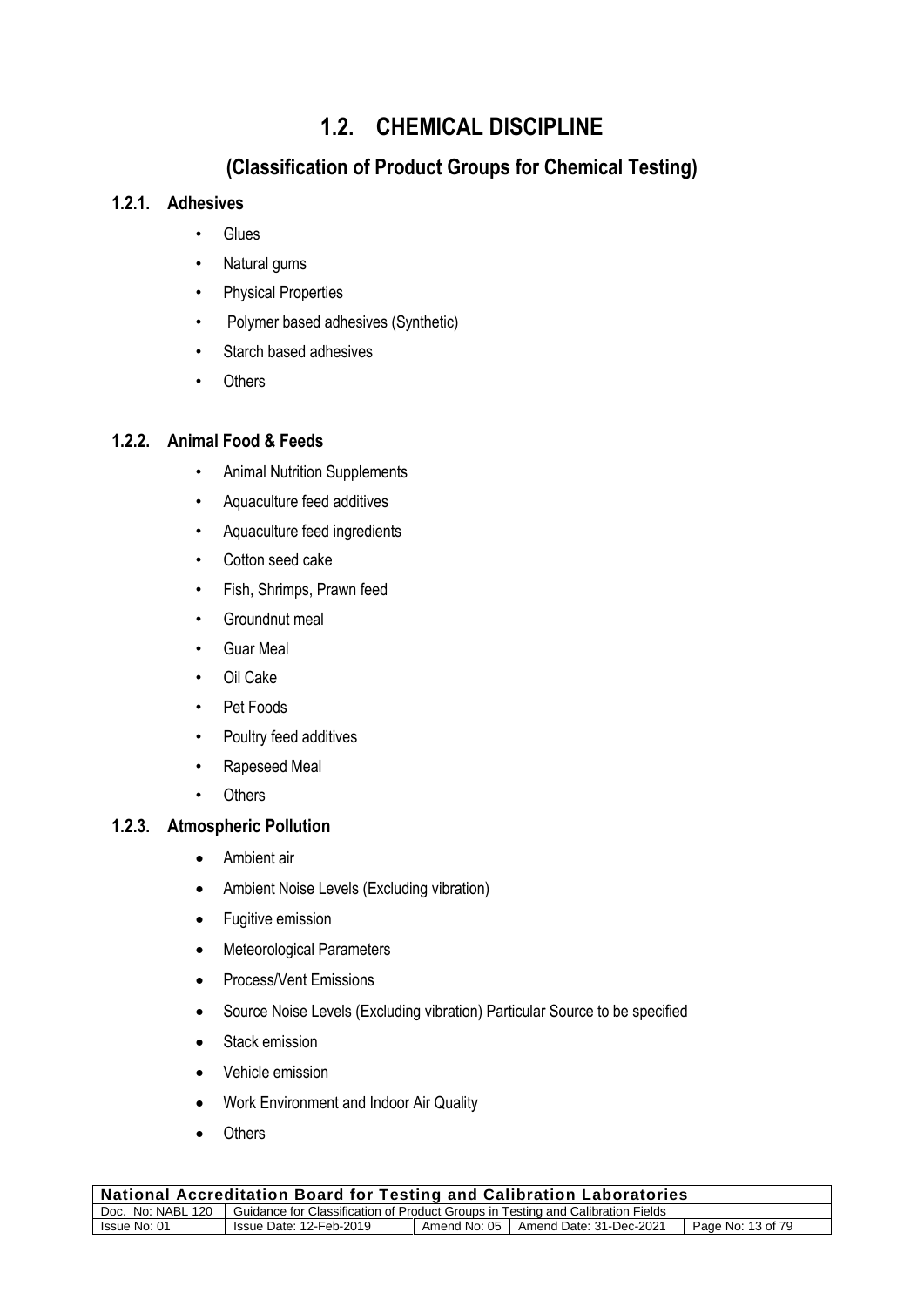#### **1.2.4. AYUSH Products**

- Ayurvedic drugs
- Herbal formulations
- Homeopathic Drugs
- Siddha Drugs
- Unani Drugs
- Others

# **1.2.5. Building Material**

- Aggregates
- Bitumen& asphalts
- Bricks & pre-casted blocks
- Cement
- Ceramics
- Concrete
- Construction chemicals
- Fly ash
- Gypsum & its products
- Lime
- Mortars
- Pozzolanic materials
- Refractory materials
- Sand
- Water-proofing compounds
- Others

#### **1.2.6. Corrosion tests**

- Dezincification Tests
- Salt Spray Tests
- Other

#### **1.2.7. Cosmetics & Essential Oils**

- Aromatic chemicals
- Cosmetics
- Essential oils and other natural fragrant raw materials

| National Accreditation Board for Testing and Calibration Laboratories                                  |  |  |  |  |
|--------------------------------------------------------------------------------------------------------|--|--|--|--|
| Doc. No: NABL 120   Guidance for Classification of Product Groups in Testing and Calibration Fields    |  |  |  |  |
| Amend No: 05   Amend Date: 31-Dec-2021<br>Issue No: 01<br>Page No: 14 of 79<br>Issue Date: 12-Feb-2019 |  |  |  |  |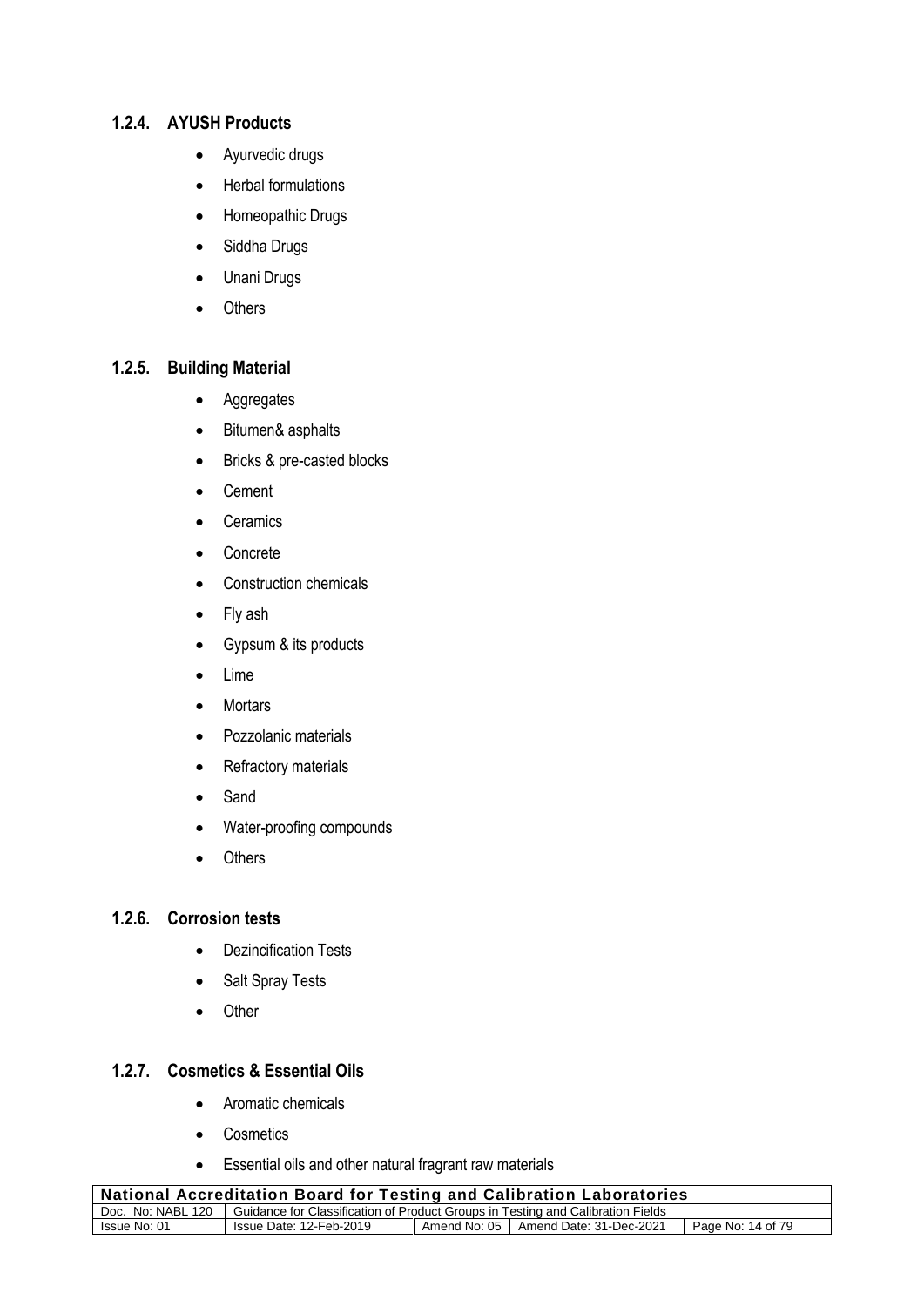- Fragrances and Indian attars
- Herbal based cosmetics
- Intermediates and miscellaneous chemicals for cosmetics
- Synthetic essential oils
- Others

#### **1.2.8. Drugs & Pharmaceuticals**

- Capsules
- Chemical Methods
- Creams
- Drug Substance (API)
- Drops
- Gels
- Hormones
- Ointment
- Oral Liquids
- Oral Powders
- Parenteral Preparations
- Pharmaceutical Aid (Raw material except API)
- Physical and Physiological Methods
- Tablets
- Vitamins
- Others

#### **1.2.9. Explosives & Pyrotechnics**

- Ammunitions
- Explosive chemicals & allied materials
- Industrial explosives & associated materials
- Physical Properties
- Pyrotechnics
- Others

| <b>National Accreditation Board for Testing and Calibration Laboratories</b>                           |  |  |  |  |
|--------------------------------------------------------------------------------------------------------|--|--|--|--|
| Doc. No: NABL 120   Guidance for Classification of Product Groups in Testing and Calibration Fields    |  |  |  |  |
| Amend No: 05   Amend Date: 31-Dec-2021<br>Page No: 15 of 79<br>Issue No: 01<br>Issue Date: 12-Feb-2019 |  |  |  |  |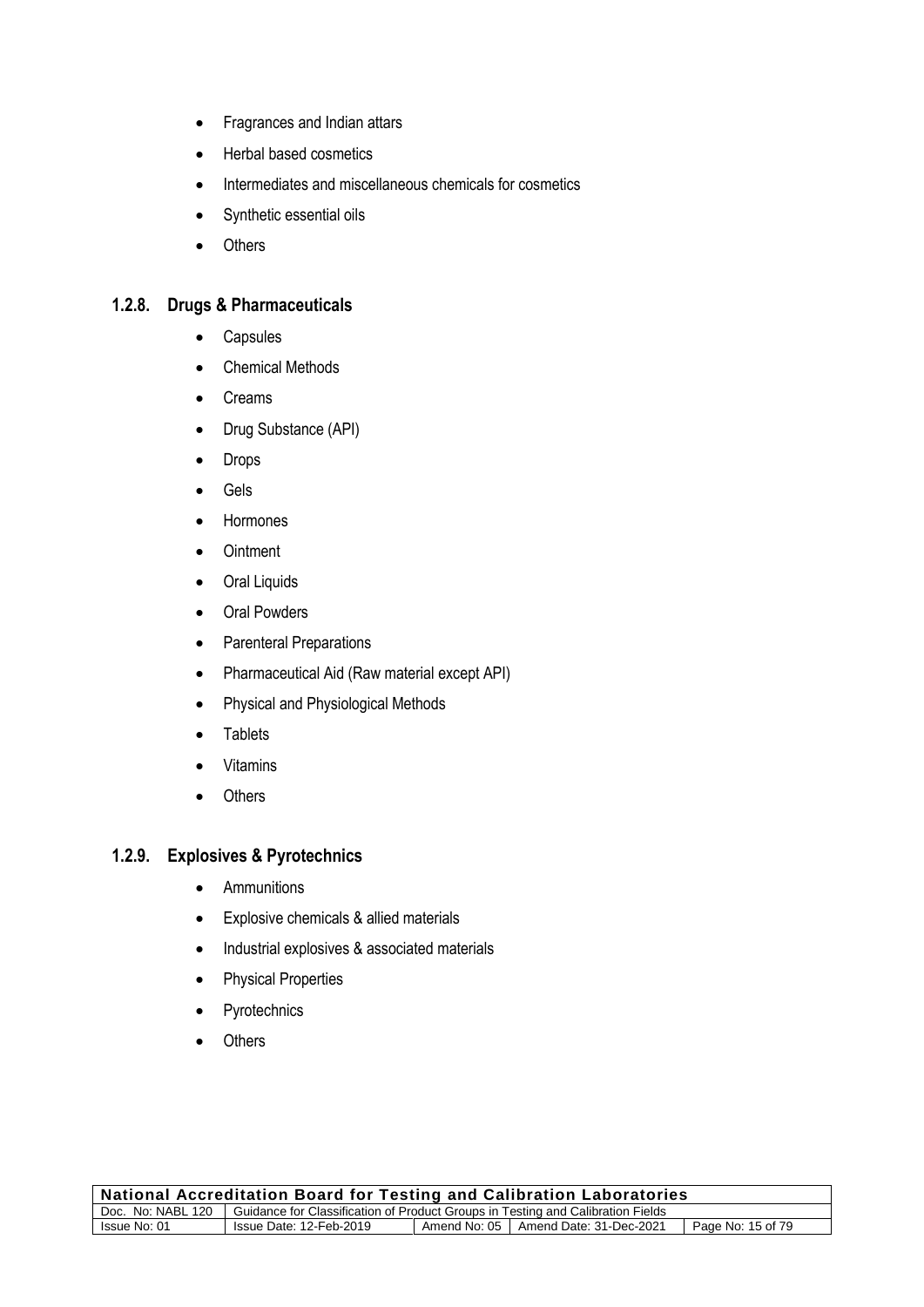#### **1.2.10. Fertilizers**

- Bio-Fertilizer
- Fertilizer Mixtures
- Fortified Fertilizers
- Macronutrients
- Micronutrients
- Nitrogenous Fertilizers
- Phosphatic Fertilizers
- Potassic Fertilizers
- **Others**

# **1.2.11. Fire Fighting Equipment's& Accessories**

- Aqueous film forming foam concentrates
- Dry Chemical Powder
- Foam Concentrates
- Others

#### **1.2.12. Food & Agricultural products**

- Bakery & confectionery products
- Beverages (Alcoholic / Non-alcoholic)
- Canned & processed foods
- Cereals, pulses & cereal products
- Coconut and coconut products/Natural Plant Derivatives/Products
- Coffee & cocoa products
- Edible colors & flavors
- Edible oils & fats
- Food additives & preservatives
- Fruit & fruit products
- Herbs, spices & condiments
- Honey & honey products
- Infant food
- Jams, juices, sauces & concentrates
- Meat & meat products
- Milk & dairy products (except Human Milk)
- Natural waxes

| National Accreditation Board for Testing and Calibration Laboratories                               |                         |  |                                        |                   |
|-----------------------------------------------------------------------------------------------------|-------------------------|--|----------------------------------------|-------------------|
| Doc. No: NABL 120   Guidance for Classification of Product Groups in Testing and Calibration Fields |                         |  |                                        |                   |
| Issue No: 01                                                                                        | Issue Date: 12-Feb-2019 |  | Amend No: 05   Amend Date: 31-Dec-2021 | Page No: 16 of 79 |
|                                                                                                     |                         |  |                                        |                   |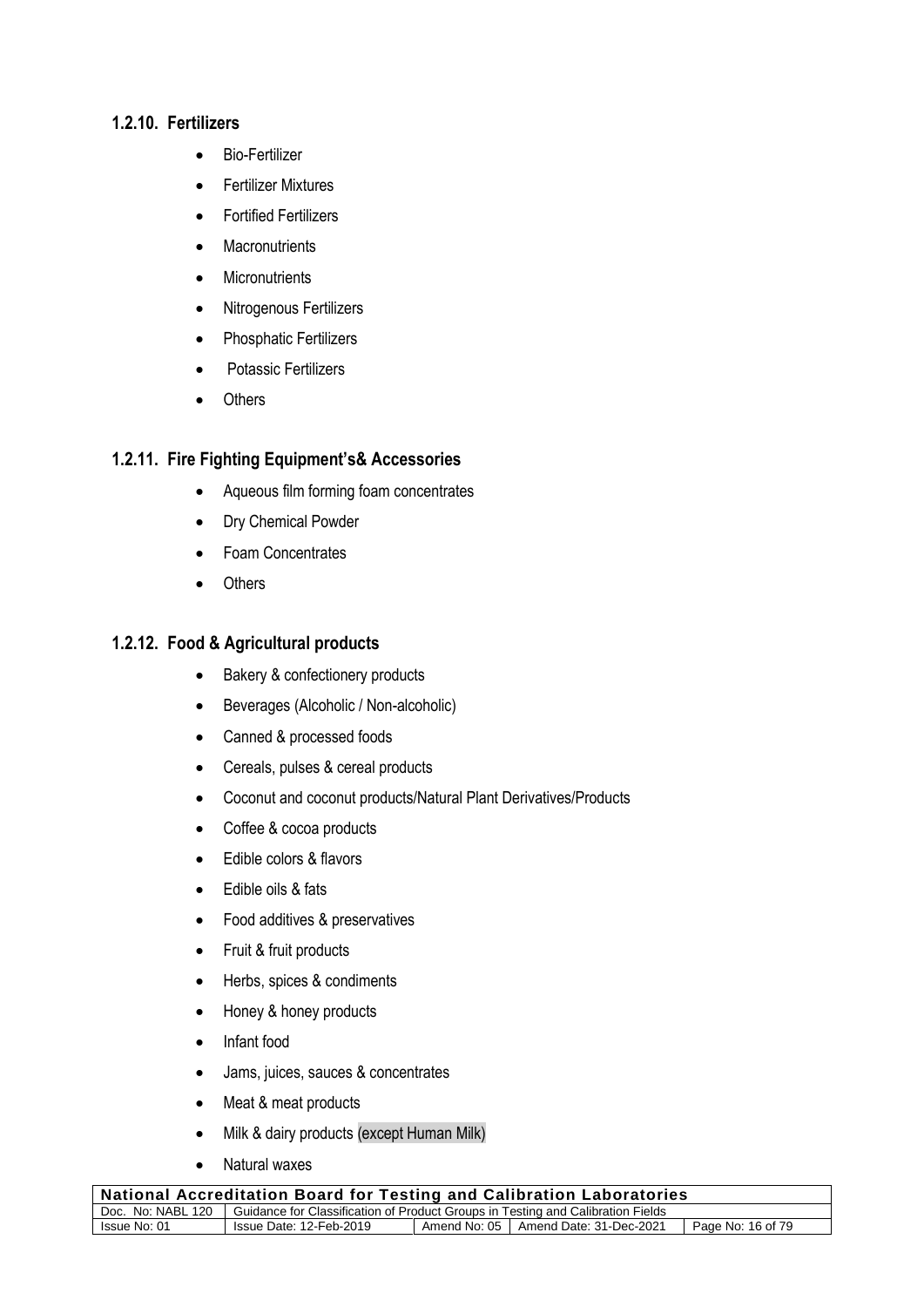- Nuts & nut products
- Oil seeds & by-products
- Poultry & poultry products
- Starch & starch products
- Sugar & sugar products
- Tea
- Tobacco & tobacco products
- Vegetables & vegetable products
- Others

# **1.2.13. Plants**

- Plants
- Plants material
- Other

#### **1.2.14. Gases**

- Compressed Natural Gas (CNG)/ Piped Natural Gas (PNG)
- Gases for medical use and diving
- Industrial Gases
- Liquefied Gases
- Reference Gases & Mixtures
- Others

#### **1.2.15. Glass**

- Clear glass
- Laminated Glass
- Reflective Glass
- Stain Glass
- Textured or pattern glass
- Tinted glass
- Wired Glass
- Others

#### **1.2.16. Hazardous & Restricted Chemicals**

- Automatic dispensers
- Computing & communications equipment
- Consumer electronics

| National Accreditation Board for Testing and Calibration Laboratories                                  |  |  |  |  |
|--------------------------------------------------------------------------------------------------------|--|--|--|--|
| Doc. No: NABL 120   Guidance for Classification of Product Groups in Testing and Calibration Fields    |  |  |  |  |
| Amend No: 05   Amend Date: 31-Dec-2021<br>Page No: 17 of 79<br>Issue No: 01<br>Issue Date: 12-Feb-2019 |  |  |  |  |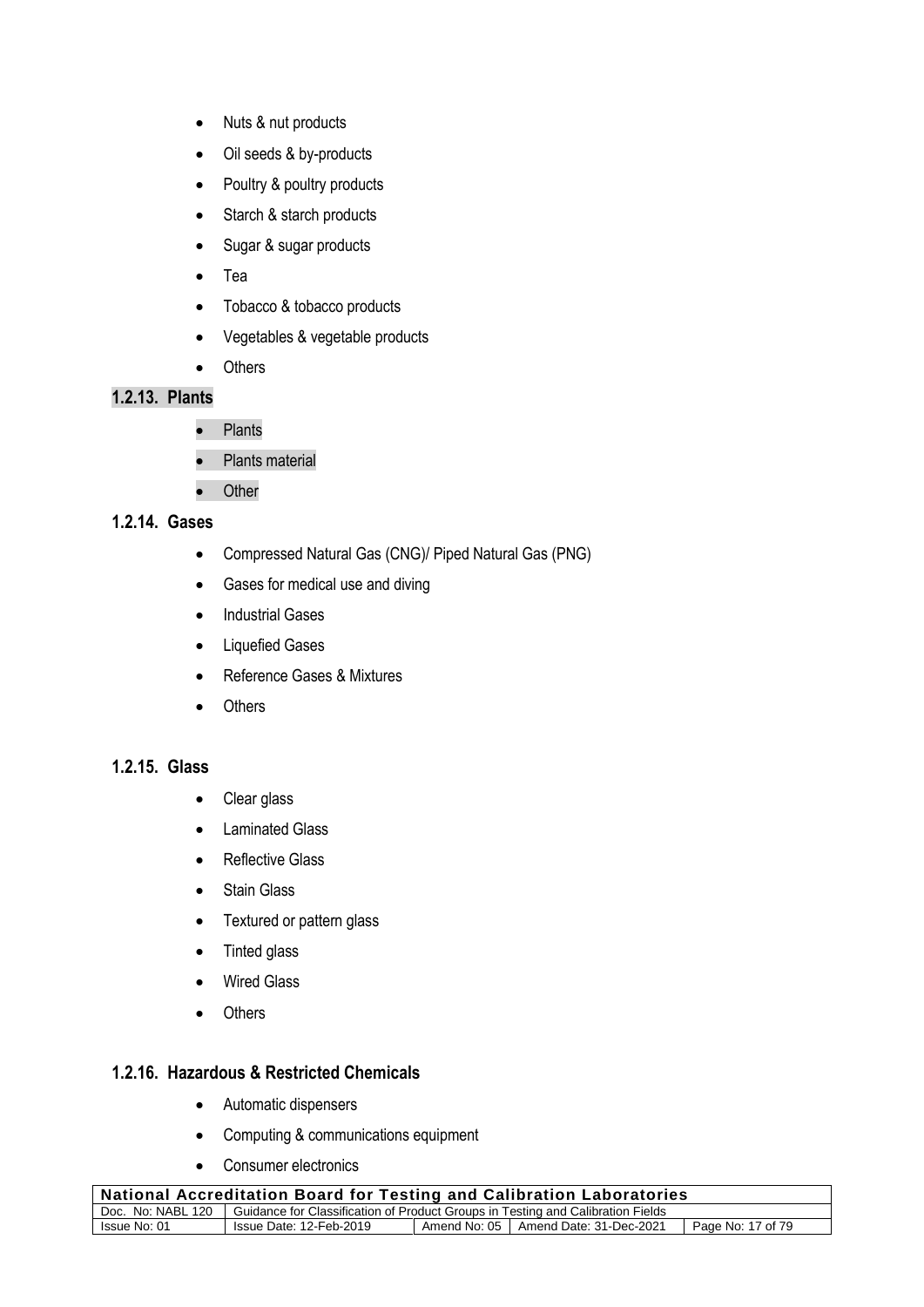- Large household appliances
- Leather products
- Lighting: lamps, lighting fixtures, light bulbs
- Paints
- Plastics & other polymeric products
- Power tools
- Prints
- Small household appliances
- Textile & Textile products
- Toys and sports equipment
- **Zippers**
- **Others**

#### **1.2.17. Industrial & Fine Chemicals**

- Alcohols & Alcohols based Chemical
- Bleaching Earth / Activated Bleaching Earth
- Chemical used in Rubber Industry
- Chemical used in Textile Industry
- Chemicals used in Agriculture
- Chemicals used in Electronic industry
- Chemicals used in Leather Industry
- Chemicals used in Photographic Industry
- Chemicals used in Refrigeration industry
- Disinfectants
- Electroplating Chemicals
- Inorganic Chemicals
- Organic Chemicals
- **Others**

#### **1.2.18. Inks, dyes & pigments**

- Duplicating inks
- Dye intermediates
- Inorganic pigment powder & pastes
- Natural dyes & colouring materials
- Organic pigment powder & pastes

| , National Accreditation Board for Testing and Calibration Laboratories                             |                         |  |                                        |                   |
|-----------------------------------------------------------------------------------------------------|-------------------------|--|----------------------------------------|-------------------|
| Doc. No: NABL 120   Guidance for Classification of Product Groups in Testing and Calibration Fields |                         |  |                                        |                   |
| Issue No: 01                                                                                        | Issue Date: 12-Feb-2019 |  | Amend No: 05   Amend Date: 31-Dec-2021 | Page No: 18 of 79 |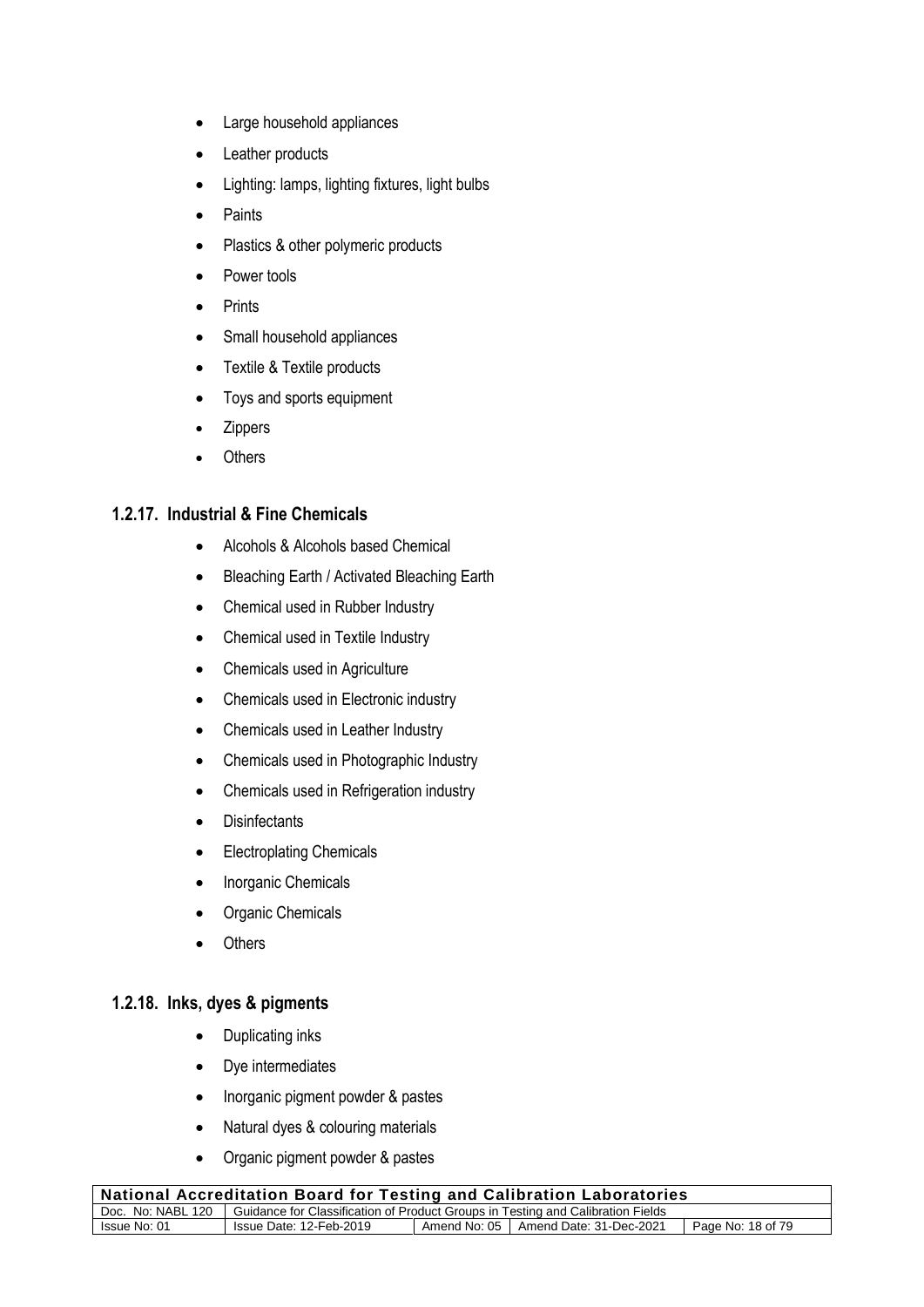- Printing inks
- Synthetic dyes
- Writing inks
- Others

# **1.2.19. Lac & Lac products**

- Lac
- Lac products
- Others

# **1.2.20. Leather**

- Finished leather
- Leather accessories
- Leather products
- Semi-finished leather
- Synthetic leather
- Others

# **1.2.21. Lubricants**

- Aviation lubricants
- Insulation oils
- Lubricant additives
- Microcrystalline wax
- Oils & greases
- Solid lubricants
- Others

# **1.2.22. Marine /Aqua culture Food Products**

- Artemia & Artemia Products
- Crab & Crab Products
- Fish & Fish Products
- Oyster
- Prawn & Prawn Products
- Shrimps
- Others

| <b>National Accreditation Board for Testing and Calibration Laboratories</b>                        |                         |  |                                        |                   |
|-----------------------------------------------------------------------------------------------------|-------------------------|--|----------------------------------------|-------------------|
| Doc. No: NABL 120   Guidance for Classification of Product Groups in Testing and Calibration Fields |                         |  |                                        |                   |
| Issue No: 01                                                                                        | Issue Date: 12-Feb-2019 |  | Amend No: 05   Amend Date: 31-Dec-2021 | Page No: 19 of 79 |
|                                                                                                     |                         |  |                                        |                   |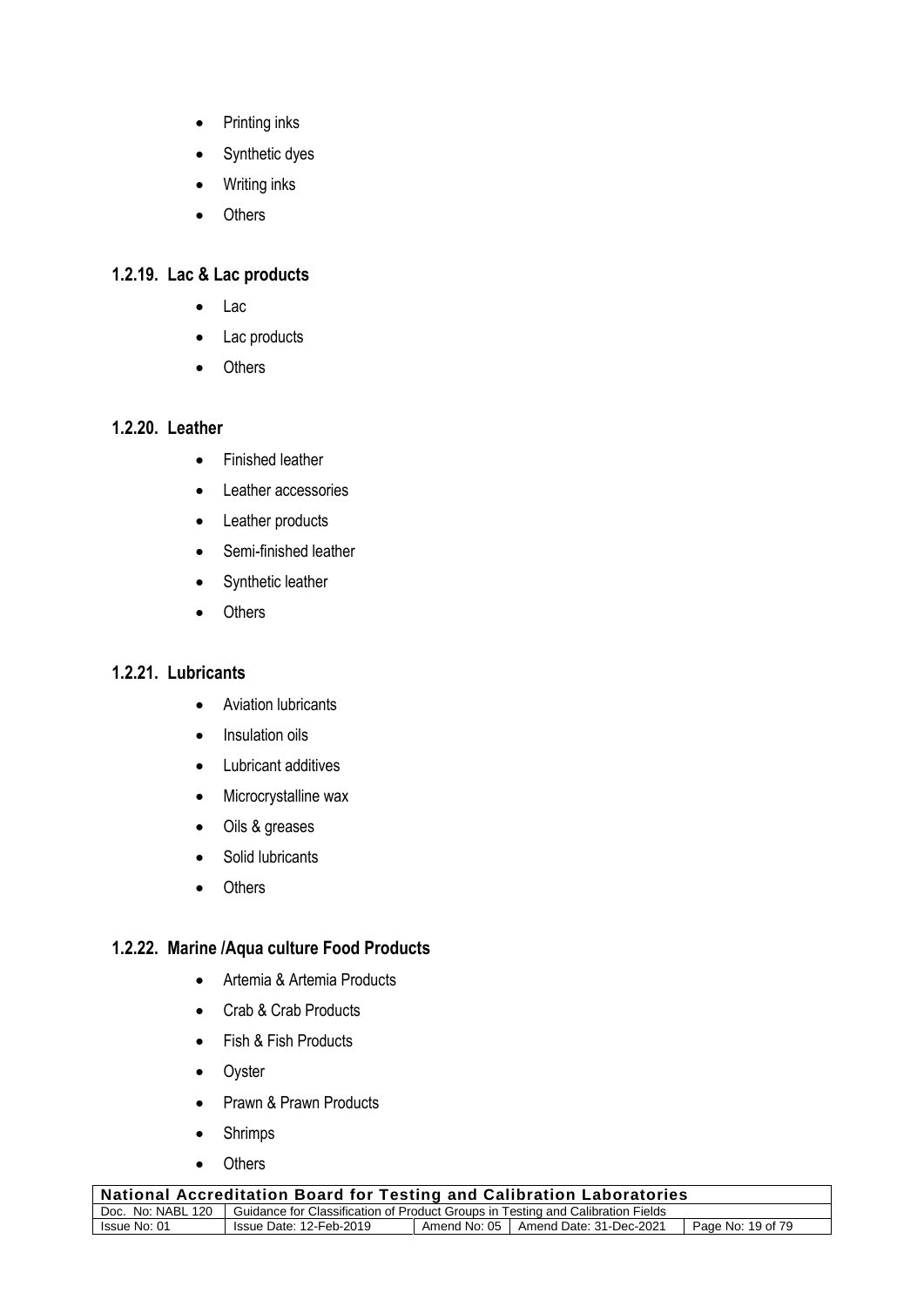#### **1.2.23. Metallic coatings & treatment solutions**

- Anodizing solutions
- Conversion coatings
- Metal finishing materials
- Metallic coatings
- Plating solutions
- Others

#### **1.2.24. Metals & Alloys**

- Alloy steel
- Aluminum& its alloys
- Amalgam
- Carbon Steel (low carbon, medium carbon & high carbon steel)
- Chromium & its alloys
- Cobalt & its alloys
- Copper & its alloys
- Ferro-alloys
- Ferro-alloys
- Lead & lead alloys
- Magnesium & its alloys
- Nickel & its alloys
- Others
- Precious metals
- Rare earth alloys
- Special Steel
- Stainless steel
- Tin and tin alloys
- Titanium & titanium alloys
- Tool steel
- Tungsten & its alloys
- Zinc & Zinc alloys
- Others

| <b>National Accreditation Board for Testing and Calibration Laboratories</b>                        |                                                                                        |  |  |  |  |
|-----------------------------------------------------------------------------------------------------|----------------------------------------------------------------------------------------|--|--|--|--|
| Doc. No: NABL 120   Guidance for Classification of Product Groups in Testing and Calibration Fields |                                                                                        |  |  |  |  |
| Issue No: 01                                                                                        | Amend No: 05   Amend Date: 31-Dec-2021<br>Page No: 20 of 79<br>Issue Date: 12-Feb-2019 |  |  |  |  |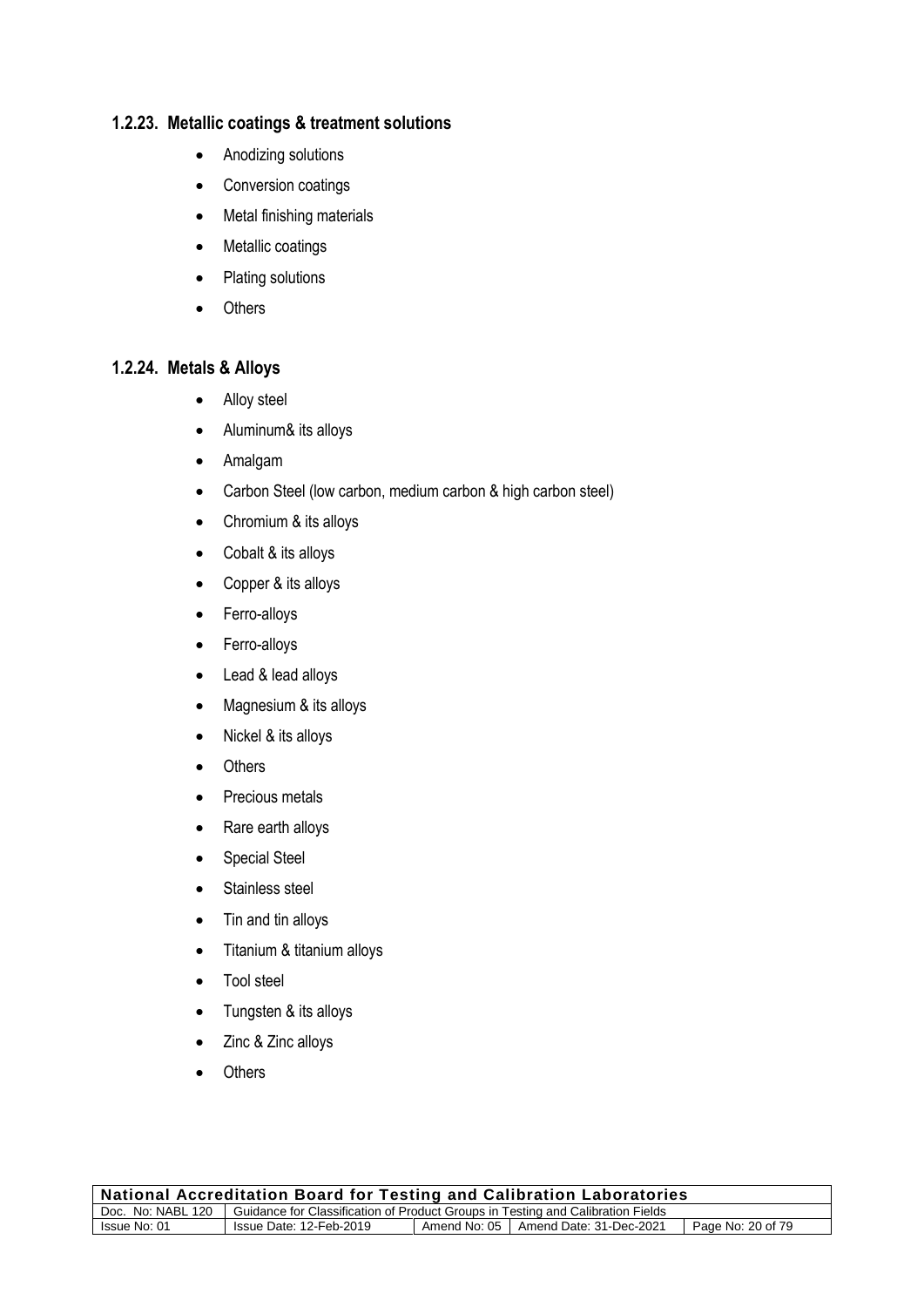# **1.2.25. Nutraceuticals & Functional Foods**

- Carotenoids
- Dietary Fibers
- Flavonoids
- Fortified Food
- Phytoestrogens
- Prebiotics
- Probiotics
- Soy Proteins
- Others

#### **1.2.26. Nutritional Supplements**

• Others

#### **1.2.27. Ores & Minerals**

- Alkali Metal Ores
- Aluminum Ores
- Barium ore
- Chromium ores
- Cobalt ore
- Copper ores
- Gem & semi-precious stones
- Geochemical samples for trace elements
- Gypsum
- Iron ores
- Lead ores
- Limestone & dolomite
- Manganese ores
- Mercury
- Mercury ore
- Mineral for insulation materials
- Mineral for refractories
- Mineral sands
- Minor elements
- Molybdenum Ores

| National Accreditation Board for Testing and Calibration Laboratories                               |                         |  |                                        |                   |
|-----------------------------------------------------------------------------------------------------|-------------------------|--|----------------------------------------|-------------------|
| Doc. No: NABL 120   Guidance for Classification of Product Groups in Testing and Calibration Fields |                         |  |                                        |                   |
| Issue No: 01                                                                                        | Issue Date: 12-Feb-2019 |  | Amend No: 05   Amend Date: 31-Dec-2021 | Page No: 21 of 79 |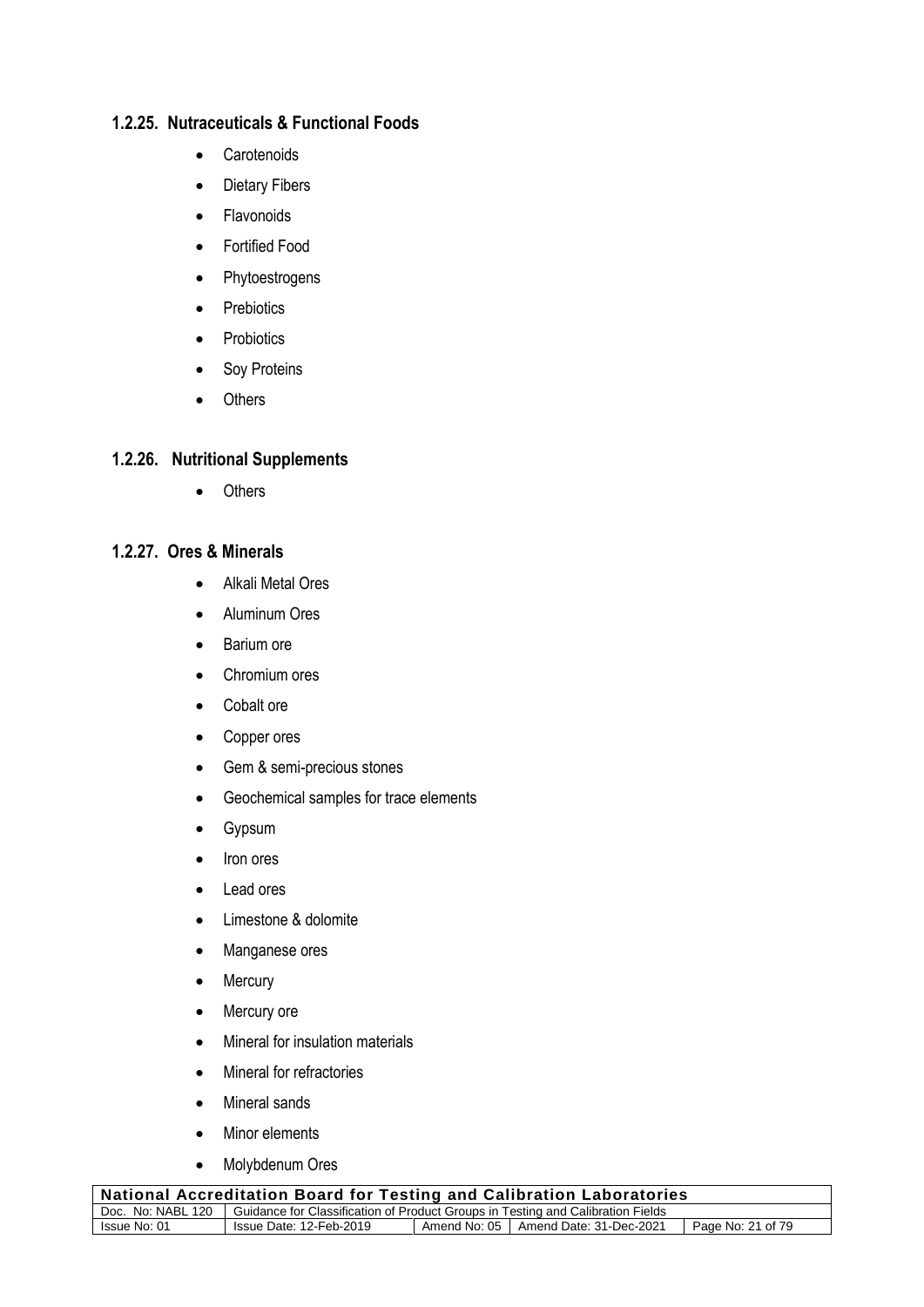- Nickel ores
- Precious metals ores
- Radioactive metals ores
- Rare metals ores
- Rock phosphate
- Silica sands
- Tin ores
- Titanium ores
- Tungsten ores
- Zinc ores
- Others

# **1.2.28. Paints & Surface Coating**

- Drying oils
- Gums, driers & paint removers
- Paints & enamels
- Physical Properties
- Pigments & extenders
- Polishes
- Powder coatings
- Resin coatings
- Solvents & thinners
- Varnishes
- Others

# **1.2.29. Paper and Pulp**

- Composite packing material
- Newsprint and board packing material
- Paper
- Paper board
- Pulp
- Pulpwood
- **Others**

| <b>National Accreditation Board for Testing and Calibration Laboratories</b>                        |                                                                                        |  |  |  |  |
|-----------------------------------------------------------------------------------------------------|----------------------------------------------------------------------------------------|--|--|--|--|
| Doc. No: NABL 120   Guidance for Classification of Product Groups in Testing and Calibration Fields |                                                                                        |  |  |  |  |
| Issue No: 01                                                                                        | Amend No: 05   Amend Date: 31-Dec-2021<br>Page No: 22 of 79<br>Issue Date: 12-Feb-2019 |  |  |  |  |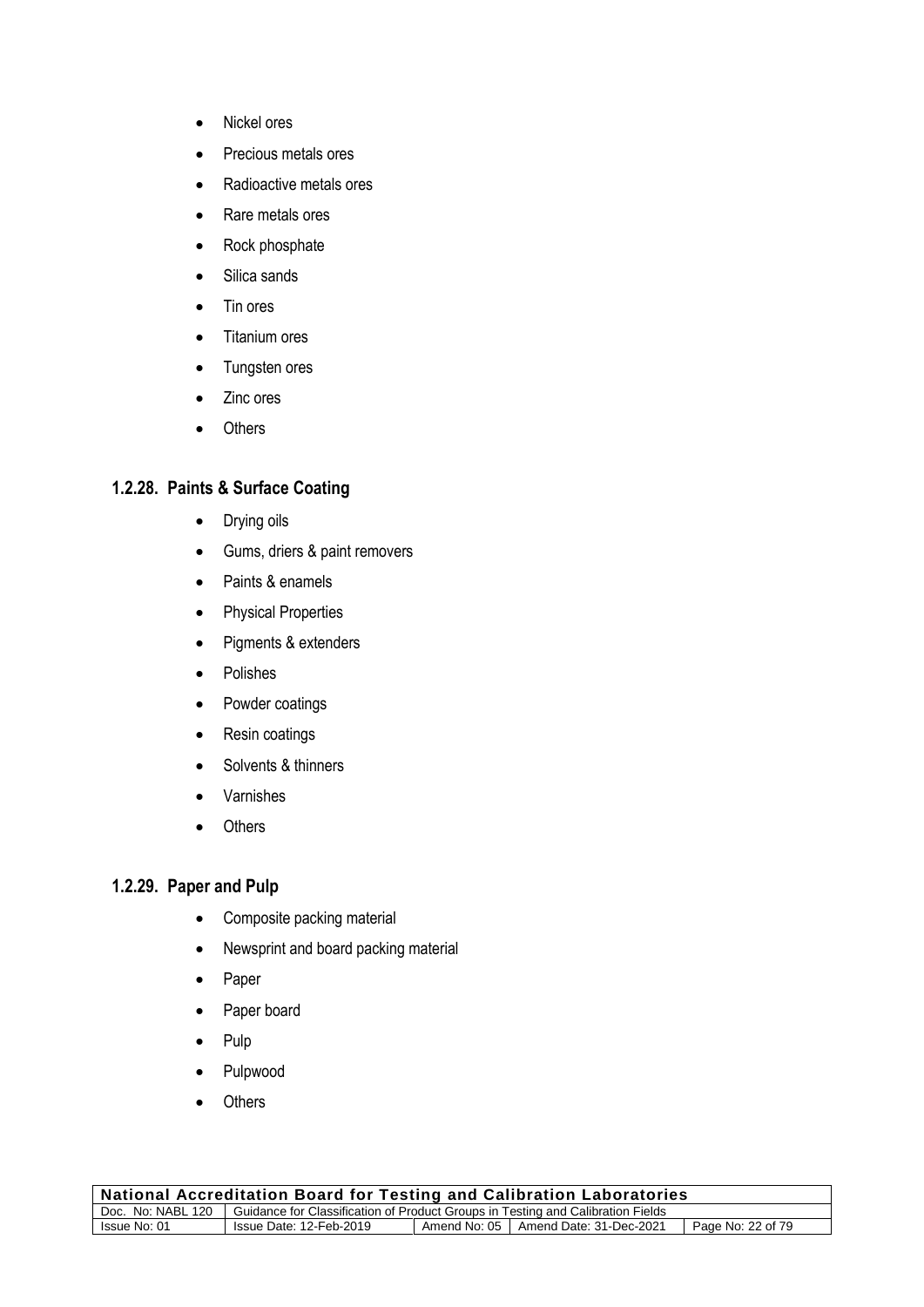#### **1.2.30. Pesticide Formulations**

- Aqueous Capsule Suspensions (CS)
- Aqueous Suspension Concentrates (SC)
- Aqueous Suspo-Emulsions (SE)
- Dispersible Concentrates (DC)
- Dustable Powders (DP)
- Emulsifiable Powders (EP)
- Emulsifiable Concentrates (EC)
- Emulsifiable Granules (EG)
- Emulsions for Seed Treatment (ES)
- Emulsions, Oil in Water (EW)
- Granules (GR)
- Liquid Vaporizers (LV)
- Long lasting insecticidal NETS or NETTING(LN)
- Micro- Emulsions (ME)
- Mixed Formulations of CS and EW(ZW)
- Mixed Formulations of CS and EW(ZW)
- Mixed Formulations of CS and SC(ZC)
- Mosquito Coils (MC)
- Oil based Suspension Concentrates (OD)(Oil Dispersion)
- Oil Miscible Liquids (OL)
- Powders for Dry Seed Treatment (DS)
- Soluble Concentrates (SL)
- Solutions for Seed treatment (LS)
- Suspension Concentrates for Seed Treatment (FS)
- Tablets for Direct Application (DT)
- Technical Concentrates (TK)
- Ultra-Low Volume Liquids (UL)
- Vaporizing Mats (MV)
- Water Dispersible Granules (WG)
- Water Dispersible Powders for Slurry Seed Treatment (WS)
- Water Dispersible Tablets (WT)
- Water Soluble Granules (SG)
- Water Soluble Powders (SP)
- Water Soluble Powders for Seed Treatment (SS)

| <b>National Accreditation Board for Testing and Calibration Laboratories</b>                        |                                                                                        |  |  |  |
|-----------------------------------------------------------------------------------------------------|----------------------------------------------------------------------------------------|--|--|--|
| Doc. No: NABL 120   Guidance for Classification of Product Groups in Testing and Calibration Fields |                                                                                        |  |  |  |
| Issue No: 01                                                                                        | Amend No: 05   Amend Date: 31-Dec-2021<br>Page No: 23 of 79<br>Issue Date: 12-Feb-2019 |  |  |  |
|                                                                                                     |                                                                                        |  |  |  |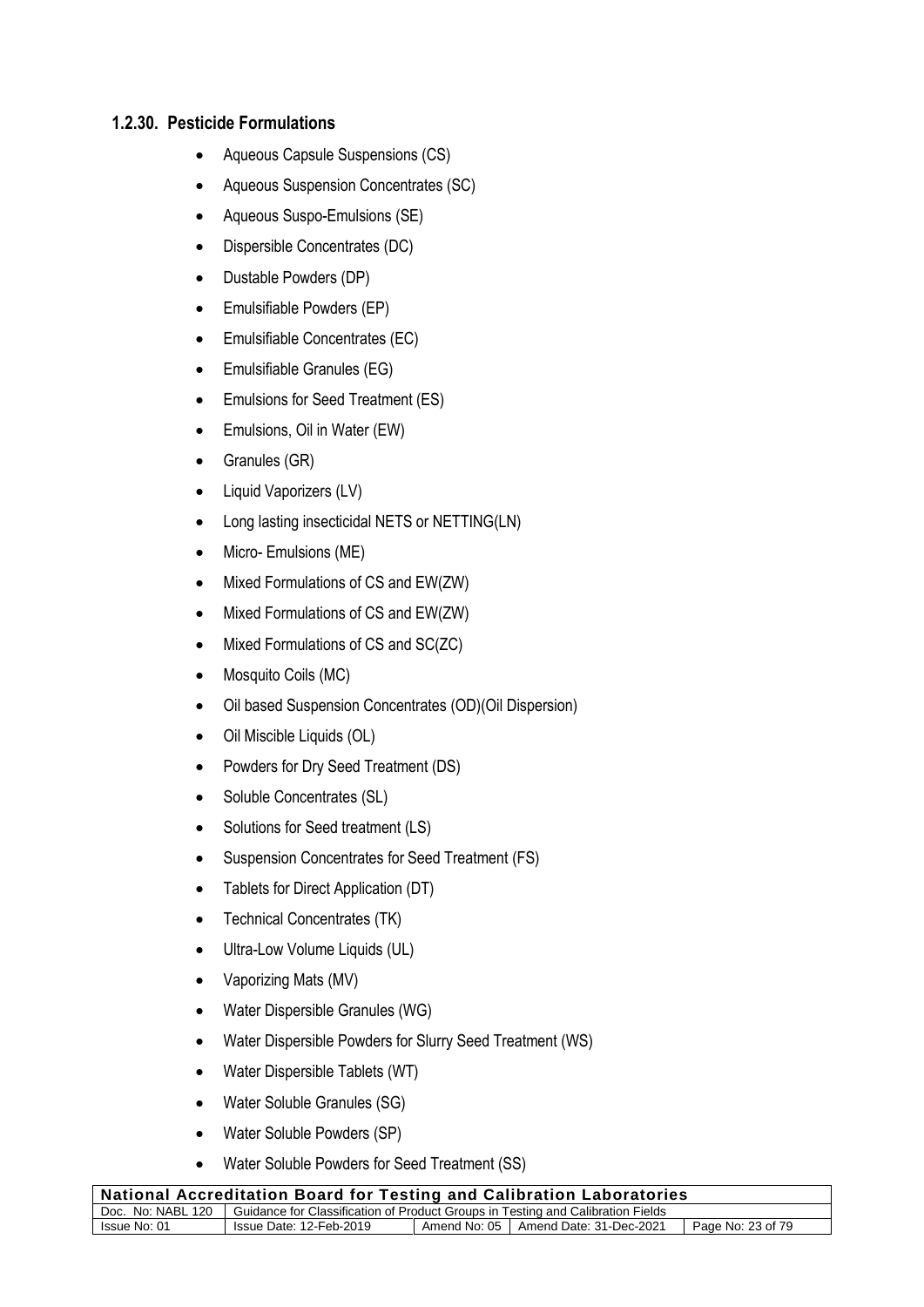- Water Soluble tablets (ST)
- Wettable Powders (WP)
- Others

#### **1.2.31. Petroleum and Products**

- Aviation fuels
- Crude petroleum
- Liquefied / compressed gases
- Petrochemicals, Petroleum solvents
- Petroleum additives
- Petroleum feed stocks
- Petroleum products
- Waxes and jellies
- Others

#### **1.2.32. Plastic & Resins**

- Plastic films
- Plastics & polymers
- Raw materials
- Resin
- Others

#### **1.2.33. Pollution & Environment**

- Effluents toxicity (Bioassay only qualitative- 90% survival of fish after 96 hours in 100 percent effluent)
- Municipal Solid wastes
- Soil/ Sediments
- Used/ Waste oil
- Waste Water (Effluents/Sewage)
- Wastes (Liquid/Slurry/Sludge/Solid/Semi-Solid)
- Others

#### **1.2.34. Residues and contaminants in Food and Agricultural Products**

- Antibiotics
- Chlorinated dioxins & dibenzofurans

| <b>National Accreditation Board for Testing and Calibration Laboratories</b>                        |                         |  |                                        |                   |
|-----------------------------------------------------------------------------------------------------|-------------------------|--|----------------------------------------|-------------------|
| Doc. No: NABL 120   Guidance for Classification of Product Groups in Testing and Calibration Fields |                         |  |                                        |                   |
| Issue No: 01                                                                                        | Issue Date: 12-Feb-2019 |  | Amend No: 05   Amend Date: 31-Dec-2021 | Page No: 24 of 79 |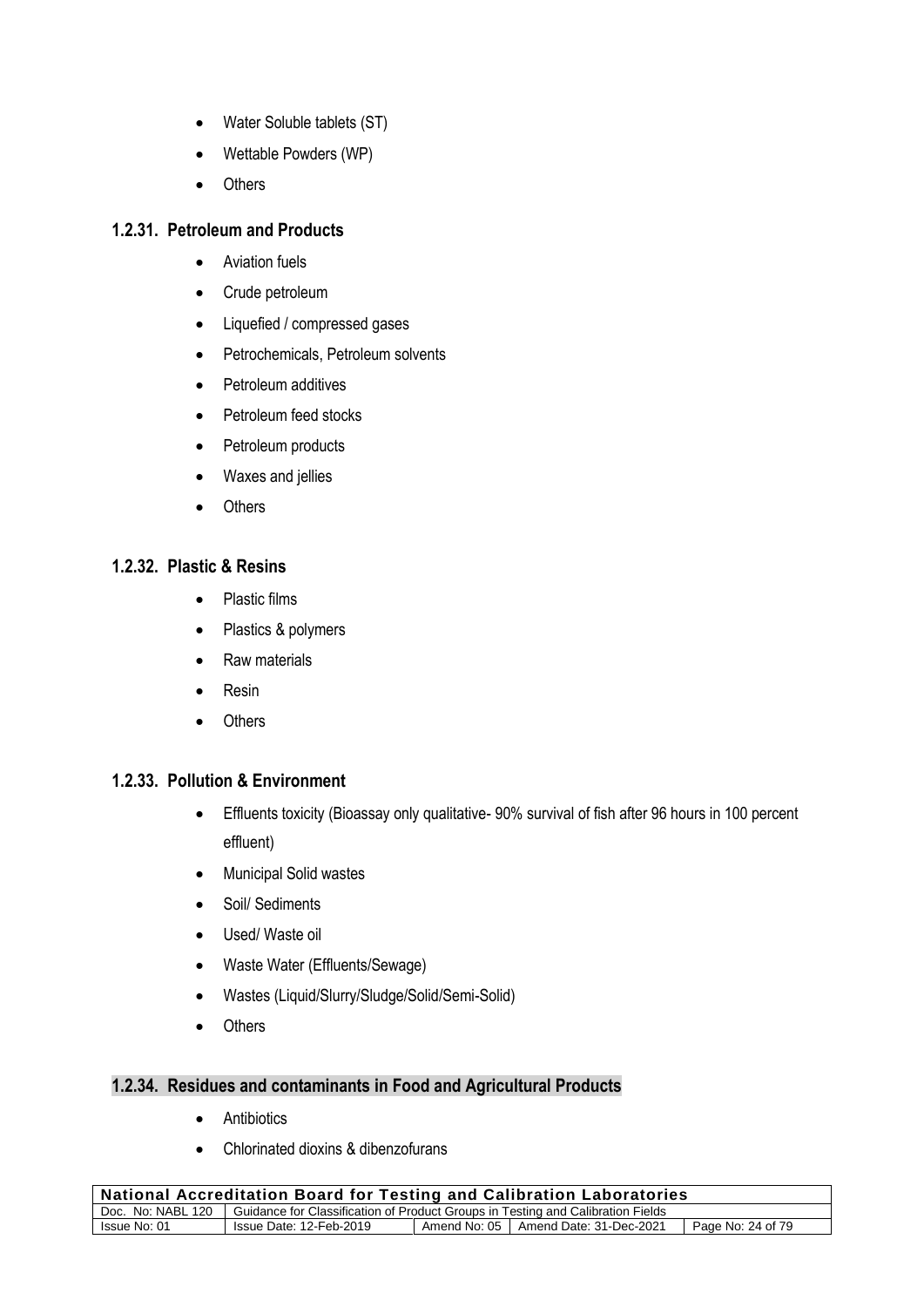- Halogenated hydrocarbons
- Mycotoxins
- Pesticides
- Phenols
- Poly Chlorinated Biphenyl
- Polycyclic aromatic hydrocarbons
- Polyhalogenated biphenyls
- Trace metal elements
- Others

#### **1.2.35. Residues and contaminants in Water**

- Antibiotics
- Chlorinated dioxins & dibenzofurans
- Halogenated hydrocarbons
- Mycotoxins
- Pesticides
- Phenols
- Poly Chlorinated Biphenyl
- Polycyclic aromatic hydrocarbons
- Polyhalogenated biphenyls
- Trace metal elements
- Others

#### **1.2.36. Rubber & Rubber Products**

- Hard rubber / ebonite Rubber
- Latex goods
- Natural / synthetic Latex
- Natural rubber
- Rubber compound
- Rubber Products
- Rubber vulcanizates
- Synthetic rubber
- Textile rubber composite
- Thermoplastic elastomers
- Others

| <b>National Accreditation Board for Testing and Calibration Laboratories</b>                        |                                                                                        |  |  |  |
|-----------------------------------------------------------------------------------------------------|----------------------------------------------------------------------------------------|--|--|--|
| Doc. No: NABL 120   Guidance for Classification of Product Groups in Testing and Calibration Fields |                                                                                        |  |  |  |
| Issue No: 01                                                                                        | Amend No: 05   Amend Date: 31-Dec-2021<br>Page No: 25 of 79<br>Issue Date: 12-Feb-2019 |  |  |  |
|                                                                                                     |                                                                                        |  |  |  |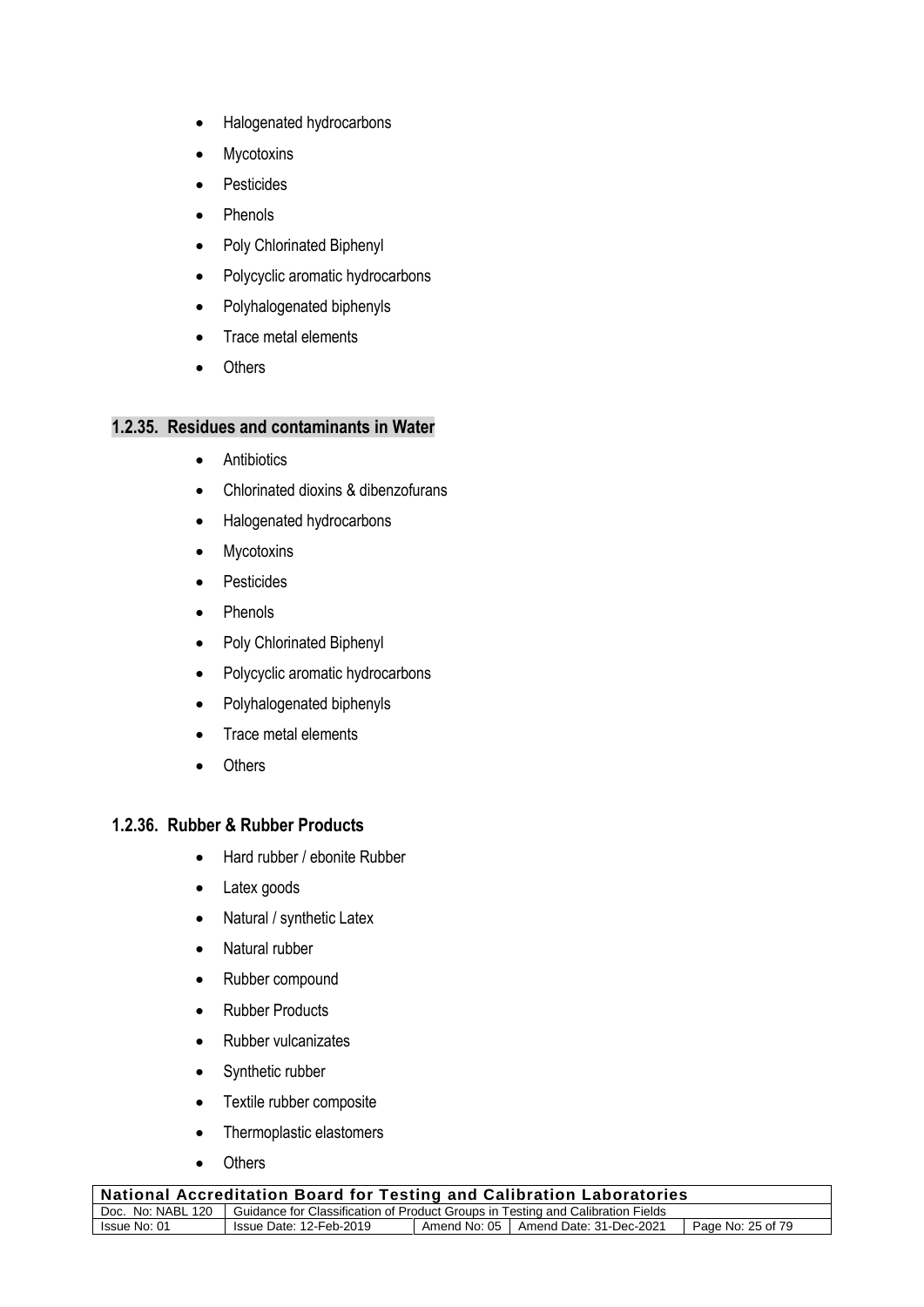# **1.2.37. Soap detergent & Toiletries**

- Detergent
- Soaps
- Toiletries
- Wetting & Emulsifying agent
- Others

# **1.2.38. Soil and Rock**

- Clays
- Soil
- Agriculture Soil
- Rock
- Stones
- Others

# **1.2.39. Solid Fuels**

- Briquettes
- Charcoal
- Coal
- Coal tar/Bitumen
- Coke
- Oil Shale
- Others

#### **1.2.40. Textile**

- Agro-textiles
- Automotive textiles
- Carpet & rugs
- Domestic Textiles
- Fibre & filaments
- Finished fabric
- Garments & Apparels
- Geo-textiles
- Grey Fabrics
- Industrial Textiles

| National Accreditation Board for Testing and Calibration Laboratories                               |                         |  |                                        |                   |
|-----------------------------------------------------------------------------------------------------|-------------------------|--|----------------------------------------|-------------------|
| Doc. No: NABL 120   Guidance for Classification of Product Groups in Testing and Calibration Fields |                         |  |                                        |                   |
| Issue No: 01                                                                                        | Issue Date: 12-Feb-2019 |  | Amend No: 05   Amend Date: 31-Dec-2021 | Page No: 26 of 79 |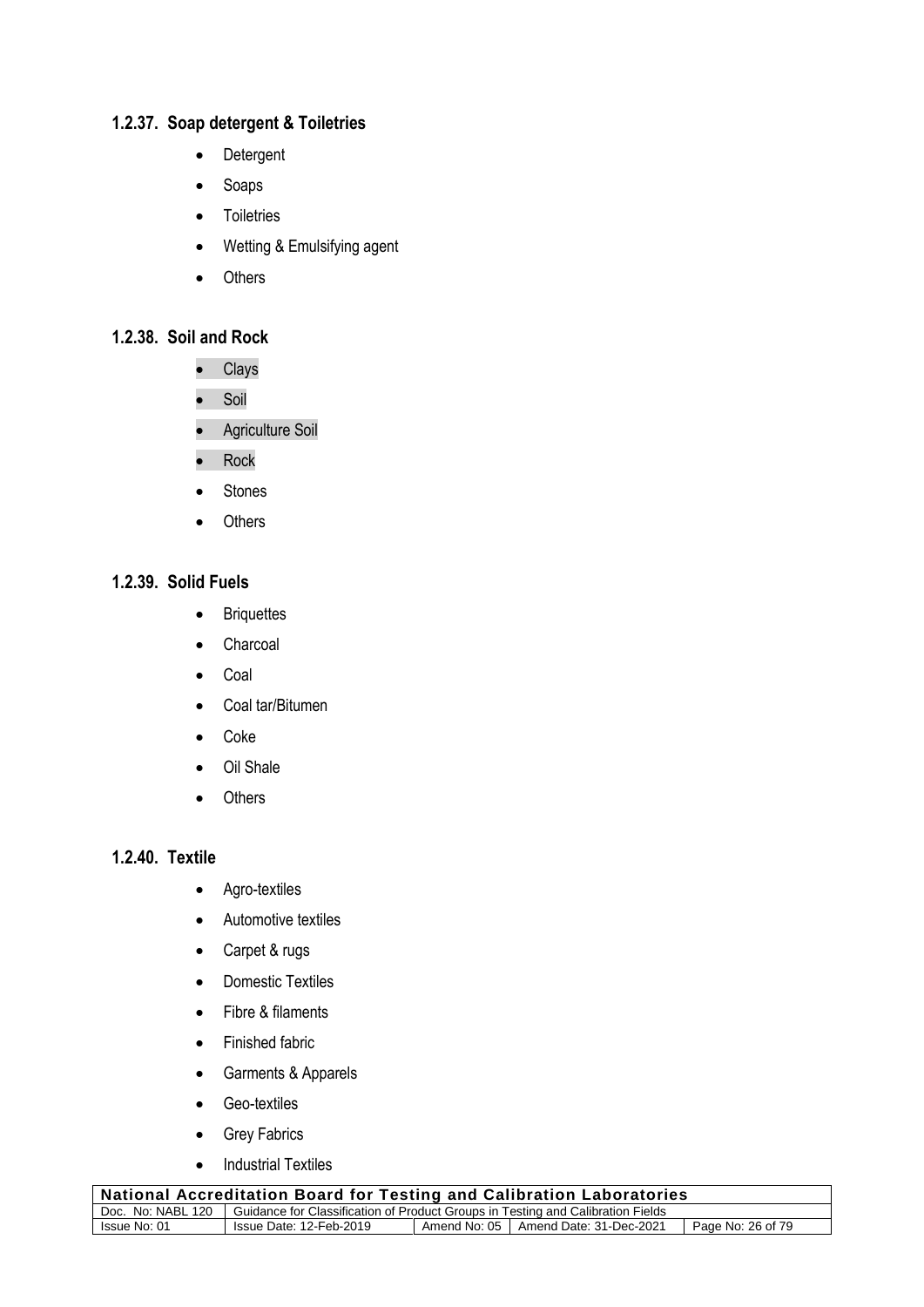- Made-ups
- Medical textile
- Packaging textiles
- Protective Textiles
- Sports textiles
- Technical textiles
- Terry Fabrics & its products
- Yarns & chords
- Others

#### **1.2.41. Warfare Chemicals**

- Blister Agents
- Blood Agents
- Choking Agents
- Mustard Agents
- Nerve Agents
- Potential CW Agents
- Psychotomimetic Agents
- Riot Control Agents
- Toxins
- Others

# **1.2.42. Water**

- Construction Water
- Drinking Water
- Ground Water
- Industrial Water
- Irrigation water
- Packaged Drinking water
- Surface Water
- Swimming Pool Water
- Water from purifiers
- Others

| <b>National Accreditation Board for Testing and Calibration Laboratories</b>                        |                                                                                        |  |  |  |  |
|-----------------------------------------------------------------------------------------------------|----------------------------------------------------------------------------------------|--|--|--|--|
| Doc. No: NABL 120   Guidance for Classification of Product Groups in Testing and Calibration Fields |                                                                                        |  |  |  |  |
| Issue No: 01                                                                                        | Amend No: 05   Amend Date: 31-Dec-2021<br>Page No: 27 of 79<br>Issue Date: 12-Feb-2019 |  |  |  |  |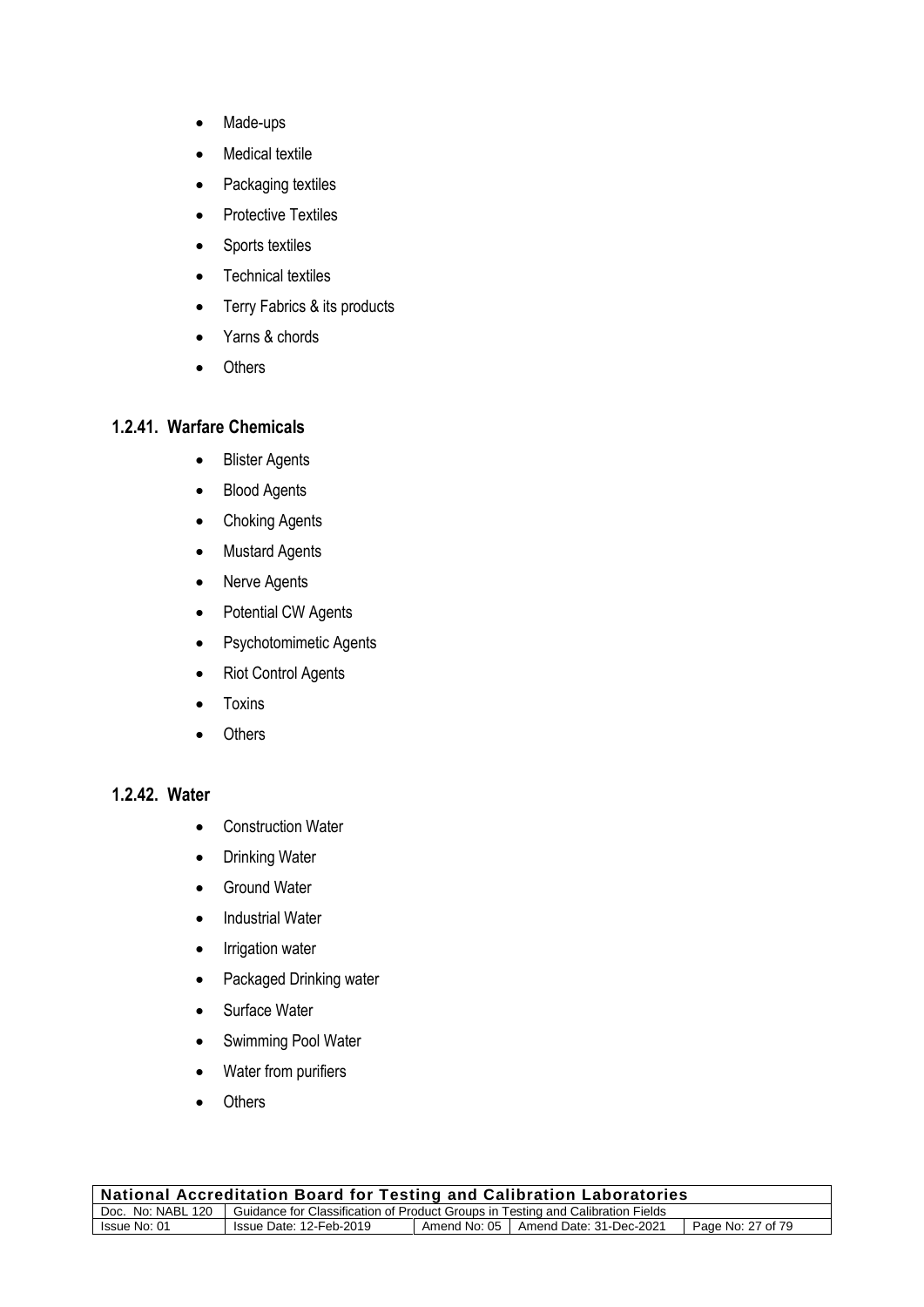# **1.2.43. Bio-stimulant**

- Botanical extracts, including seaweed extracts
- Bio -chemicals
- Protein hydrolysates and amino acids
- Vitamins
- Cell free Microbials products
- Antioxidants
- Anti-transpirants
- Humic & fulvic acid and their derivations
- Others

# **1.2.44. Miscellaneous**

| $\,$ National Accreditation Board for Testing and Calibration Laboratories                          |                         |  |                                        |                   |
|-----------------------------------------------------------------------------------------------------|-------------------------|--|----------------------------------------|-------------------|
| Doc. No: NABL 120   Guidance for Classification of Product Groups in Testing and Calibration Fields |                         |  |                                        |                   |
| Issue No: 01                                                                                        | Issue Date: 12-Feb-2019 |  | Amend No: 05   Amend Date: 31-Dec-2021 | Page No: 28 of 79 |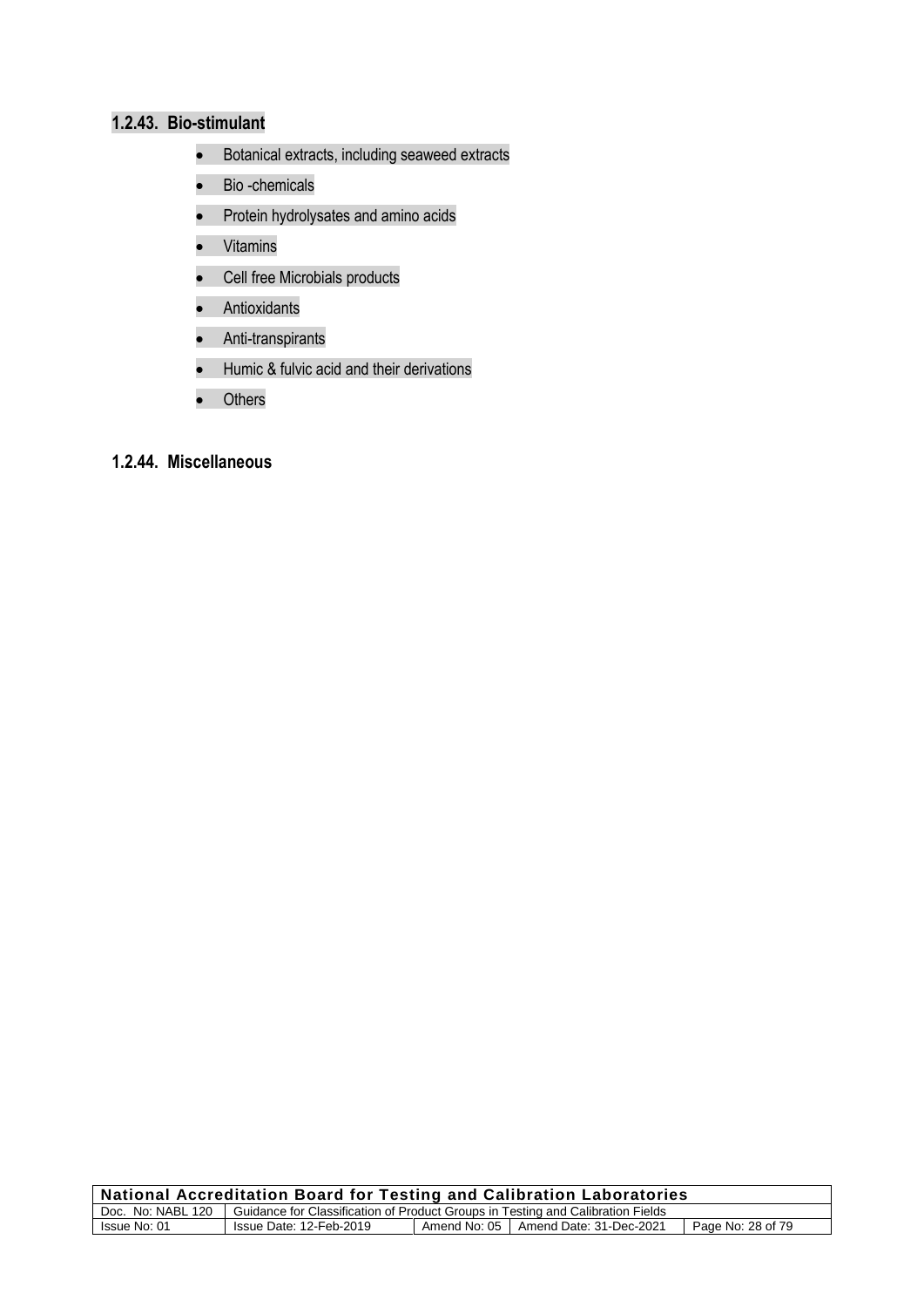# **1.3. DIAGNOSTIC RADIOLOGY QA TESTING DISCIPLINE**

**(Classification of Product Groups for Diagnostic Radiology QA Testing)**

- **1.3.1. Radiography (X-ray -Fixed Portable, Mobile)**
- **1.3.2. Computed Tomography (CT)**
- **1.3.3. Mammography**
- **1.3.4. Interventional Radiology & Fluoroscopy**

| <b>National Accreditation Board for Testing and Calibration Laboratories</b>                           |  |  |  |
|--------------------------------------------------------------------------------------------------------|--|--|--|
| Doc. No: NABL 120   Guidance for Classification of Product Groups in Testing and Calibration Fields    |  |  |  |
| Amend No: 05   Amend Date: 31-Dec-2021<br>Page No: 29 of 79<br>Issue No: 01<br>Issue Date: 12-Feb-2019 |  |  |  |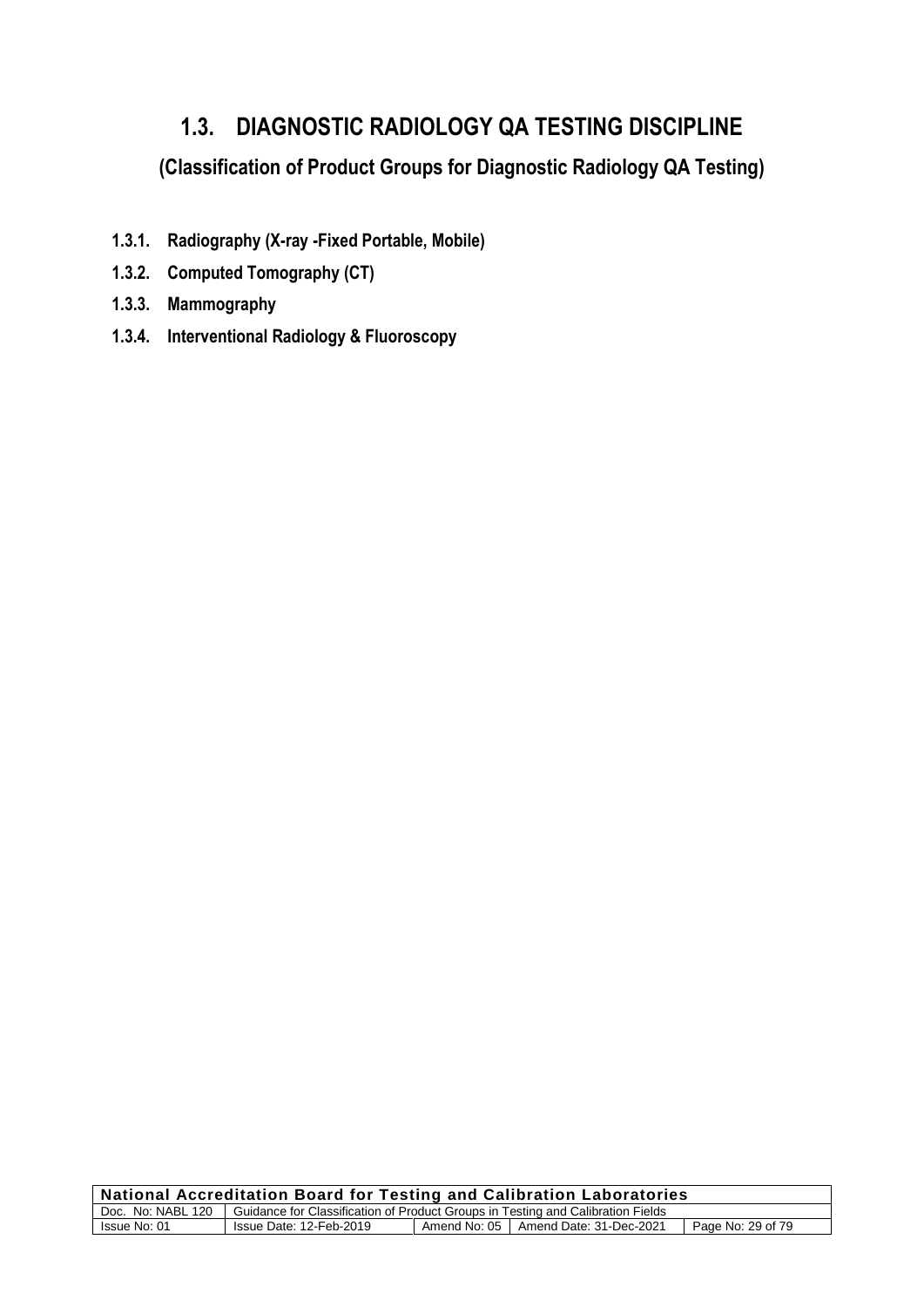# **1.4. ELECTRICAL DISCIPLINE**

# **(Classification of Product Groups for Electrical Testing)**

# **1.4.1. Bridges & Potentiometers**

- AC bridges
- AC potentiometers
- DC bridges
- DC potentiometers
- Ratiometers
- Others

# **1.4.2. Cables and Wires**

- Automobile cables
- Bare cables & wires
- Elastomeric cables
- Insulated cables & wires
- Joints & terminations of polymeric & power cables
- LF wires & cables with PVC insulation & sheath
- Paper insulated cables
- Power cables
- Thermo-couple compensating cables
- Welding cables
- Others

#### **1.4.3. Capacitors**

- Capacitance attenuators
- Motor capacitors
- Precision capacitors
- Series capacitors
- Shunt capacitors
- Surge protection capacitors
- Others

| <b>National Accreditation Board for Testing and Calibration Laboratories</b>                        |                                                                                        |  |  |  |
|-----------------------------------------------------------------------------------------------------|----------------------------------------------------------------------------------------|--|--|--|
| Doc. No: NABL 120   Guidance for Classification of Product Groups in Testing and Calibration Fields |                                                                                        |  |  |  |
| Issue No: 01                                                                                        | Issue Date: 12-Feb-2019<br>Amend No: 05   Amend Date: 31-Dec-2021<br>Page No: 30 of 79 |  |  |  |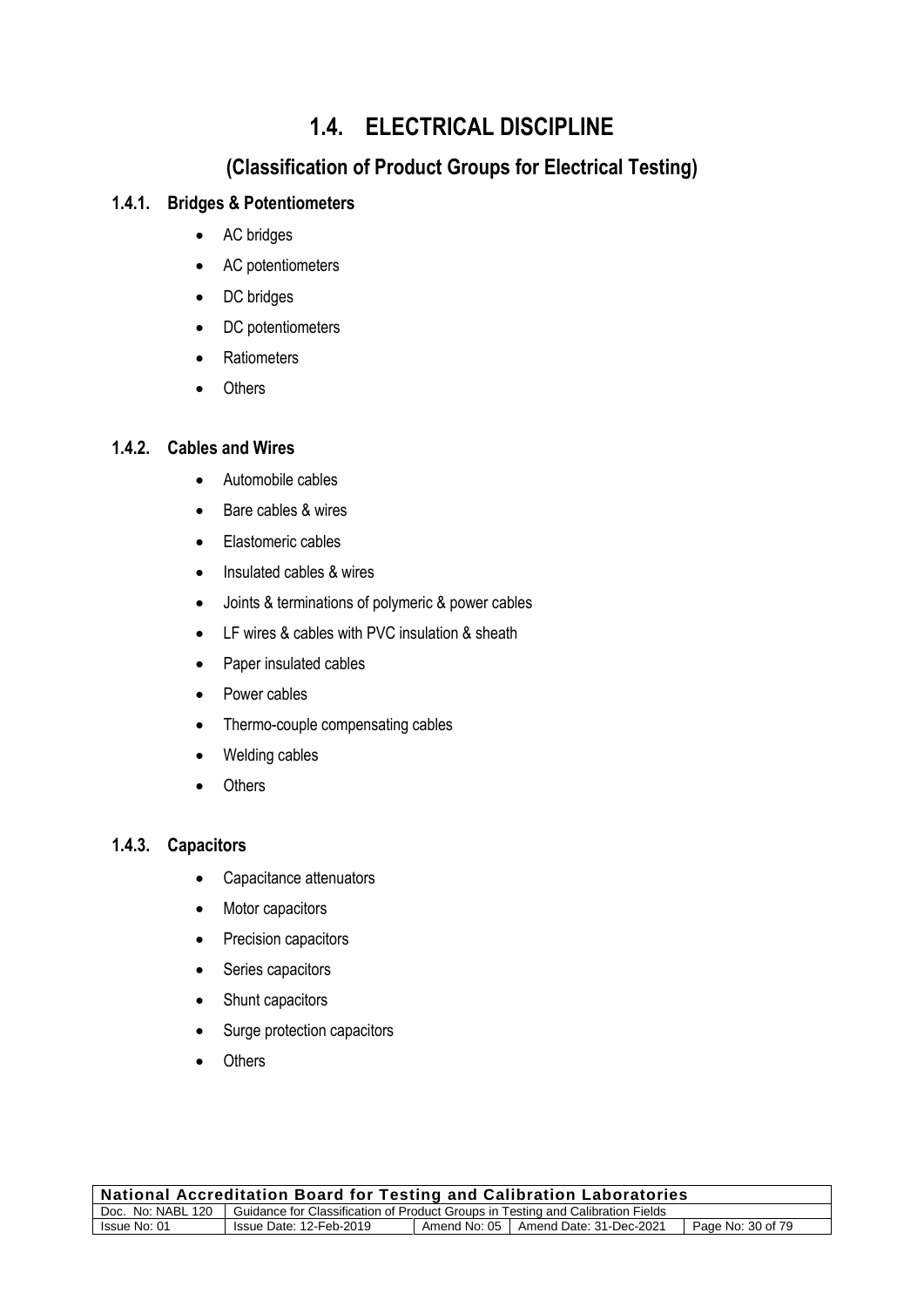#### **1.4.4. Cells and Batteries**

- Button cells
- Dry batteries
- Heavy duty batteries
- Lead acid batteries
- Nickel cadmium batteries
- Others

#### **1.4.5. Conductors and Conducting Materials**

- Aluminum conductors
- Copper conductors
- Enameled / Insulated wires
- Paper covered conductors
- Winding wires
- Others

#### **1.4.6. Domestic Electrical Appliances**

- Baking ovens
- Electric & steam irons
- Electric call bells & buzzers
- Electric coffee makers
- Electric food mixers & juicers
- Electric grills & roasters
- Electric kettles & jugs
- Electric shavers
- Electric steam cookers
- Electric stoves & hot plates
- Electric toasters
- Flexible heating pads
- Hair dryers
- Microwave ovens
- Refrigerators, food freezers & ice makers
- Vacuum cleaners & suction appliances
- Washing machines
- Water heaters

| National Accreditation Board for Testing and Calibration Laboratories                               |                         |  |                                        |                   |
|-----------------------------------------------------------------------------------------------------|-------------------------|--|----------------------------------------|-------------------|
| Doc. No: NABL 120   Guidance for Classification of Product Groups in Testing and Calibration Fields |                         |  |                                        |                   |
| Issue No: 01                                                                                        | Issue Date: 12-Feb-2019 |  | Amend No: 05   Amend Date: 31-Dec-2021 | Page No: 31 of 79 |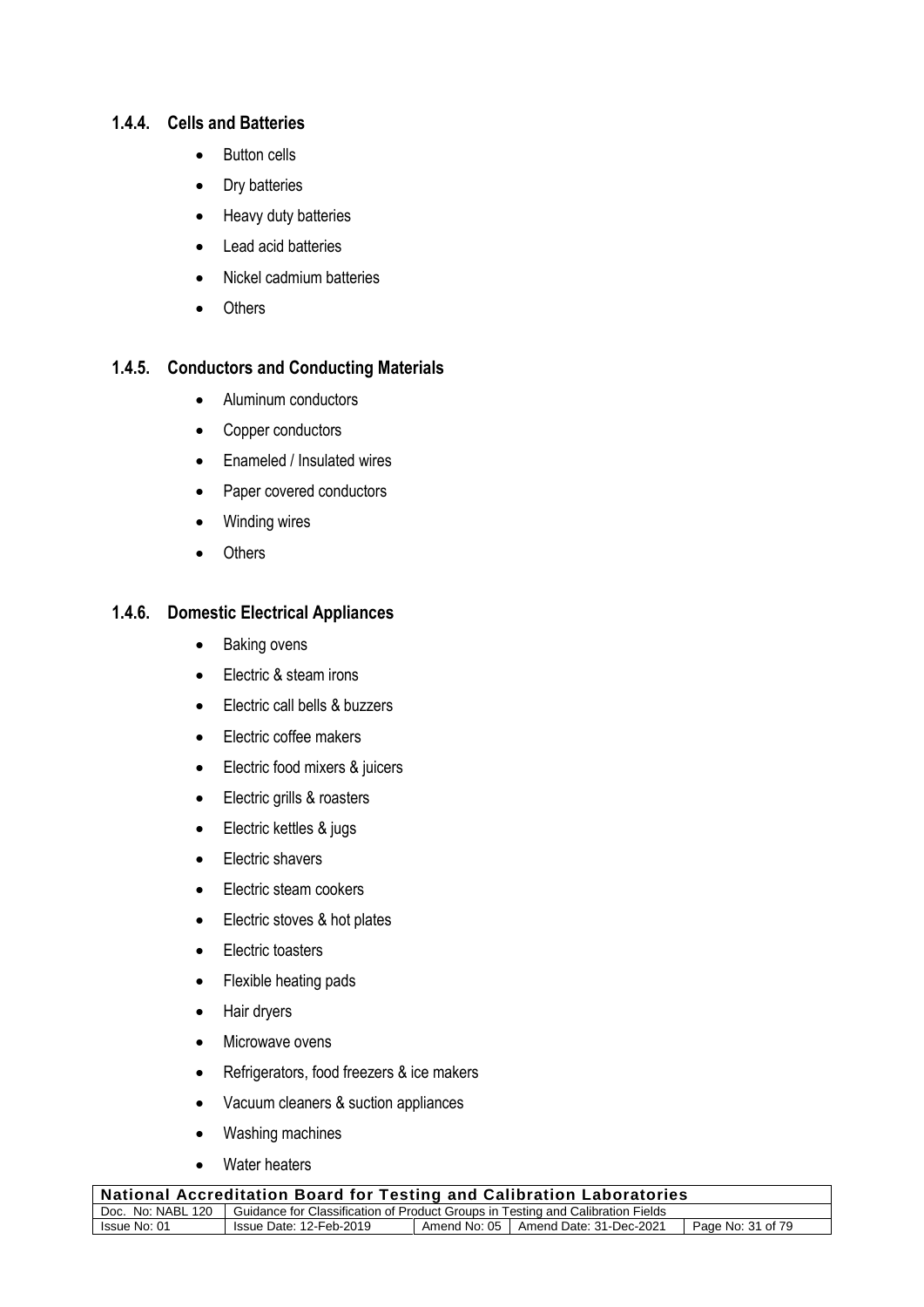• Others

# **1.4.7. Electrical Indicating & Recording Instruments**

- Ammeters
- Digital recorders
- Earth resistance tester
- Electricity meters
- Galvanometers & null detectors
- Graphic recording instruments
- Insulation resistance tester
- Ohmmeters
- Phase meters
- Power factor meters
- Transducers
- Varmeters
- Voltmeters
- Watthour meters
- Watt meters
- Others

# **1.4.8. EMI / EMC Test Facility**

- Fast transient burst test
- Immunity to conducted disturbances
- Immunity to electromagnetic HF fields
- Immunity to electrostatic discharge (ESD)
- Radio interference measurement
- Surge immunity test
- Others

# **1.4.9. Environmental Test Facility**

- Acceleration test
- Bump test
- Cold test
- Damp heat test
- Driving rain
- Dry heat test

| <b>National Accreditation Board for Testing and Calibration Laboratories</b>                        |                         |  |                                        |                   |
|-----------------------------------------------------------------------------------------------------|-------------------------|--|----------------------------------------|-------------------|
| Doc. No: NABL 120   Guidance for Classification of Product Groups in Testing and Calibration Fields |                         |  |                                        |                   |
| Issue No: 01                                                                                        | Issue Date: 12-Feb-2019 |  | Amend No: 05   Amend Date: 31-Dec-2021 | Page No: 32 of 79 |
|                                                                                                     |                         |  |                                        |                   |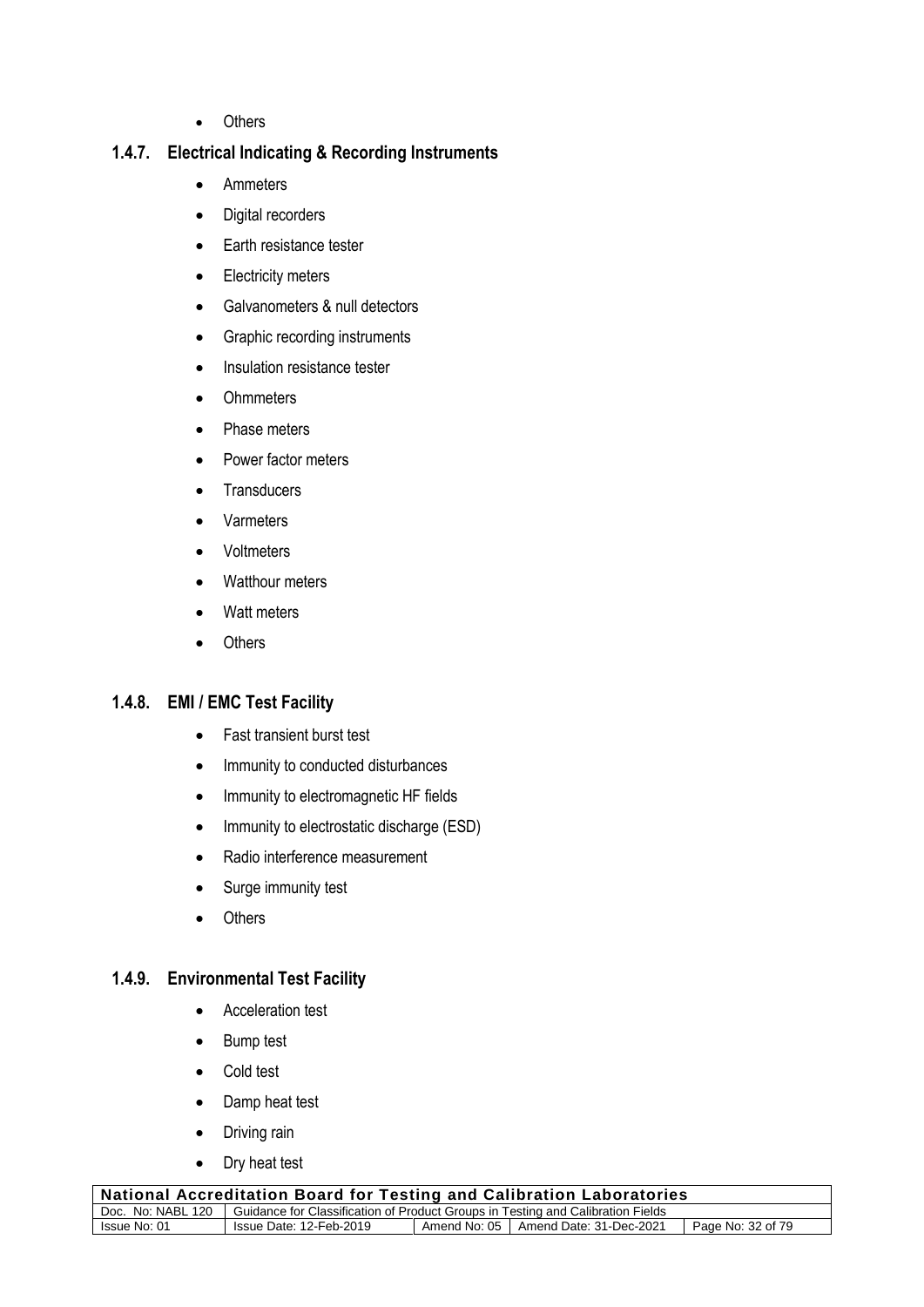- Dust test
- Glow wire
- Impact test
- Ingress protection test
- Robustness of termination test
- Salt mist test
- Sealing test
- Seismic test
- Soldering test
- Storage test
- Vibration test
- Others

# **1.4.10. Frequency & Time Measuring Instruments**

- Clocks & watches
- **Counters**
- Frequency meters
- Stop watches
- Tachometers
- Time interval meters
- Wave meters
- Others

# **1.4.11. High Voltage Test Facility**

- Alternating voltage test
- Artificial pollution test
- Dielectric test
- Direct voltage test
- Impulse current test
- Lightning impulse voltage test
- Partial discharge test
- Radio interference voltage test
- Switching impulse voltage test
- Wet test
- Others

| $_{\rm i}$ National Accreditation Board for Testing and Calibration Laboratories                    |                         |  |                                        |                   |
|-----------------------------------------------------------------------------------------------------|-------------------------|--|----------------------------------------|-------------------|
| Doc. No: NABL 120   Guidance for Classification of Product Groups in Testing and Calibration Fields |                         |  |                                        |                   |
| Issue No: 01                                                                                        | Issue Date: 12-Feb-2019 |  | Amend No: 05   Amend Date: 31-Dec-2021 | Page No: 33 of 79 |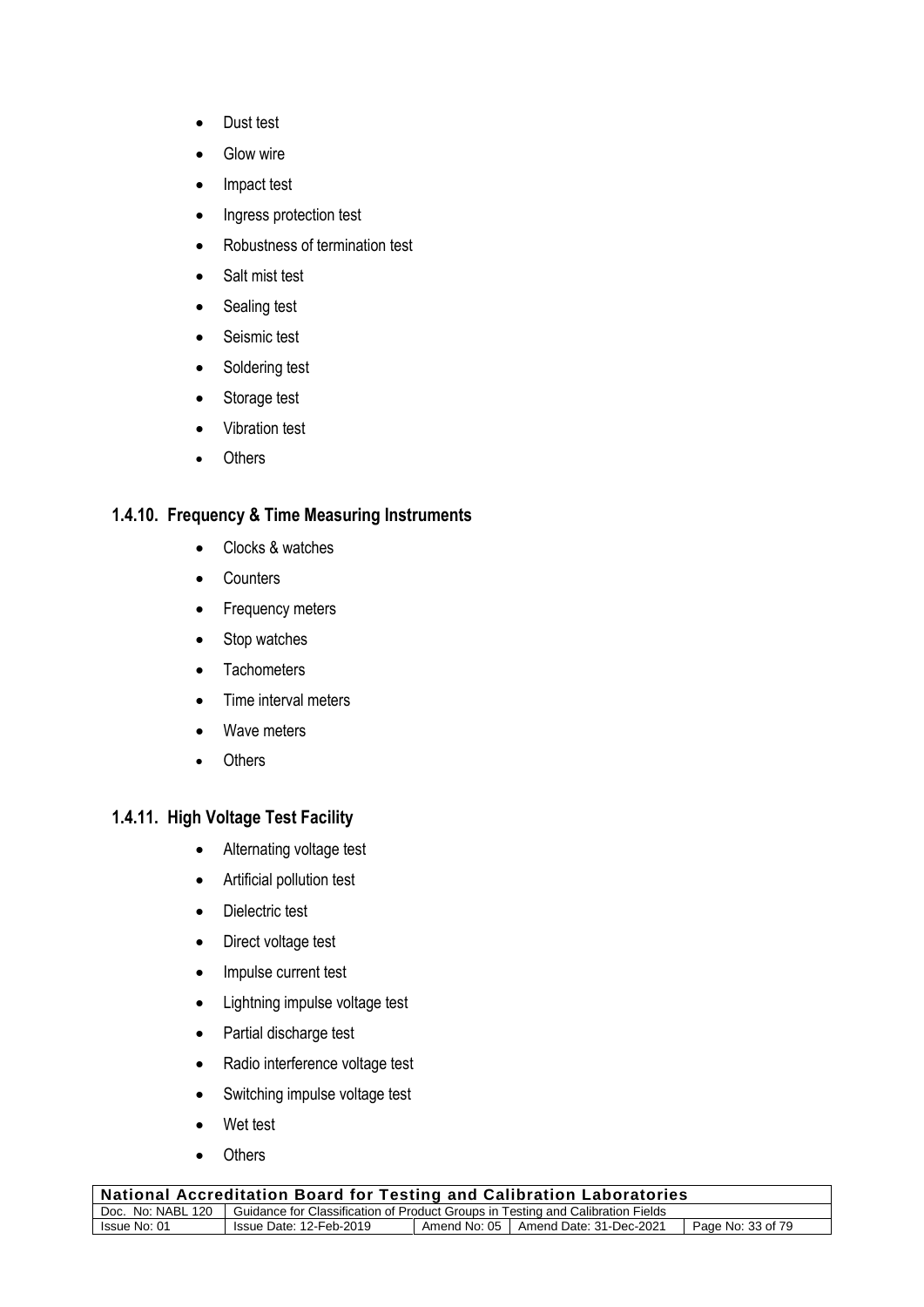#### **1.4.12. Inductors and Transformers**

- Auto transformers
- Current transformers
- Distribution transformers
- Inductors
- Neutral earthing transformers
- Phase shifting transformers
- Power transformers
- Pulse transformers
- Ratio transformers
- Reactors
- Voltage transformers
- Others

#### **1.4.13. Insulating Materials & Insulators**

- Antistatic materials
- Ceramics
- Electrical grade paper
- Insulating Oils
- Insulating tapes
- Insulating varnish
- Laminates
- Polymer films
- Polymers for cable insulation & sheath
- Rubber products
- Sleeving
- Transformer oils
- Others

#### **1.4.14. Lamps, Luminaires and accessories**

- Emergency lights
- Flood lights
- Fluorescent lamps
- General purpose luminaires
- Halogen lamps

| National Accreditation Board for Testing and Calibration Laboratories                               |                                                                                        |  |  |  |  |
|-----------------------------------------------------------------------------------------------------|----------------------------------------------------------------------------------------|--|--|--|--|
| Doc. No: NABL 120   Guidance for Classification of Product Groups in Testing and Calibration Fields |                                                                                        |  |  |  |  |
| Issue No: 01                                                                                        | Amend No: 05   Amend Date: 31-Dec-2021<br>Page No: 34 of 79<br>Issue Date: 12-Feb-2019 |  |  |  |  |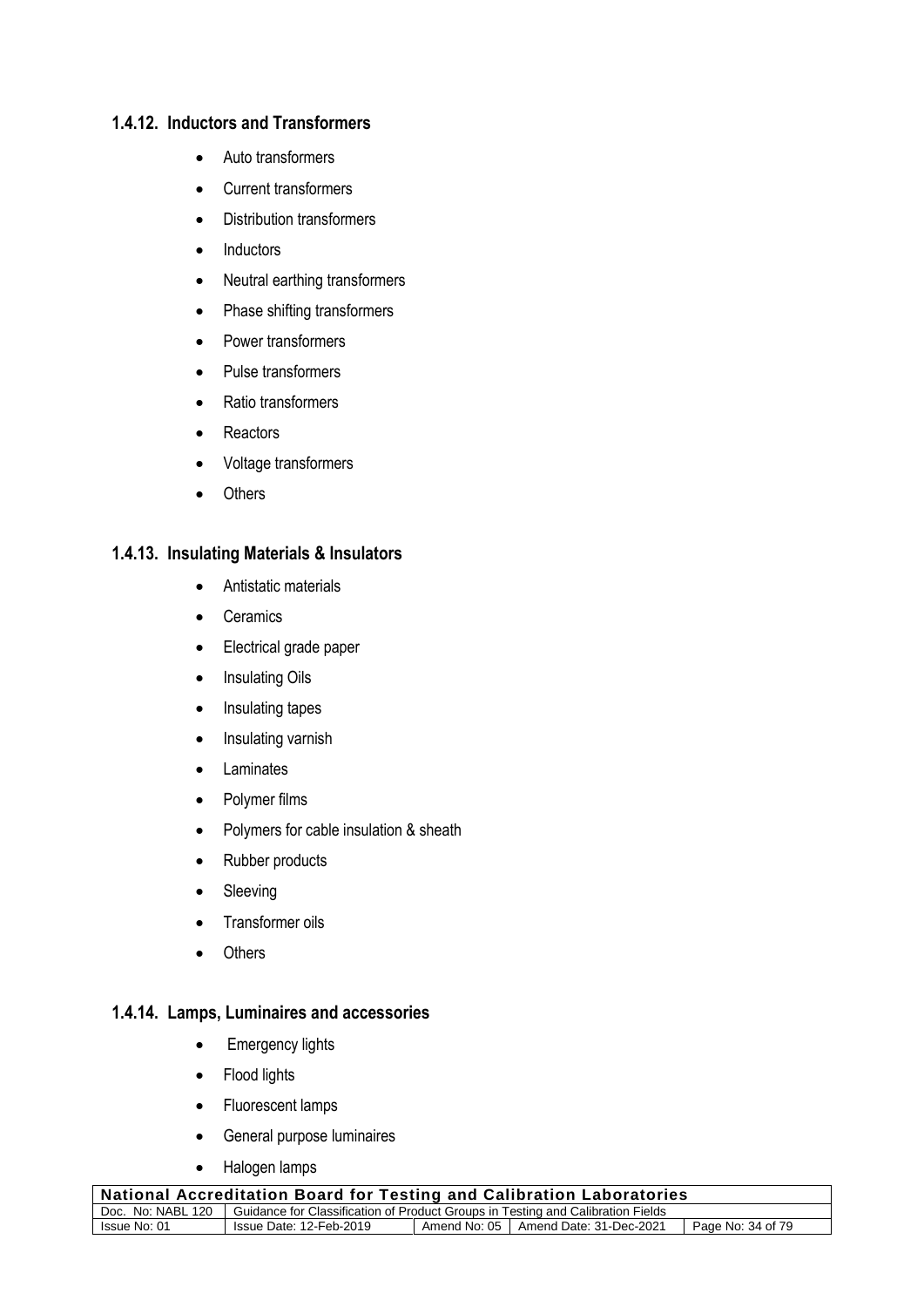- Industrial luminaires
- Lamp holders
- Mercury vapor lamps
- Portable luminaires
- Recessed luminaires
- Road & street light luminaires
- Sodium vapor lamps
- Starters, ballasts & capacitors
- Tungsten filament lamps
- Others

#### **1.4.15. Magnetic Materials**

- Flux meters
- Magnetic sheets
- Magnets, solenoids & Helmholtz coils
- Others

#### **1.4.16. Miscellaneous**

- AC / DC transfer instruments
- Plastic materials & products
- Others

# **1.4.17. Power System and Stabilizers**

- Stabilized power supplies (AC & DC)
- Servo operated voltage stabilizers (AC)
- Uninterrupted power systems (UPS)
- Others

#### **1.4.18. Resistors, resistance boxes & potential dividers**

- AC shunts
- Conductance boxes
- DC shunts
- Potential dividers
- Precision resistors
- Resistance boxes

| <b>National Accreditation Board for Testing and Calibration Laboratories</b> |                                                                                                     |  |                                        |                   |
|------------------------------------------------------------------------------|-----------------------------------------------------------------------------------------------------|--|----------------------------------------|-------------------|
|                                                                              | Doc. No: NABL 120   Guidance for Classification of Product Groups in Testing and Calibration Fields |  |                                        |                   |
| Issue No: 01                                                                 | Issue Date: 12-Feb-2019                                                                             |  | Amend No: 05   Amend Date: 31-Dec-2021 | Page No: 35 of 79 |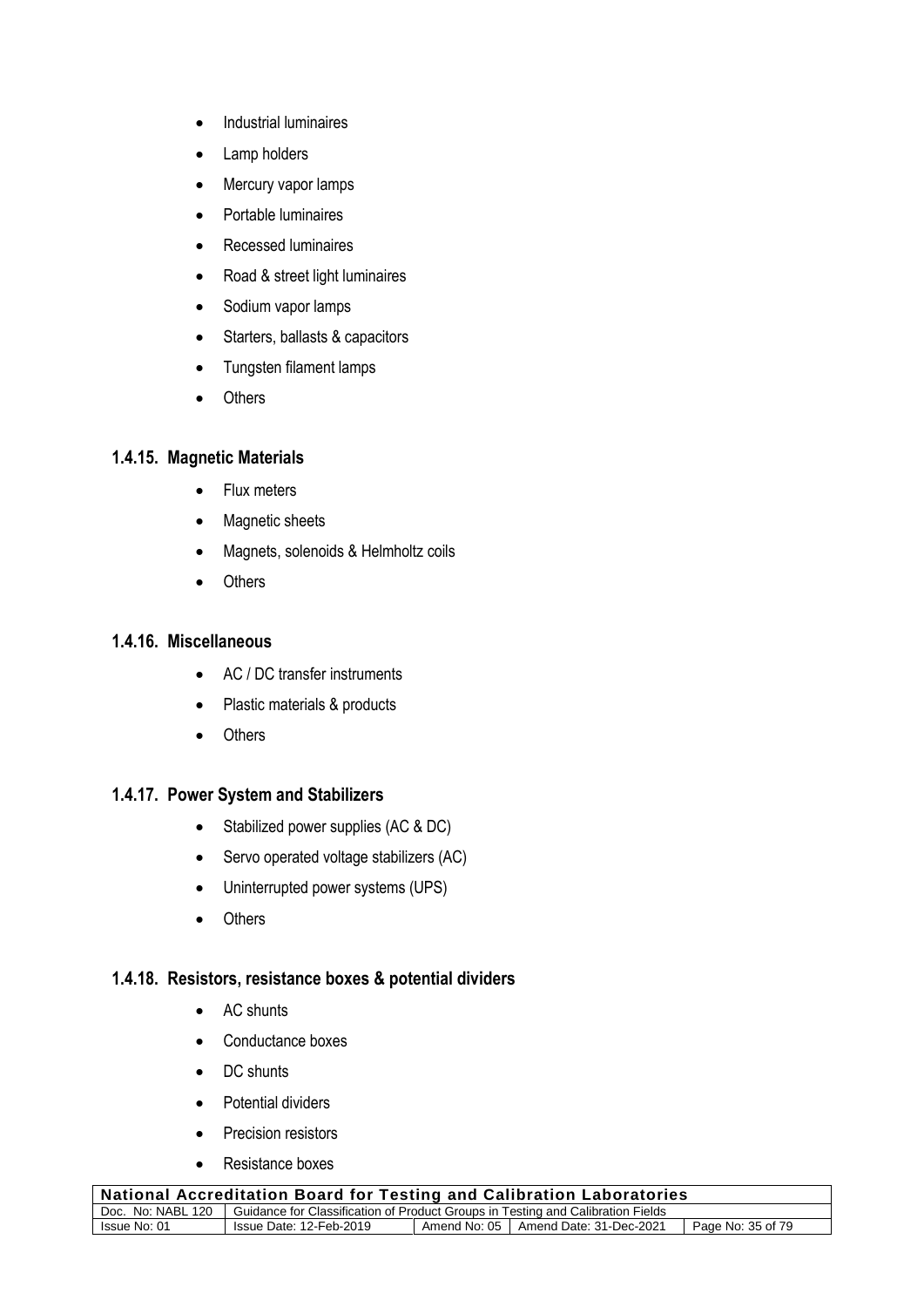- Volt ratio boxes
- Others

#### **1.4.19. Rotating Electrical Machines**

- Alternators
- Centrifugal pumps
- Increased safety motors
- Induction motors
- Other pumps & motors
- Self-priming pumps
- Submersible pumps
- Universal motors
- Others

#### **1.4.20. Safety Testing Facility**

• Others

# **1.4.21. Short-Circuit Test Facility**

- General tests on HV switchgear & control gear
- Inductive load switching on HVAC circuit-breakers
- Synthetic testing of HVAC circuit-breakers
- Others

# **1.4.22. Switchgear & Protective Equipment**

- Circuit breakers & controllers
- Fuses & fuse links
- Motor starters
- Power system protection relays
- Protection & control relays
- Switches & isolators
- Time switches
- Others

| <b>National Accreditation Board for Testing and Calibration Laboratories</b>                        |                         |  |                                        |                   |
|-----------------------------------------------------------------------------------------------------|-------------------------|--|----------------------------------------|-------------------|
| Doc. No: NABL 120   Guidance for Classification of Product Groups in Testing and Calibration Fields |                         |  |                                        |                   |
| Issue No: 01                                                                                        | Issue Date: 12-Feb-2019 |  | Amend No: 05   Amend Date: 31-Dec-2021 | Page No: 36 of 79 |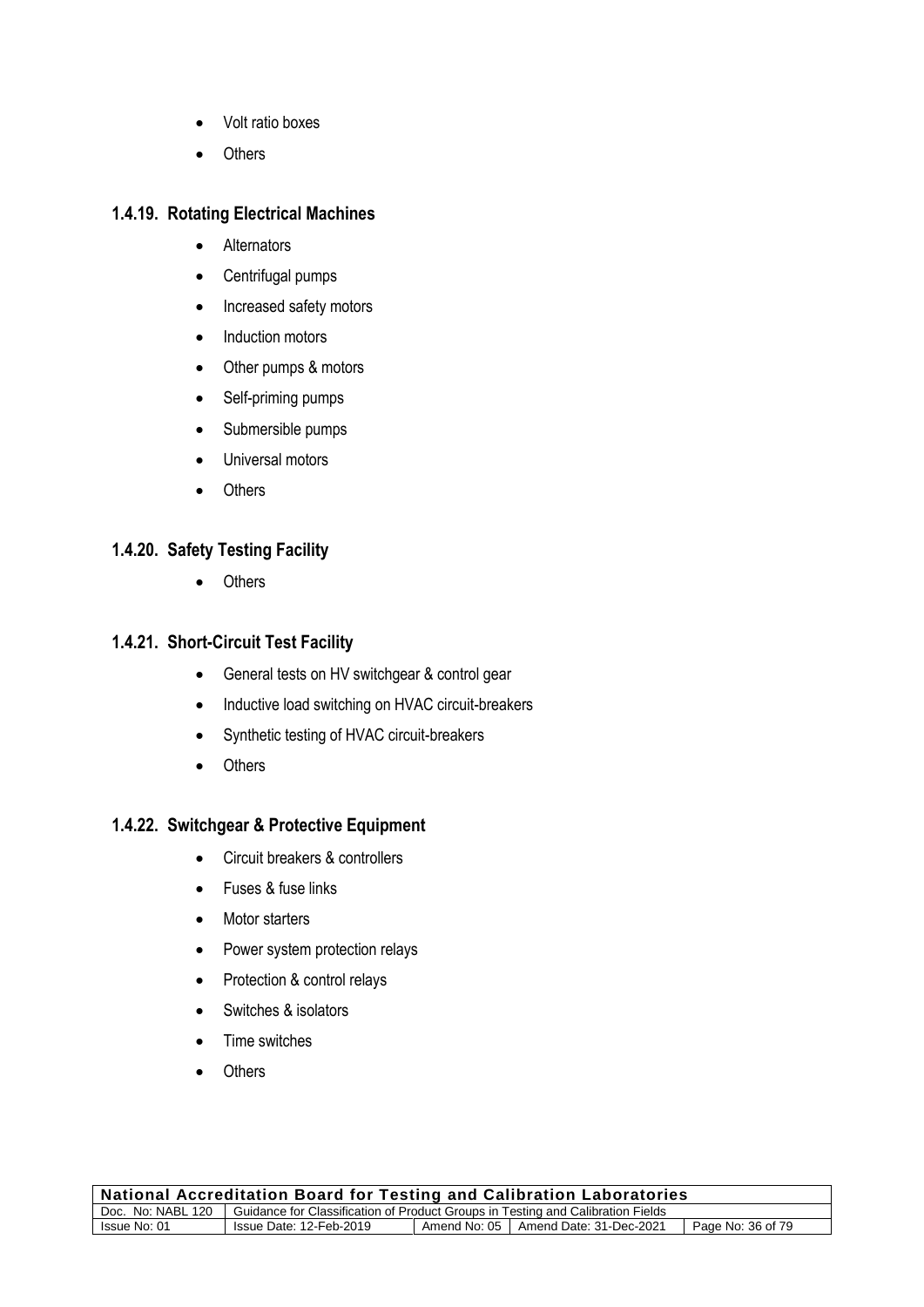#### **1.4.23. Transmission Line Equipment and Accessories**

- Aluminum conductors
- Busbars
- Bushings
- Circuit breakers
- Conductor & earth wire accessories
- Electric power connectors
- Fuses
- Insulators
- Isolators & air brake switches
- Lightning arrestors
- Line traps
- Metal fittings
- Switch gear & control gear
- Transformers & capacitors
- Transmission line spacers / dampers
- Others

#### **1.4.24. Wiring accessories**

- Adhesive / Insulating tape
- Cable trunking & ducting systems
- Ceiling roses
- Conduits
- Electronic type fan regulator
- Fittings
- Plugs & sockets
- Switches
- Others

#### **1.4.25. Energy Efficiency of Domestic Electrical Appliances**

- Room Air Conditioners
- Frost Free Refrigerators
- Distribution Transformer
- Room Air Conditioner (Cassettes, Floor Standing)
- Direct Cool Refrigerator

| <b>National Accreditation Board for Testing and Calibration Laboratories</b>                        |                         |  |                                        |                   |
|-----------------------------------------------------------------------------------------------------|-------------------------|--|----------------------------------------|-------------------|
| Doc. No: NABL 120   Guidance for Classification of Product Groups in Testing and Calibration Fields |                         |  |                                        |                   |
| Issue No: 01                                                                                        | Issue Date: 12-Feb-2019 |  | Amend No: 05   Amend Date: 31-Dec-2021 | Page No: 37 of 79 |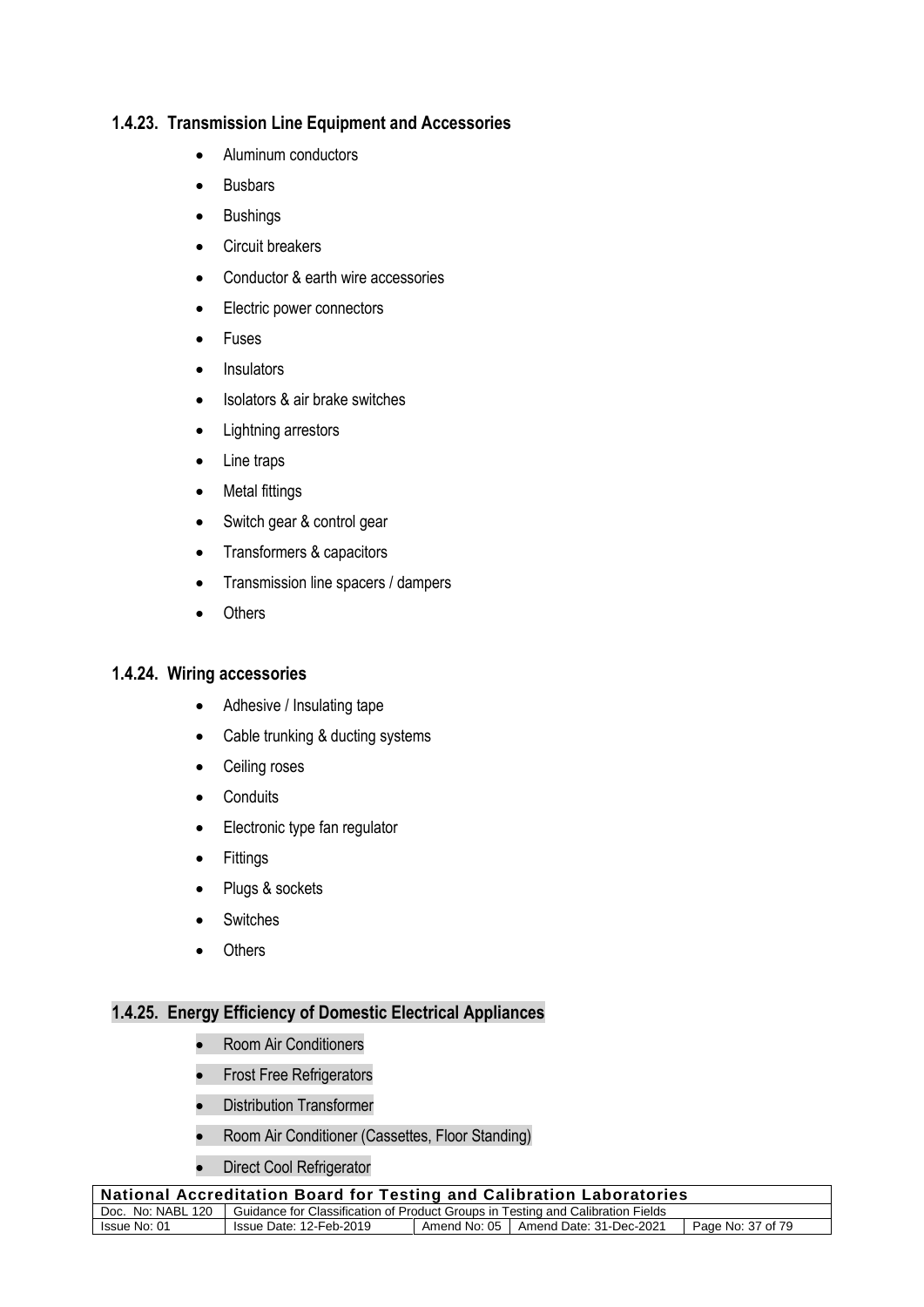- Electric Geysers
- Variable Capacity Inverter Air conditioners
- Washing Machine
- Ceiling Fans
- LPG -Stoves
- Tubular Florescent Lamp
- Others

#### **1.4.26. Energy Efficiency of Commercial / Industrial Appliances**

- Light Commercial Air Conditioner
- Chillers
- Pump Sets
- Solar Water Heater
- Deep freezers
- Diesel Engine Driven Mono-set Pumps
- DG Sets
- **Induction Motors**
- Others

| <b>National Accreditation Board for Testing and Calibration Laboratories</b> |                                                                                                     |              |                         |                   |
|------------------------------------------------------------------------------|-----------------------------------------------------------------------------------------------------|--------------|-------------------------|-------------------|
|                                                                              | Doc. No: NABL 120   Guidance for Classification of Product Groups in Testing and Calibration Fields |              |                         |                   |
| Issue No: 01                                                                 | Issue Date: 12-Feb-2019                                                                             | Amend No: 05 | Amend Date: 31-Dec-2021 | Page No: 38 of 79 |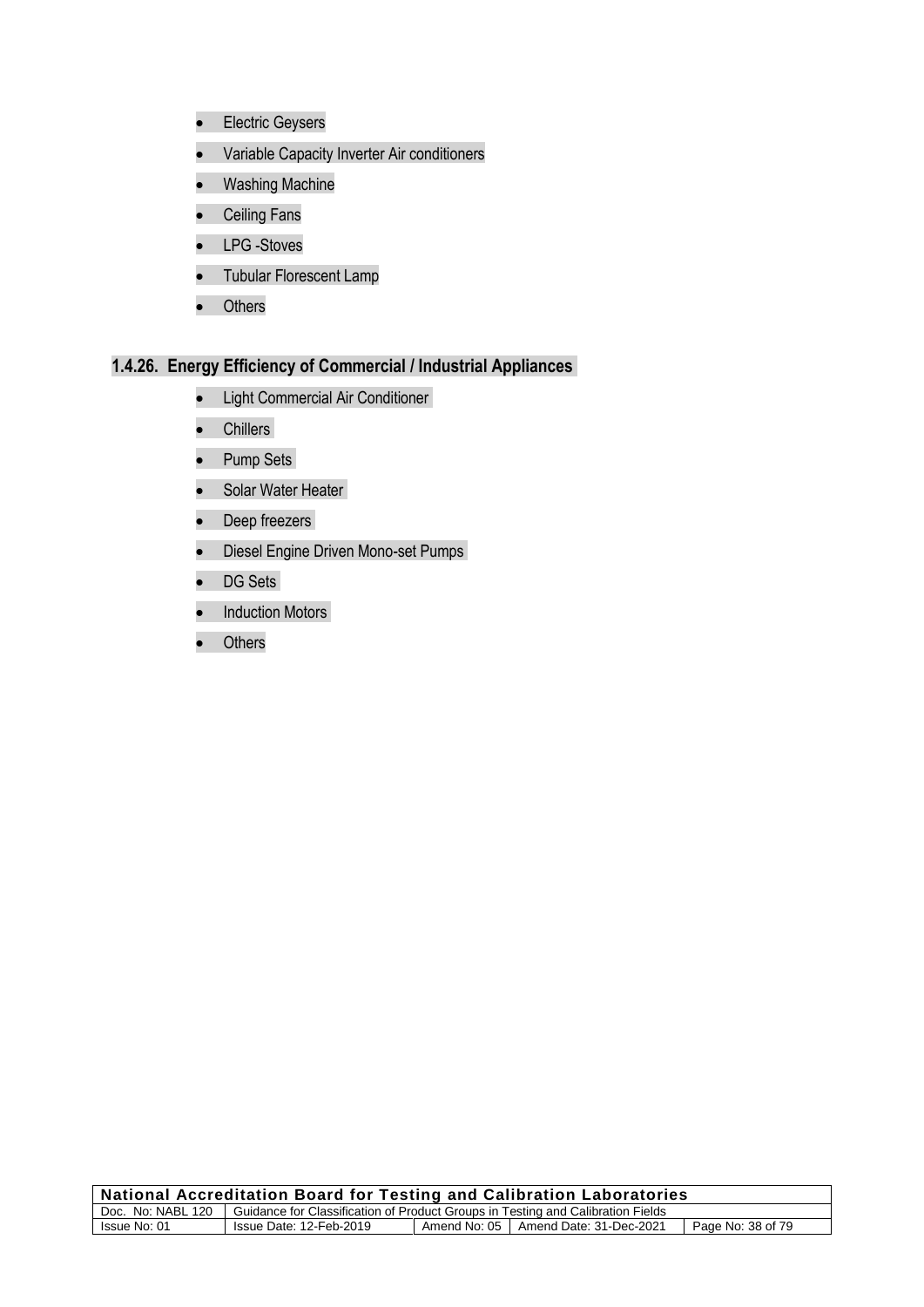# **1.5. ELECTRONICS DISCIPLINE**

# **(Classification of Product Groups for Electronics Testing)**

# **1.5.1. Audio Equipment**

- Amplifiers
- Buzzers & ringers
- Loud speakers / Head phones
- Microphones
- Others

### **1.5.2. Domestic Electronic Appliances & Accessories**

- AM / FM radio receiver
- Cassette players / recorders & its components
- CD players / recorders & its components
- DVD players/Blu Ray Players
- Electronic fan regulators
- LCD/LED Display/TV & its components
- Microwave ovens
- Picture tubes
- Static Energy meters  $(1 \Phi$  and  $3 \Phi)$
- TV antenna(dish)
- TV tuner/DTH (set-top box)
- Others

### **1.5.3. Electronic Components & Equipment Sub-Assemblies**

- Attenuators/AD-DA converters
- Capacitors
- Connectors
- Deflection yokes
- Diode
- Electronic Ballast
- Electronic Counters
- Filters
- Fuses
- **Inductive Coils**

| <b>National Accreditation Board for Testing and Calibration Laboratories</b>                        |                         |  |                                        |                   |
|-----------------------------------------------------------------------------------------------------|-------------------------|--|----------------------------------------|-------------------|
| Doc. No: NABL 120   Guidance for Classification of Product Groups in Testing and Calibration Fields |                         |  |                                        |                   |
| Issue No: 01                                                                                        | Issue Date: 12-Feb-2019 |  | Amend No: 05   Amend Date: 31-Dec-2021 | Page No: 39 of 79 |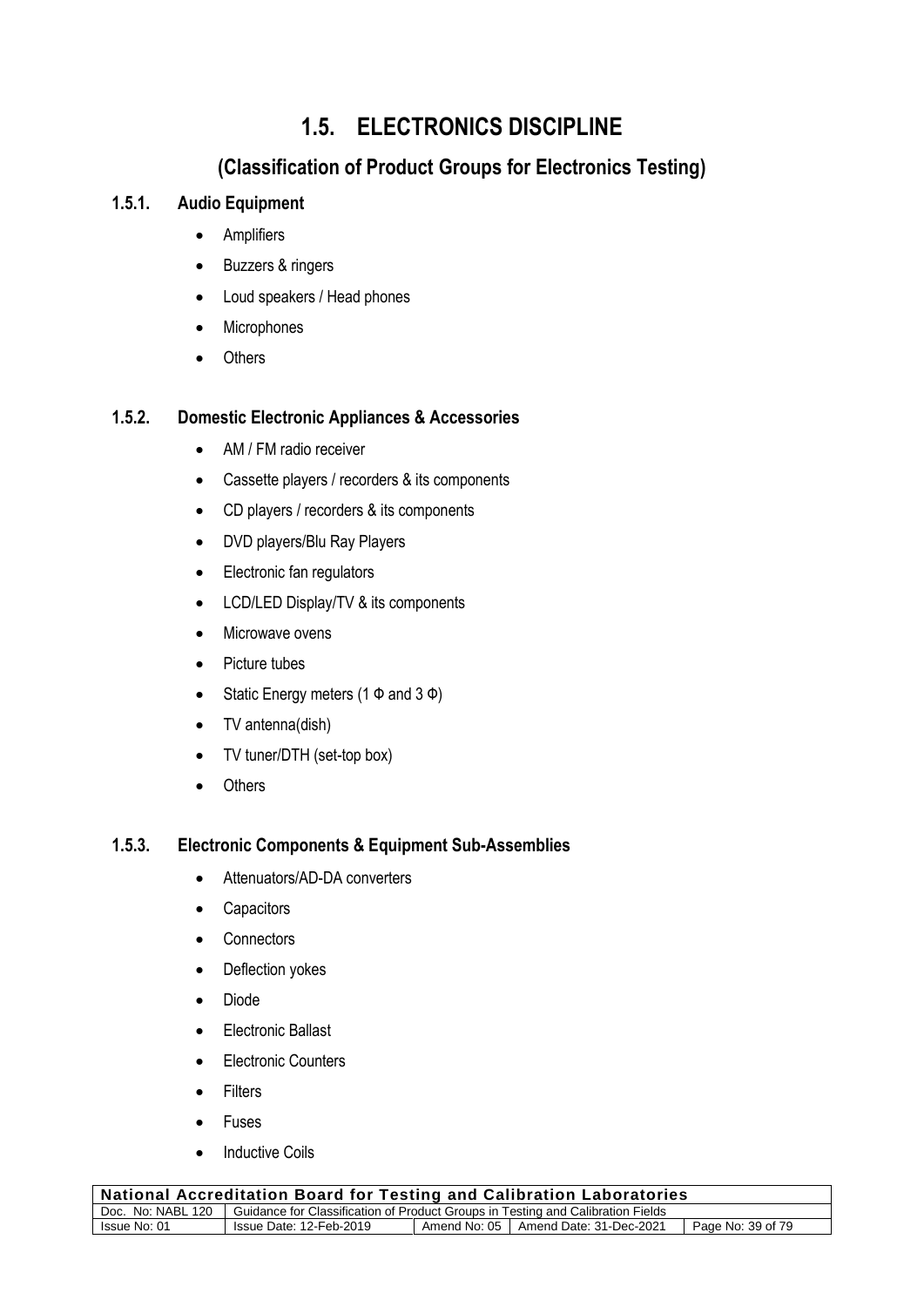- Integrated circuits
- Laminates
- Mobile Phone GSM
- Mobile Phone -CDMA
- Mux-demux
- Oscilloscope/Function generator/ signal generator
- Passive components
- Plugs (excluding power supply)
- Potentiometer
- Printed circuit boards
- Resistors
- Semi-conductor devices
- Solid State Relays
- Switches
- Tab / Note pad
- Transceivers
- Transformers (excluding power supply)
- Transistor Amplifiers
- Transistors
- Others

#### **1.5.4. EMC Test Facility**

- Burst Immunity Test
- Conducted Emission Test
- Conducted RF Susceptibility Test
- Damped Oscillatory wave Immunity Tests
- Electrical Fast Transient (EFT)
- Electrostatic Discharge Immunity Test
- High Energy / Telecom Surge Immunity Test
- Impulse Voltage withstand Test
- Power Frequency Magnetic Field Immunity Test
- Pulse Magnetic Field Immunity Test
- Radiated Emission Test
- Radiated Magnetic Field Emission Test
- Radiated Radio Frequency Disturbances Power Test

| National Accreditation Board for Testing and Calibration Laboratories                               |                         |  |                                        |                   |
|-----------------------------------------------------------------------------------------------------|-------------------------|--|----------------------------------------|-------------------|
| Doc. No: NABL 120   Guidance for Classification of Product Groups in Testing and Calibration Fields |                         |  |                                        |                   |
| Issue No: 01                                                                                        | Issue Date: 12-Feb-2019 |  | Amend No: 05   Amend Date: 31-Dec-2021 | Page No: 40 of 79 |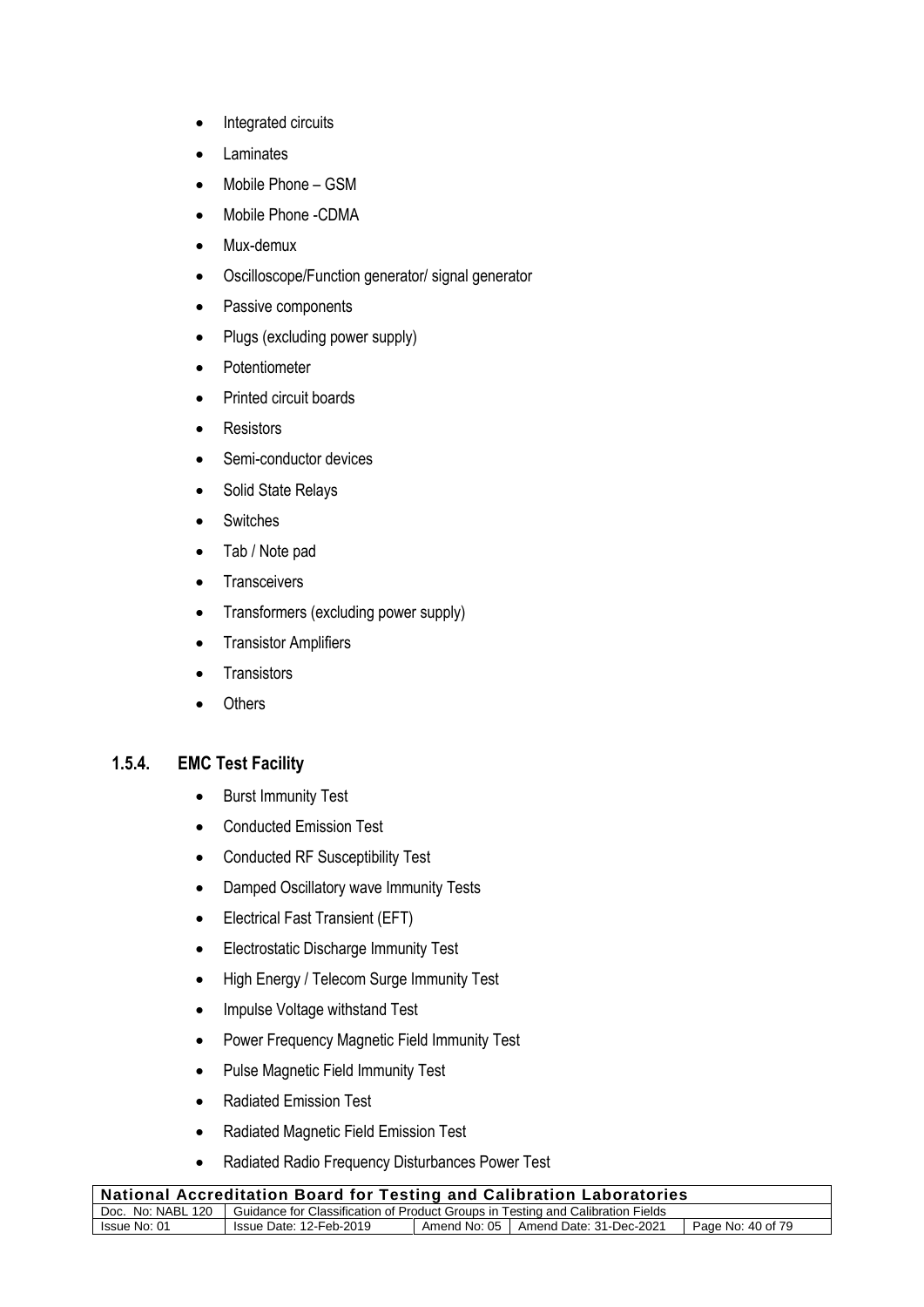- RF Radiated Susceptibility Test
- Voltage dips, short interruption & voltage variations Immunity Test
- Voltage Fluctuation & Flicker Test
- Others

### **1.5.5. Environmental Test Facility**

- Acceleration Test
- Bump Test
- Cold Test
- Composite Temperature & Humidity Test
- Damp Heat (Cyclic) Test
- Damp Heat (Steady State) Test
- Driving Rain Test
- Drop & Topple Test
- Dry Heat Test
- Impact Test
- Low Air Pressure Test / Altitude Test
- Mechanical Shock Test
- Mould Growth (Fungus) Test
- Protection against penetration of dust & water
- Robustness of Terminations Test
- Salt Mist Test
- Sand and dust Test
- Sealing Test (Gross \ Fine Leak)
- Seismic Test
- Solar Radiation Test
- Temperature Cycling Test
- Thermal Shock Test
- Tropical Exposure Test
- Vibration Test
- **Others**

| National Accreditation Board for Testing and Calibration Laboratories                               |                         |  |                                        |                   |
|-----------------------------------------------------------------------------------------------------|-------------------------|--|----------------------------------------|-------------------|
| Doc. No: NABL 120   Guidance for Classification of Product Groups in Testing and Calibration Fields |                         |  |                                        |                   |
| Issue No: 01                                                                                        | Issue Date: 12-Feb-2019 |  | Amend No: 05   Amend Date: 31-Dec-2021 | Page No: 41 of 79 |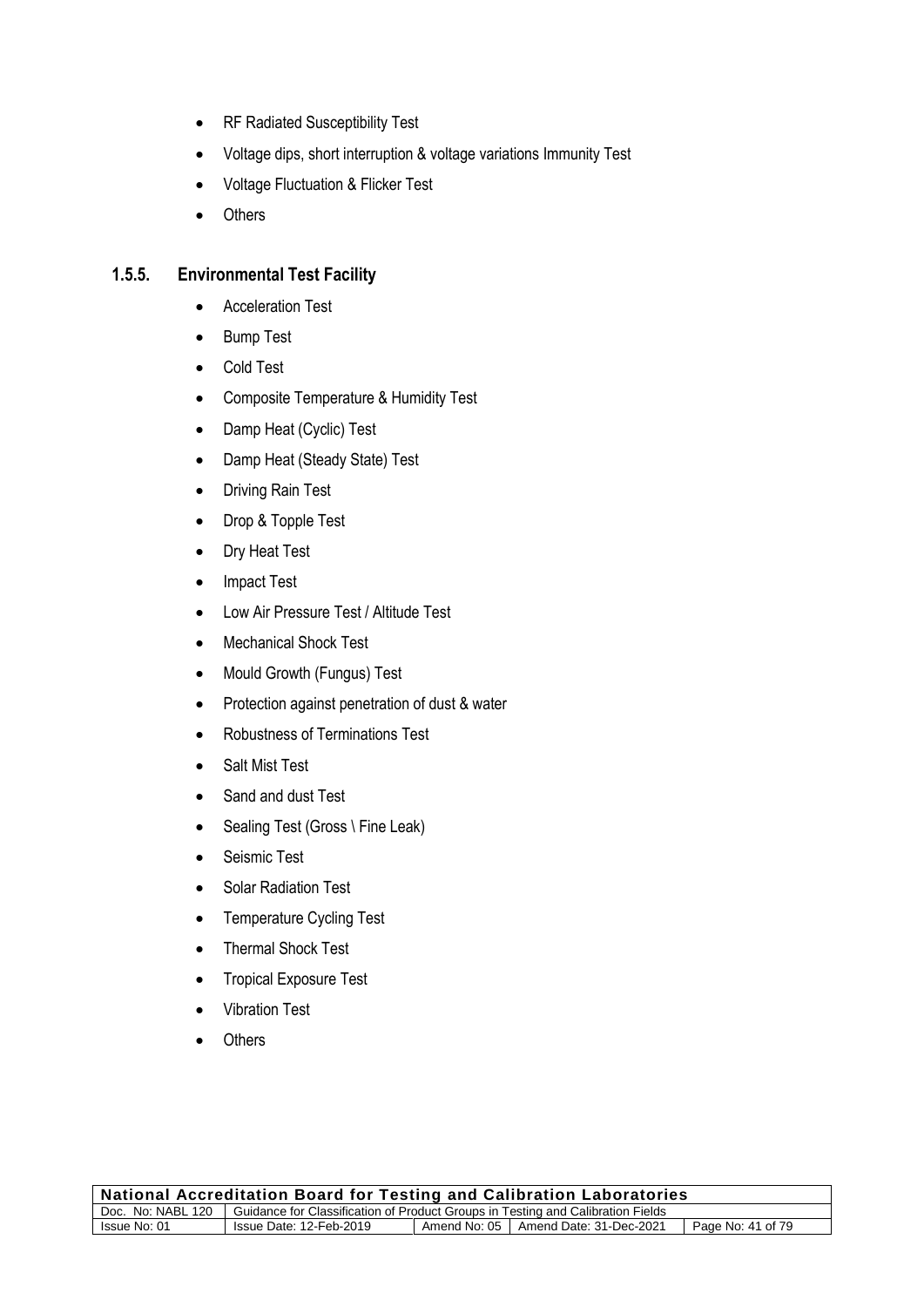## **1.5.6. Equipment Used in Clinical Laboratory**

- Auto Clave
- Cell counter
- Centrifuge
- Cyclomixer
- Densitometer
- Electronic Analytical Balance
- Electrophoresis system
- ELISA reader
- ESR Analyser
- Hot Air oven
- Hot Air Sterilizer
- Hot plate
- Incubators
- Laminar Air Flow
- Microscope
- Na, K Analyzer
- Photometers (Colorimeter)
- Refrigerator
- Rotary shaker
- Semi autoanalyzer
- Sterilizer
- Urine analyzer
- VDRL shaker
- Water Bath
- Others

### **1.5.7. IT Equipment**

- CPU/Disk drives/optical devices/Solid state drives/DIMM/Main board
- GPU/USB devices/Wi-Fi Hub/ PCI extension cards
- Keyboards
- Monitors / VDUs/Modem
- Network devices
- Personal computers / Laptop / Note Book/tablets
- Printers / scanner/Copier

| <b>National Accreditation Board for Testing and Calibration Laboratories</b>                        |                         |  |                                        |                   |
|-----------------------------------------------------------------------------------------------------|-------------------------|--|----------------------------------------|-------------------|
| Doc. No: NABL 120   Guidance for Classification of Product Groups in Testing and Calibration Fields |                         |  |                                        |                   |
| Issue No: 01                                                                                        | Issue Date: 12-Feb-2019 |  | Amend No: 05   Amend Date: 31-Dec-2021 | Page No: 42 of 79 |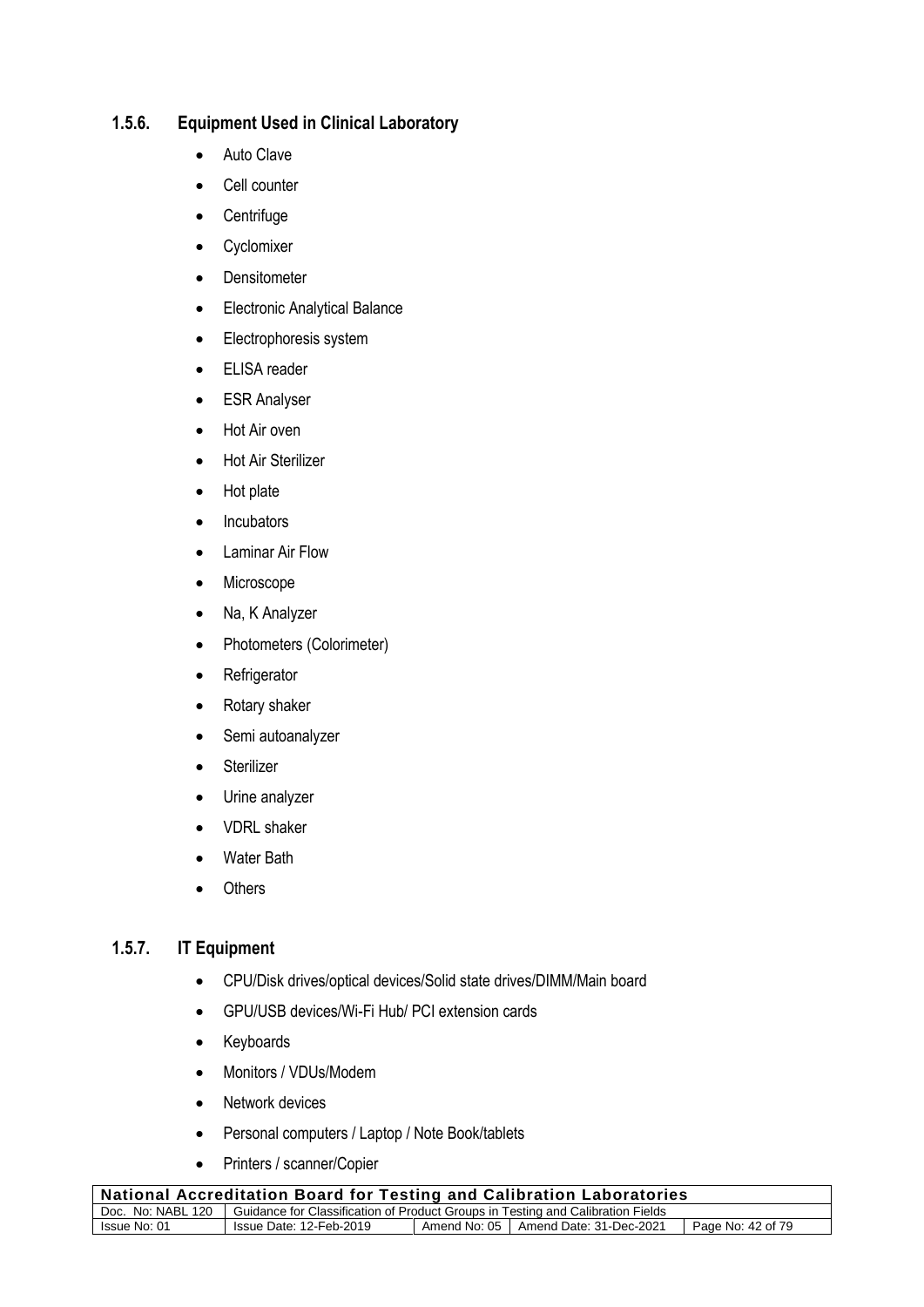- **Servers**
- **Others**

# **1.5.8. Medical Electrical Equipment**

- ACT Machine
- Audiometer
- Auto Refractometer
- BIPAP Ventilator
- Blood Filtration Appliance
- Blood Fluid Warmer
- Blood Storage Cabinet
- Boyle's Apparatus
- BP Apparatus
- Brain Stimulators
- Breath Hydrogen  $(H_2)$  monitor
- Capnography
- Cardiopulmonary bypass machine (CPB)
- CO<sup>2</sup> Monitor
- Coagulation Analyzer
- Cold light source
- Cryo Surgical Appliances (Heating Part)
- Cryostat
- CTG Machine
- Daytona
- Defibrillator
- Dental X Ray
- Diagnostic Muscular Simulator
- Dialysis Apparatus
- Diode Laser. Doppler
- ECG Monitor
- Echo Cardiograph
- ECT machine
- EEG Machine
- Electro and Phonograph (Intra Cardiac)
- Electro Cardio Graph Recorder

| $_{\rm i}$ National Accreditation Board for Testing and Calibration Laboratories                    |                         |  |                                        |                   |
|-----------------------------------------------------------------------------------------------------|-------------------------|--|----------------------------------------|-------------------|
| Doc. No: NABL 120   Guidance for Classification of Product Groups in Testing and Calibration Fields |                         |  |                                        |                   |
| Issue No: 01                                                                                        | Issue Date: 12-Feb-2019 |  | Amend No: 05   Amend Date: 31-Dec-2021 | Page No: 43 of 79 |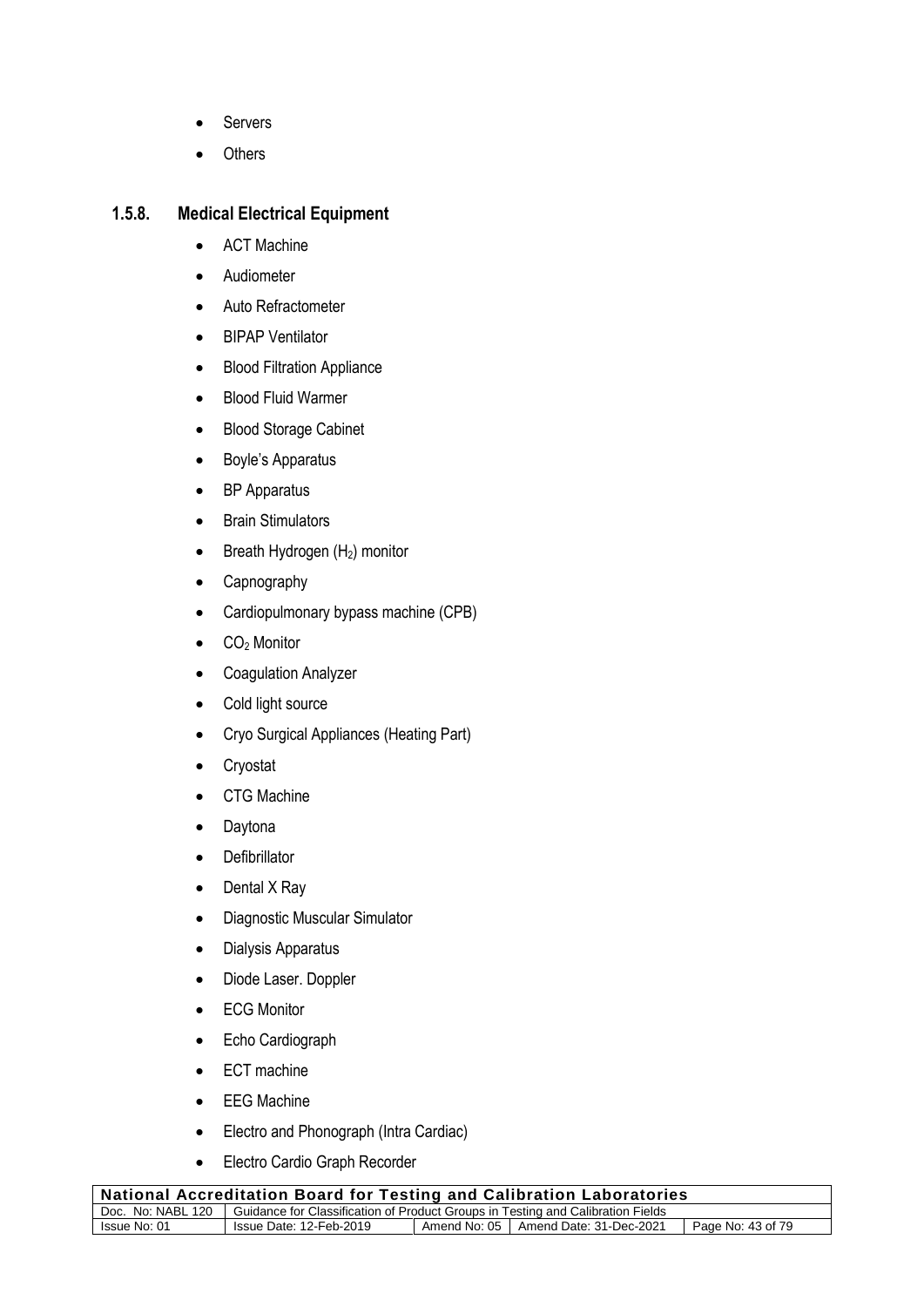- Electro Myography
- Electronic Traction
- Endoflator
- Endoscopy
- EOG Machine
- ETO Sterilizer
- Field Analyzer
- Fetal Monitor
- Glucometer
- Harmonic Scalpel
- Heart-Lung machine
- HF Surgical Diathermy
- High Pressure Injection Equipment
- Hypothermia Appliances
- $\bullet$  Incubator with  $CO<sub>2</sub>$
- Incubator (Stationary and Portable)
- Infusion Pumps
- Intelligent Tourniquet
- Interferential therapy
- Invasive Arterial Blood Pressure (IBP)
- IVF Work Station
- Keratometer
- Laser Surgery equipment
- Lithotripsy (Impulse Apparatus)
- Magnetic Particle Imaging system (MPI)
- Magnetic Resonance Imaging system (MRI)
- Mammography
- Medical Laser Systems
- Multiparameter Monitor
- Muscles Stimulator (For Diagnostic and Therapy)
- Nebulizer
- Nerve Stimulators
- Noninvasive Blood Pressure
- Nuclear Magnetic Resonance Tomography
- Oxygen Concentration Monitor

| <b>National Accreditation Board for Testing and Calibration Laboratories</b> |                                                                                                     |  |                                        |                   |
|------------------------------------------------------------------------------|-----------------------------------------------------------------------------------------------------|--|----------------------------------------|-------------------|
|                                                                              | Doc. No: NABL 120   Guidance for Classification of Product Groups in Testing and Calibration Fields |  |                                        |                   |
| Issue No: 01                                                                 | Issue Date: 12-Feb-2019                                                                             |  | Amend No: 05   Amend Date: 31-Dec-2021 | Page No: 44 of 79 |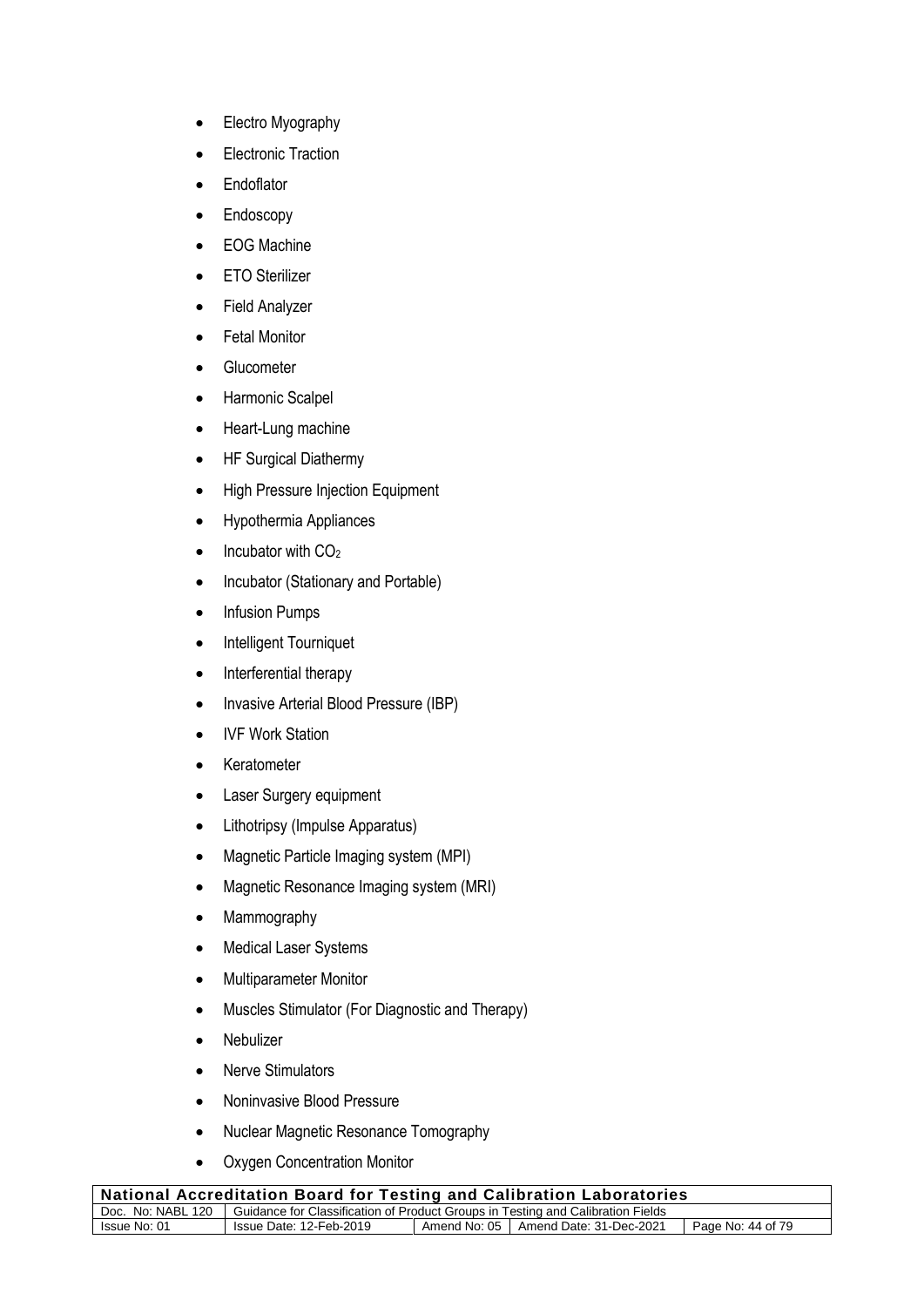- Pacemaker (External)
- **Pachometer**
- Patient Monitor
- Perfusion Pump
- Pertdish Warmer
- Photo and Laser Coagulator
- Phototherapy Unit
- Pneumatic Drill
- Pressure Chambers for Hyper Baric Therapy
- Pulse Oximeter
- Radiant Heat Warmer
- Renal Dialysis machine
- Respirators ( Not Manual)
- Retinal Camera
- Shortwave Diathermy
- Sigmoidoscopy
- Slit Lamp with Ophthalmoscope
- Spirometry Devices
- Stadiometer
- Surgical Diathermy
- Syringe Pump
- Test Tube Warmer
- Therapeutic Ultrasound Device
- Tonometer
- Transcutaneous Electrical Nerve Stimulator
- Tread Mill
- Trivector Dry Bath
- Ultrasonic Diathermy
- Urine analyzer
- Vascular Infusion System
- VDRL shaker
- Ventilator (Adult & Infant)
- Water Bath
- Wax Bath
- Others

| $_{\rm i}$ National Accreditation Board for Testing and Calibration Laboratories                       |  |  |  |  |
|--------------------------------------------------------------------------------------------------------|--|--|--|--|
| Doc. No: NABL 120   Guidance for Classification of Product Groups in Testing and Calibration Fields    |  |  |  |  |
| Amend No: 05   Amend Date: 31-Dec-2021<br>Issue No: 01<br>Issue Date: 12-Feb-2019<br>Page No: 45 of 79 |  |  |  |  |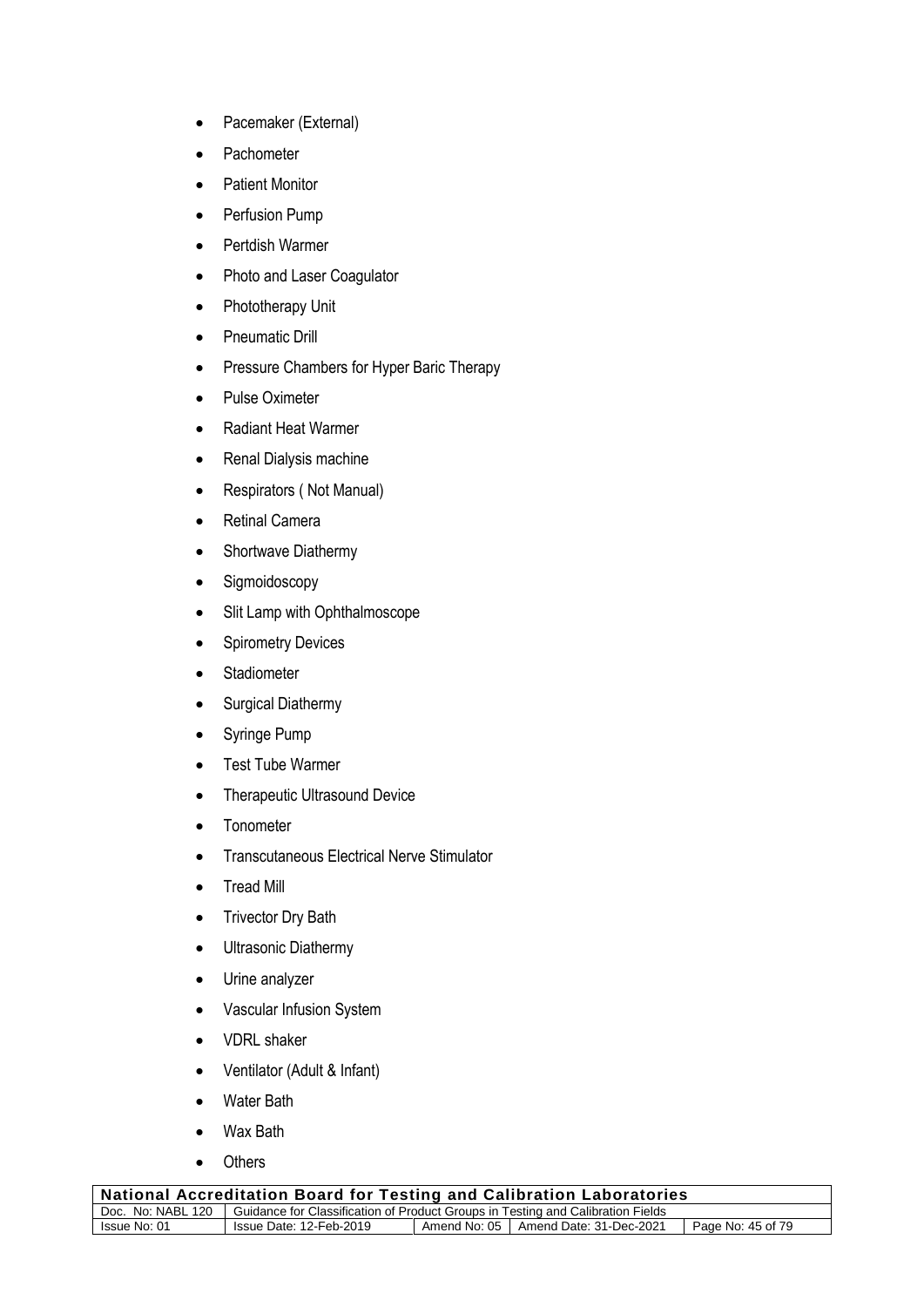#### **1.5.9. Telecommunication equipment (For TEC CAB Designation)**

- Wire Telephone Equipment
- G3 Fax Machine
- Modem
- Cordless Telephone
- ISDN Customer Premises Equipment
- Private Automatic Branch Exchange
- HF Radio
- Conferencing and Presentation Equipment
- Mobile Radio Trunking System
- Conferencing Equipment
- VHF UHF Radio System Equipments
- Equipments Operating in 2.4 GHz and 5 GHz Band
- IP Terminal
- Point of Sale Devices
- Media Gateway
- DSL Equipments
- Signalling Gateway
- Session Border Controller
- **Softswitch**
- Repeater for Cellular Network
- Base Station for Cellular Network
- Compact Cellular Network
- Mobile Handset
- PON Family of Broadband Equipments
- **•** Transmission Terminal Equipment
- IoT Gateway
- Tracking Device
- **Smart Electricity Meter**
- Smart Watch
- Smart Camera
- Satellite Communication Equipments
- **LAN Switch**
- Router |
- End Point Device for Environmental Monitoring

| <b>National Accreditation Board for Testing and Calibration Laboratories</b> |                                                                                                     |  |                                        |                   |
|------------------------------------------------------------------------------|-----------------------------------------------------------------------------------------------------|--|----------------------------------------|-------------------|
|                                                                              | Doc. No: NABL 120   Guidance for Classification of Product Groups in Testing and Calibration Fields |  |                                        |                   |
| Issue No: 01                                                                 | Issue Date: 12-Feb-2019                                                                             |  | Amend No: 05   Amend Date: 31-Dec-2021 | Page No: 46 of 79 |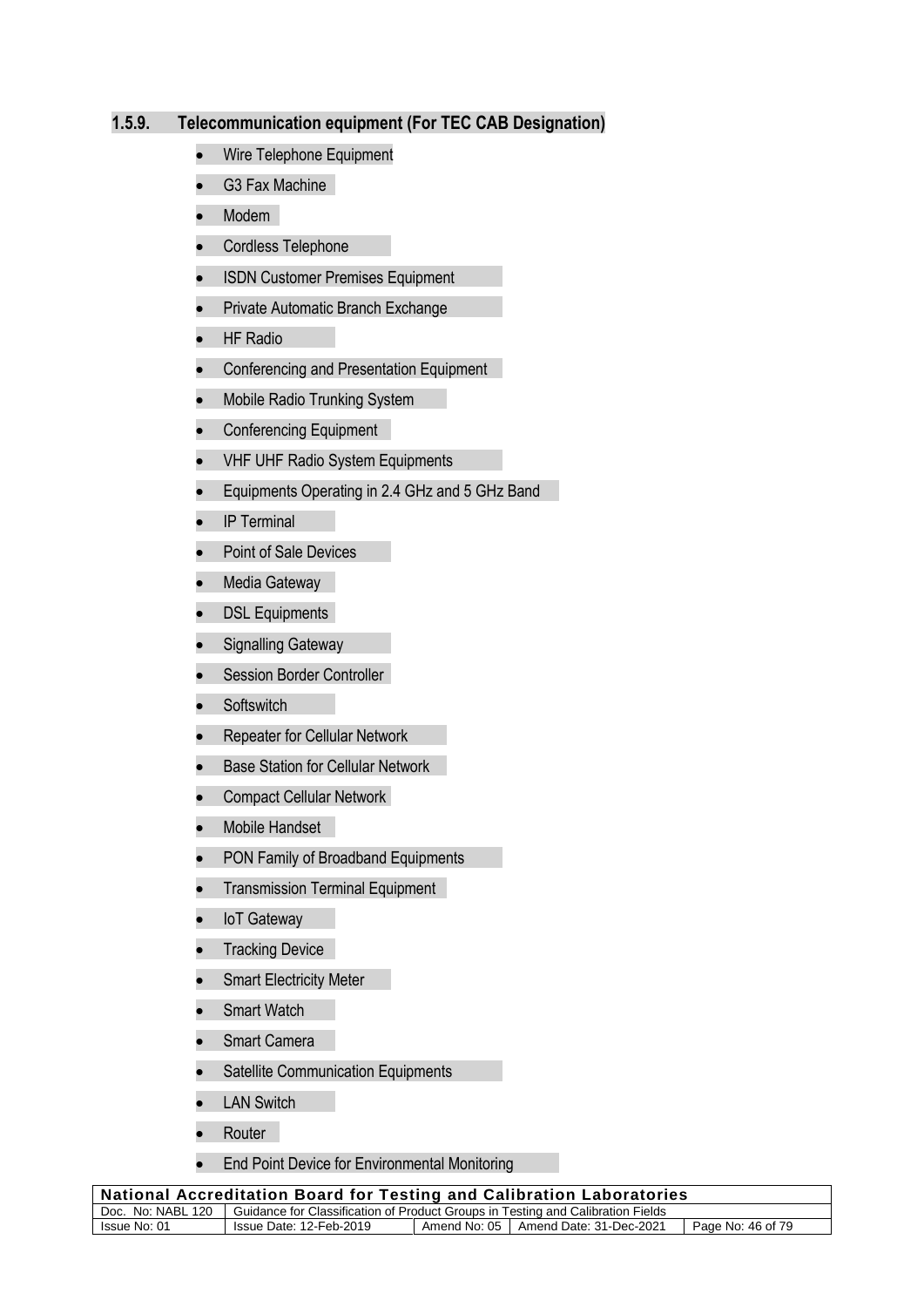- Feedback Device
- Media Gateway
- Infiband Switch
- IP Multimedia Conferencing Equipment
- IP Security Equipment
- Optical Fibre Cable
- Precision Timing Control
- PTP PMP Microwave
- Mobile Management Entity
- SGSN or GGSN
- BSC RNC
- Cell Broadcast Centre
- GMLC
- HLR AUC HSS
- eNodeB (ITSAR)
- Mobile Device (ITSAR)
- IP Router (ITSAR)
- P-GW/PDN-GW (ITSAR)
- UICC (ITSAR)
- IP Router (ITSAR)
- Mobility Management Entity (MME) (ITSAR)
- Cryptographic Controls (ITSAR)
- Wi-Fi CPEs (ITSAR)
- Others

#### **1.5.10. Miscellaneous Products**

- AC and DC Drives
- Anti-static accessories, wrist strap
- Electro-magnetic components & equipment
- Electro-mechanical components & equipment
- Fire alarm systems
- Franking machines
- Harness and cables
- Lighting equipment, LED display Board Controller
- Measuring instruments

| <b>National Accreditation Board for Testing and Calibration Laboratories</b>                        |                         |  |                                        |                   |
|-----------------------------------------------------------------------------------------------------|-------------------------|--|----------------------------------------|-------------------|
| Doc. No: NABL 120   Guidance for Classification of Product Groups in Testing and Calibration Fields |                         |  |                                        |                   |
| Issue No: 01                                                                                        | Issue Date: 12-Feb-2019 |  | Amend No: 05   Amend Date: 31-Dec-2021 | Page No: 47 of 79 |
|                                                                                                     |                         |  |                                        |                   |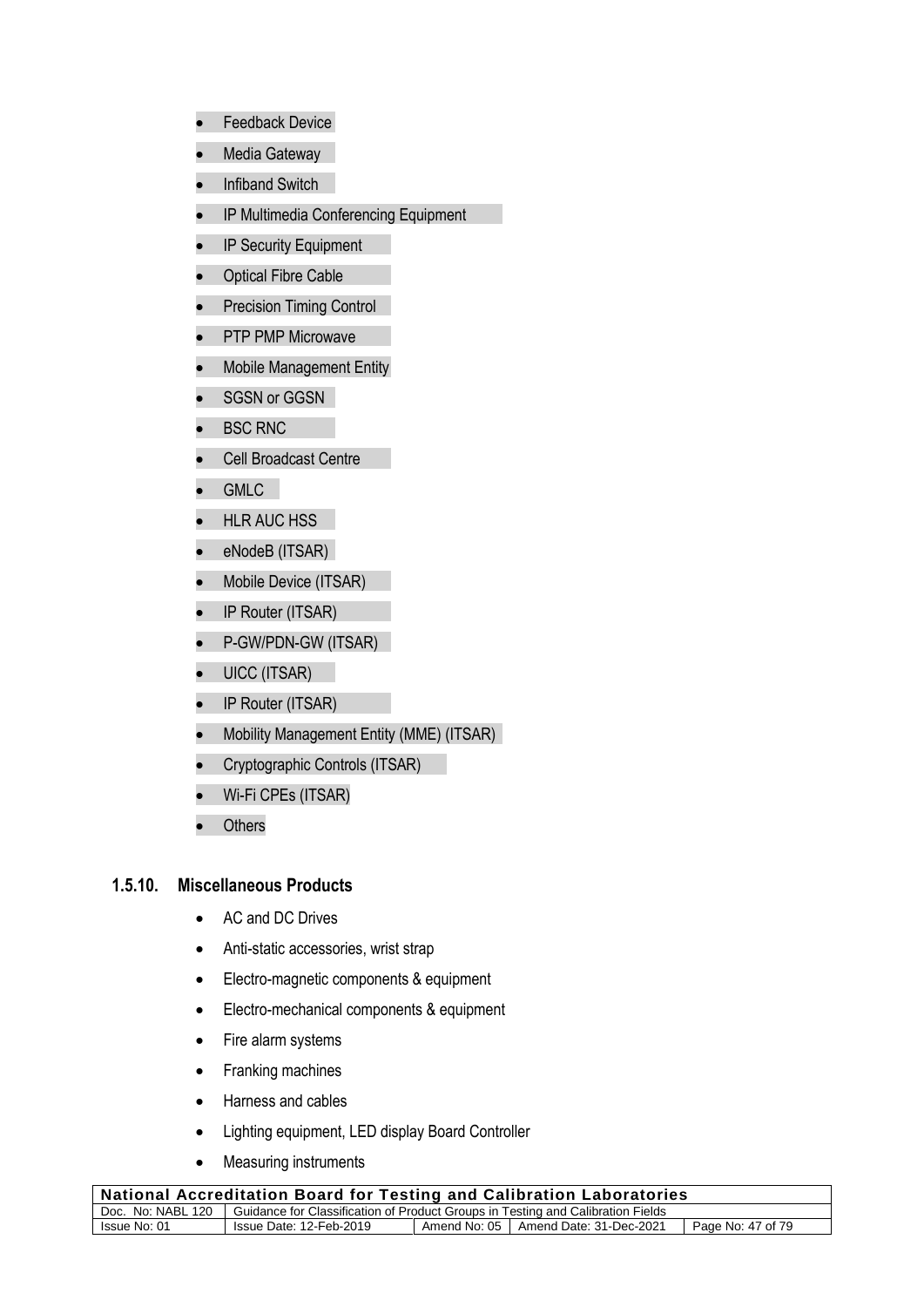- Opto-electronic components & equipment
- Photo-voltaic equipment
- Piezo electric devices
- Telephones/EPABX & Fax machines
- **Transducers**
- Others

#### **1.5.11. Power Supplies & Stabilizers**

- Charge Controller
- Inverters
- Inverters (Charge controller unit)
- Regulated Power supplies (AC/DC)
- SMPS power supplies
- UPS (online/line interactive)
- Voltage stabilizers (step/servo motor operated)
- Others

#### **1.5.12. Safety Testing Facility**

- Abnormal operating and fault conditions
- Clearances and creepage distances
- Constructional requirements with regard to the protection against electric shock
- Electric shock hazard under normal operating conditions
- Electric strength test
- Hazardous radiations
- Heating under normal operating conditions
- Insulation resistance test
- Ionizing radiation
- Laser radiation
- Mandrel test
- Measurement of temperature rises
- Mechanical strength
- Over current and earth fault protection in primary circuits
- Protection against hazardous moving parts
- Protection from electric shock and energy hazards
- Protection from hazards

| National Accreditation Board for Testing and Calibration Laboratories                               |                         |  |                                        |                   |
|-----------------------------------------------------------------------------------------------------|-------------------------|--|----------------------------------------|-------------------|
| Doc. No: NABL 120   Guidance for Classification of Product Groups in Testing and Calibration Fields |                         |  |                                        |                   |
| Issue No: 01                                                                                        | Issue Date: 12-Feb-2019 |  | Amend No: 05   Amend Date: 31-Dec-2021 | Page No: 48 of 79 |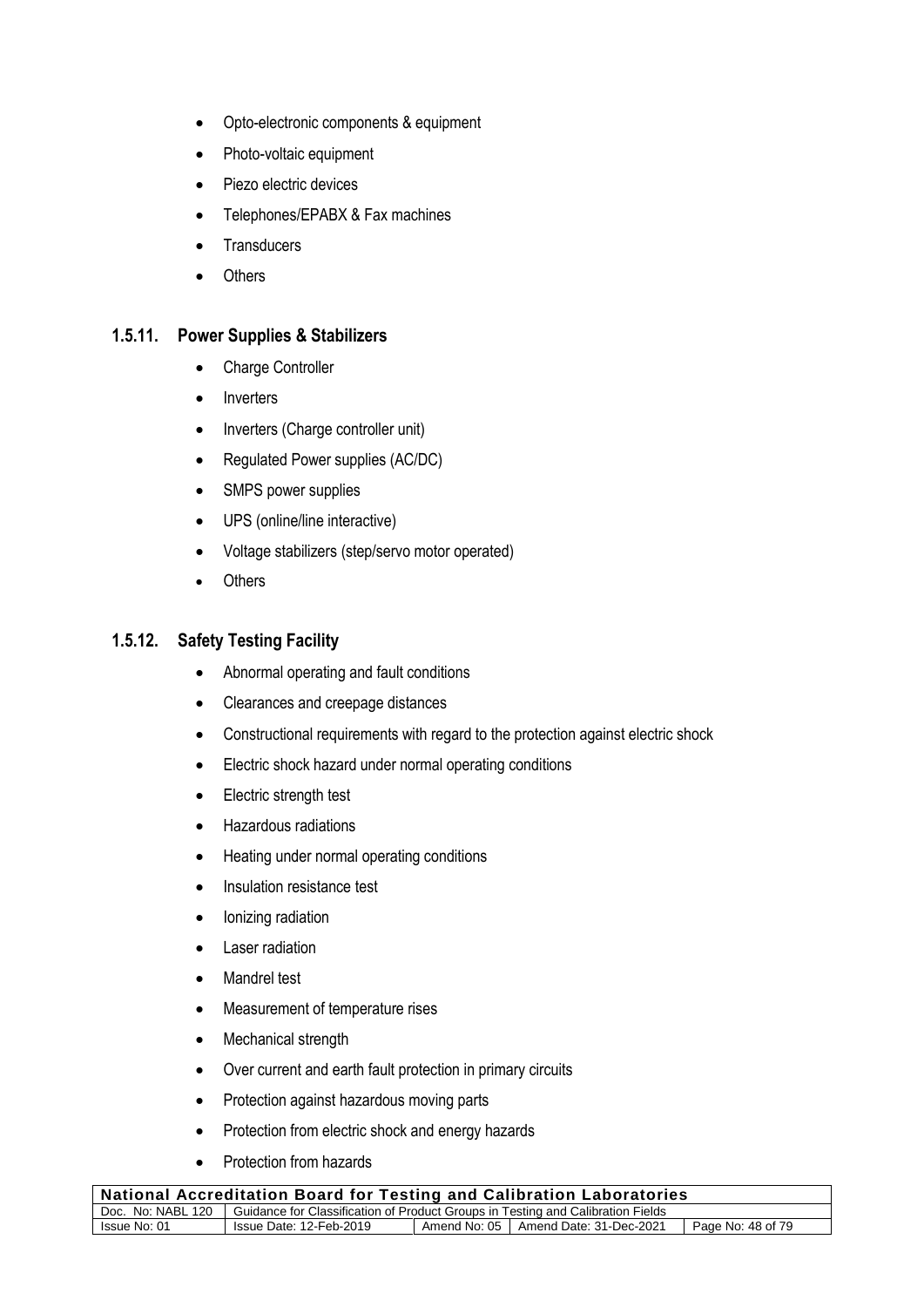- Protection of equipment users from over voltages on telecommunication networks
- Protection of telecommunication network service persons, and users of other equipment connected to the network, from hazards in the equipment
- Protection of the telecommunication wiring system from overheating
- Provisions for earthing and bonding
- Resistance to fire, Touch current and protective conductor current
- Ultraviolet light conditioning test
- Others

#### **1.5.13. Energy Efficiency of Domestic Electronic Appliances**

- Color TV
- Computer (Notebooks/Laptops)
- Ballast (Electronic/ Magnetic)
- Office equipment's (Printer, Copier, Scanner, MFD's)
- Solid State Inverter
- Microwave Oven
- LED Lamps
- **Others**

| National Accreditation Board for Testing and Calibration Laboratories                               |                         |  |                                        |                   |
|-----------------------------------------------------------------------------------------------------|-------------------------|--|----------------------------------------|-------------------|
| Doc. No: NABL 120   Guidance for Classification of Product Groups in Testing and Calibration Fields |                         |  |                                        |                   |
| Issue No: 01                                                                                        | Issue Date: 12-Feb-2019 |  | Amend No: 05   Amend Date: 31-Dec-2021 | Page No: 49 of 79 |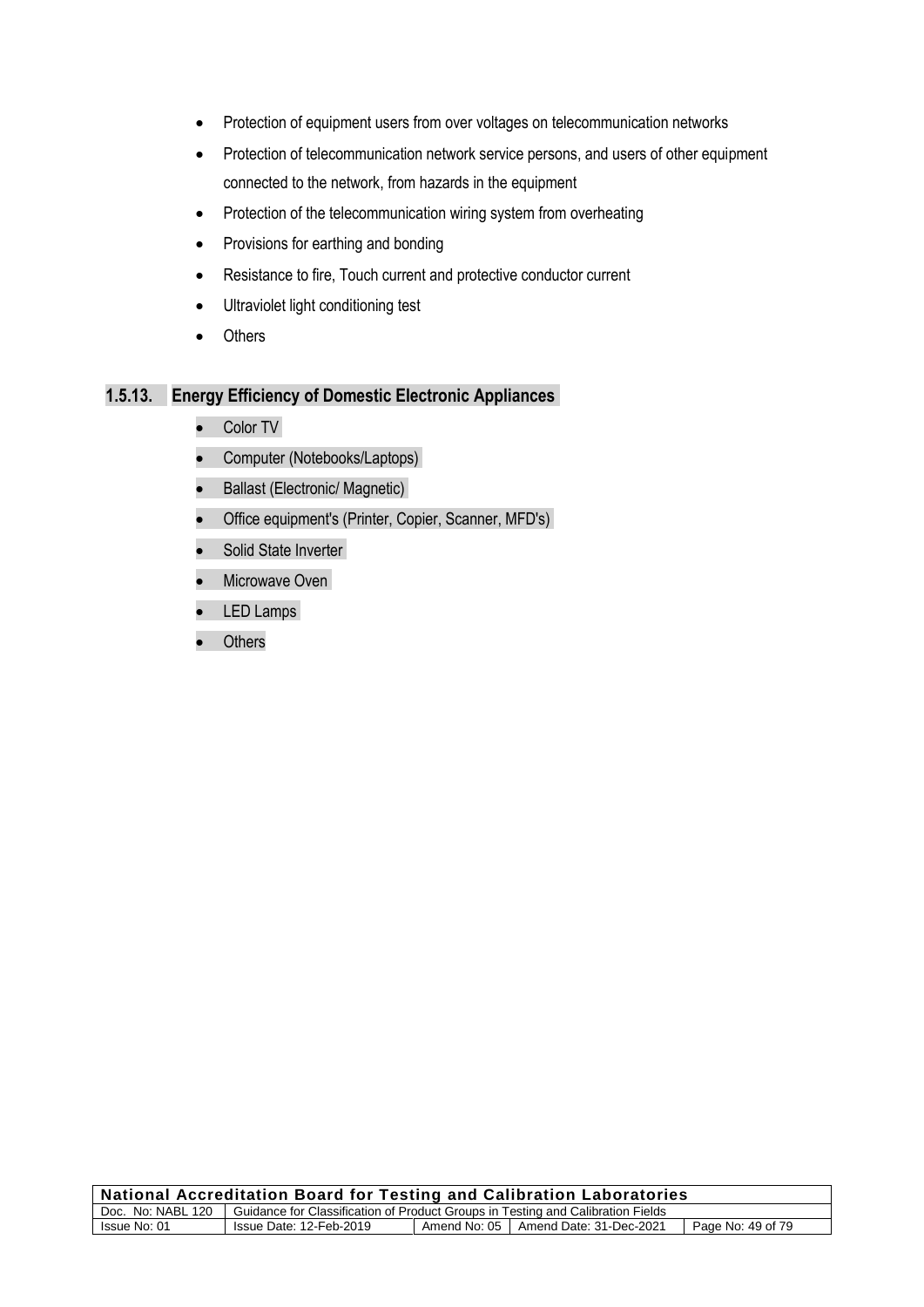# **1.6. FLUID FLOW DISCIPLINE**

# **(Classification of Product Groups for Fluid Flow Testing)**

# **1.6.1. Air & Gases**

- Air velocity devices (Anemometers & Pitot tubes)
- Flow metering devices in pipelines
- Flow rate controlling valves
- Flow rate measuring meters
- Leak rate of gases
- Others

# **1.6.2. Liquids**

- Flow metering devices in pipelines
- Flow rate controlling valves
- Flow rate measurement of corrosive liquids
- Flow rate measuring meters
- Leak rate of liquids
- Pumps & turbines
- Others

# **1.6.3. Miscellaneous**

| <b>National Accreditation Board for Testing and Calibration Laboratories</b>                        |                         |  |                                        |                   |
|-----------------------------------------------------------------------------------------------------|-------------------------|--|----------------------------------------|-------------------|
| Doc. No: NABL 120   Guidance for Classification of Product Groups in Testing and Calibration Fields |                         |  |                                        |                   |
| Issue No: 01                                                                                        | Issue Date: 12-Feb-2019 |  | Amend No: 05   Amend Date: 31-Dec-2021 | Page No: 50 of 79 |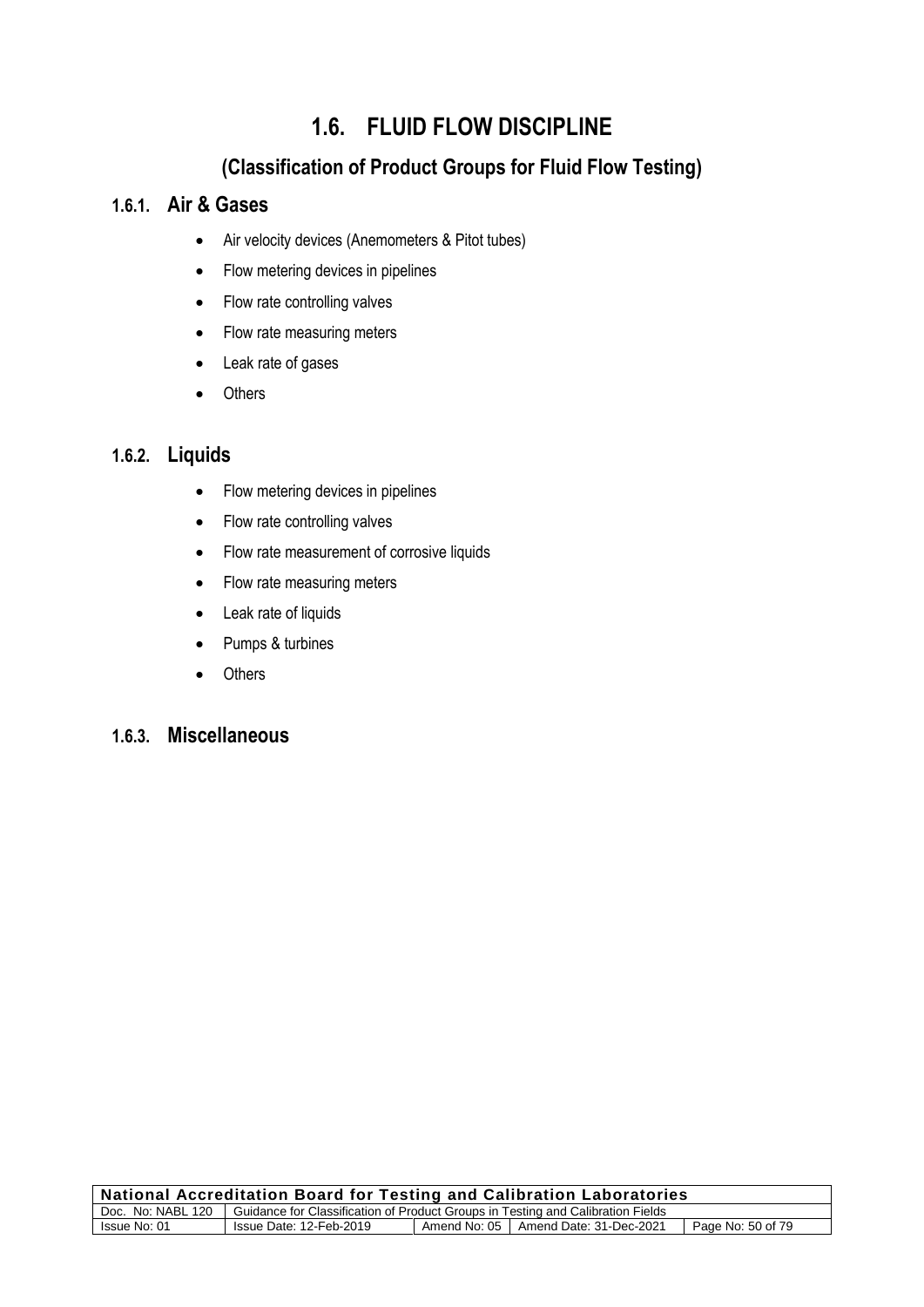# **1.7. FORENSIC DISCIPLINE**

# **Classification of Product Groups for Forensic Science Testing**

# **1.7.1. Biological Sciences**

- Biology & Serology
- DNA Fingerprinting
- Others

# **1.7.2. Chemical Science**

- Chemistry
- Explosive
- Narcotics
- Toxicology
- Others

#### **1.7.3. Crime scene Management**

• Others

### **1.7.4. Forensic Electronics & Computer Forensics**

• Others

#### **1.7.5. Forensic Psychology**

• Others

#### **1.7.6. Physical Science**

- Ballistics
- Finger print
- Physics
- Photography
- Question document
- Others
- **1.7.7. Miscellaneous**

| National Accreditation Board for Testing and Calibration Laboratories                               |                         |  |                                        |                   |
|-----------------------------------------------------------------------------------------------------|-------------------------|--|----------------------------------------|-------------------|
| Doc. No: NABL 120   Guidance for Classification of Product Groups in Testing and Calibration Fields |                         |  |                                        |                   |
| Issue No: 01                                                                                        | Issue Date: 12-Feb-2019 |  | Amend No: 05   Amend Date: 31-Dec-2021 | Page No: 51 of 79 |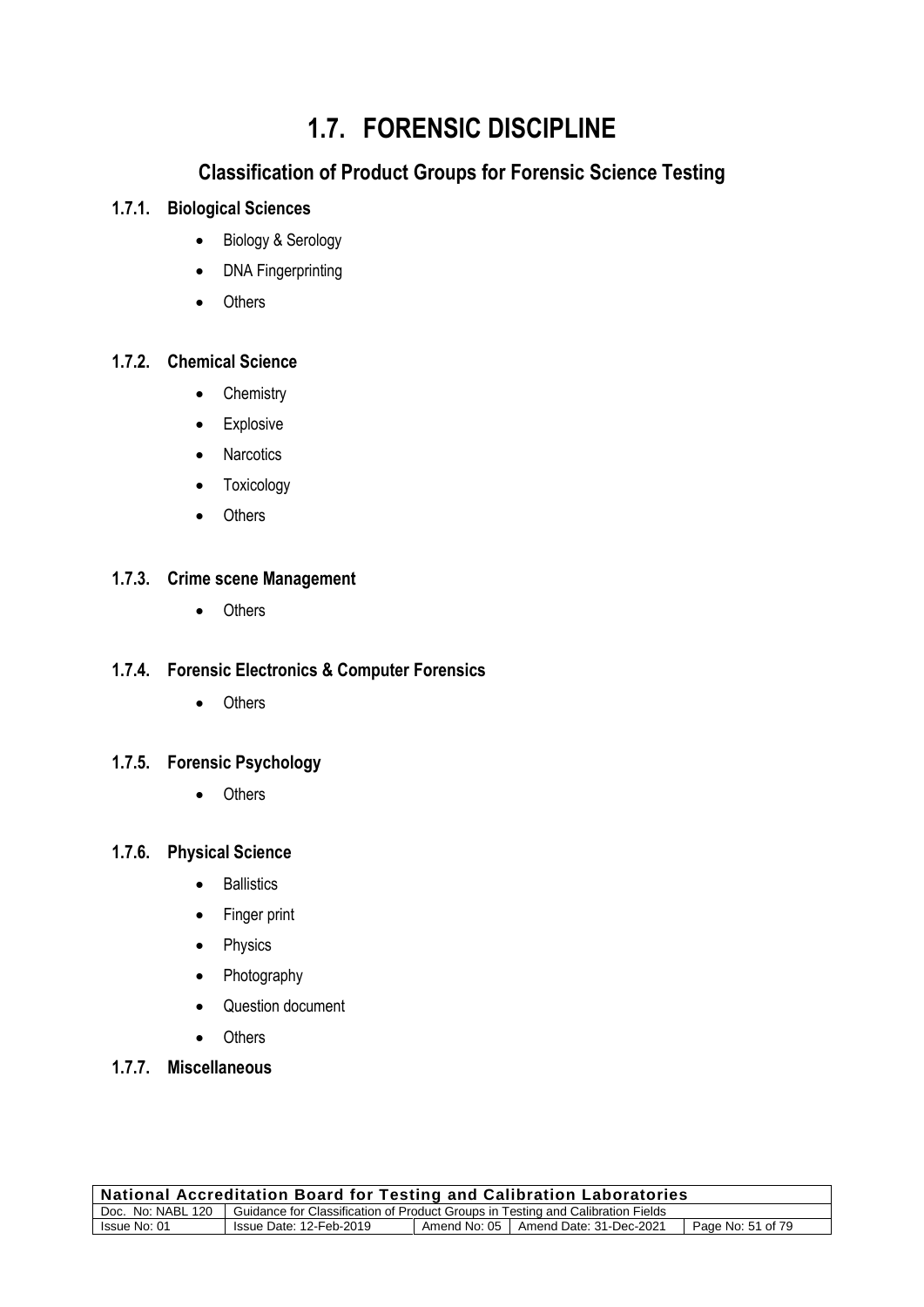# **1.8. MECHANICAL DISCIPLINE**

# **(Classification of Product Groups for Mechanical Testing)**

# **1.8.1 Automotive Components**

- Bonded Rubber Wheels
- Complete Vehicle on Chassis Dynamometer
- Component Testing
- Internal Combustion Engine:
- Knock Characteristic of Fuel
- Others

#### **1.8.2 Building, Infrastructure & Construction Materials**

- Adhesives, Pre-formed Joint Seals, Materials & Fillers
- **Admixture**
- Aggregates, Natural, Crushed, Recycled & Synthetic
- Coarse Aggregate
- Fine Aggregate
- Ballast
- Bitumen, Modified Bitumen, Bitumen Felts & Bitumen Emulsion
- Bituminous Mixes & Recycled (RAP) Mix Materials
- Bituminous Mix/ Bituminous Macadam/ Dense Bituminous Macadam
- Bricks, Paver Blocks, Pavement Shapes
- Concrete Paving Blocks
- Precast Hollow and Solid Concrete Blocks
- Precast Autoclaved Cellular (Aerated) Concrete Blocks
- Preformed Foam Cellular Concrete Blocks
- **Burnt Clay Building Bricks**
- Pulverised Fuel Ash Lime Bricks
- Building Lime
- Cement, Cementitious Materials & Cement Additives
- Ordinary Portland Cement 33, 43, 53, Grades
- Ordinary Portland Cement 43S, 53S Grades
- Portland Pozzolana Cement (Fly Ash Based)
- Portland Pozzolana Cement (Calcined Clay Based)
- Portland Slag Cement

| <b>National Accreditation Board for Testing and Calibration Laboratories</b>                         |                         |  |                                        |                   |
|------------------------------------------------------------------------------------------------------|-------------------------|--|----------------------------------------|-------------------|
| Guidance for Classification of Product Groups in Testing and Calibration Fields<br>Doc. No: NABL 120 |                         |  |                                        |                   |
| Issue No: 01                                                                                         | Issue Date: 12-Feb-2019 |  | Amend No: 05   Amend Date: 31-Dec-2021 | Page No: 52 of 79 |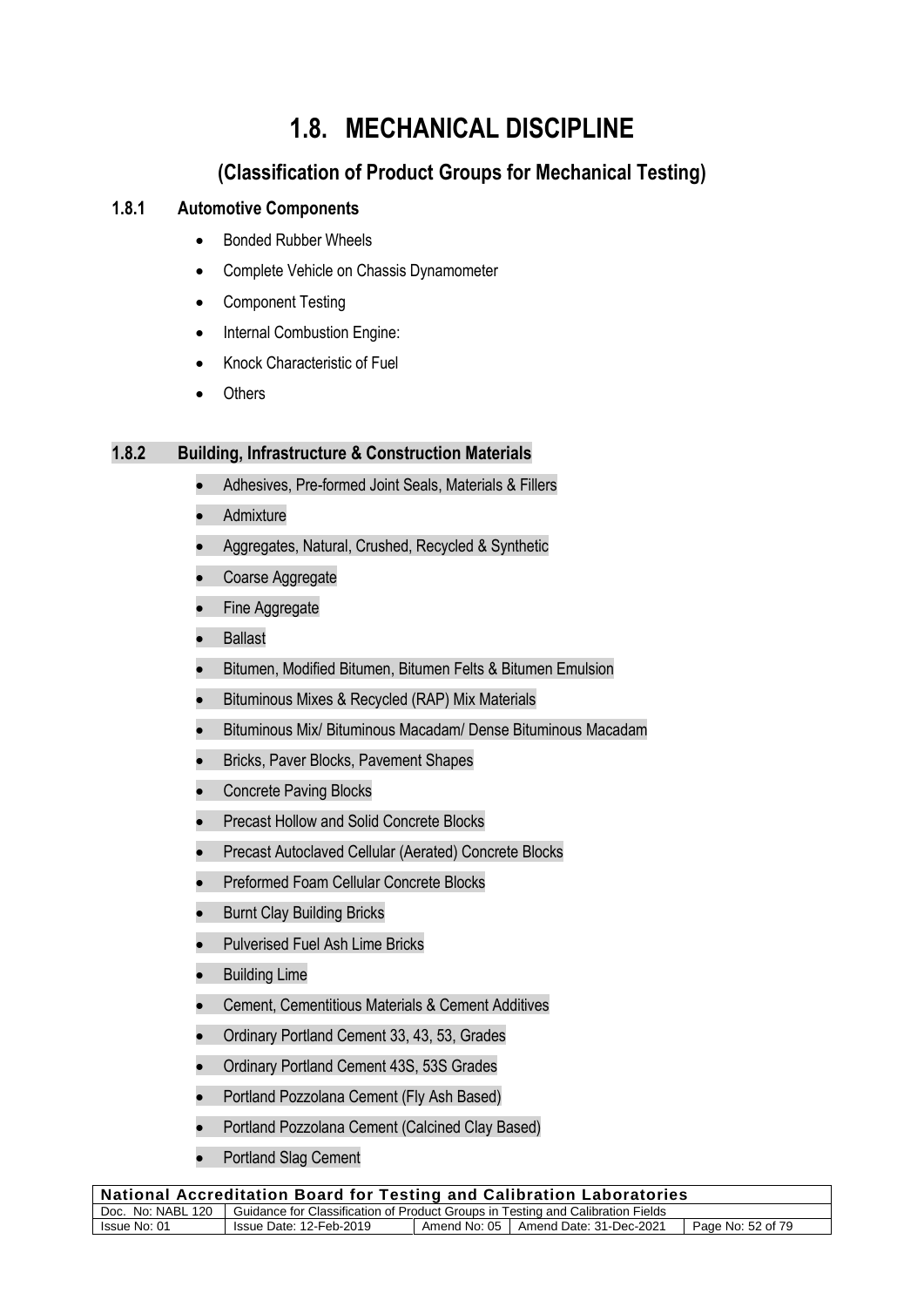- White Portland Cement
- Low Heat Cement
- Rapid Hardening Portland Cement
- Sulphate Resisting Portland Cement
- Hydrophobic Portland Cement
- Super sulphated Cement
- High Alumina Cement
- Microfine Ordinary Portland Cement
- Composite Cement
- Pulverized fuel Ash
- Metakaolin
- Silica Fume
- Ultrafine Ground Granulated Blast Furnace Slag
- Cement Concrete Flooring Tiles
- Fresh Cement Concrete
- Hardened Cement Concrete
- Coatings, Membrane & Film Forming Materials
- Coating Material on Reinforcing Steel
- Concrete, Mortar, Shotcrete, Grout & Epoxy mixes Concrete Mixers
- Hot Applied Sealing Compound for concrete
- Construction Chemicals & Performance Additives
- Doors & windows, Shuttering, Frames & Formworks
- Fuel Ash, Fly Ash, Pulverized Bottom Ash & Pond Ash
- Gypsum Boards, False Ceiling & Cladding Materials
- Joint Reinforcing Tape, Seals & Modular Joints
- Preformed Fillers for expansion Joints
- Joint Treatment Materials for Gypsum Board Construction
- Plumbing & drainage fittings
- Pozzolanic materials, Slags, Industrial Waste & Ore Residues
- Refractory materials, Insulation Profiles & Shapes
- Tiles- Concrete, Ceramic, Synthetic & Composite
- Tile adhesive
- Ready Mixed Building Mortar
- **Block Jointing Mortar**
- **Tile Grout**

| <b>National Accreditation Board for Testing and Calibration Laboratories</b>                        |                         |  |                                        |                   |
|-----------------------------------------------------------------------------------------------------|-------------------------|--|----------------------------------------|-------------------|
| Doc. No: NABL 120   Guidance for Classification of Product Groups in Testing and Calibration Fields |                         |  |                                        |                   |
| Issue No: 01                                                                                        | Issue Date: 12-Feb-2019 |  | Amend No: 05   Amend Date: 31-Dec-2021 | Page No: 53 of 79 |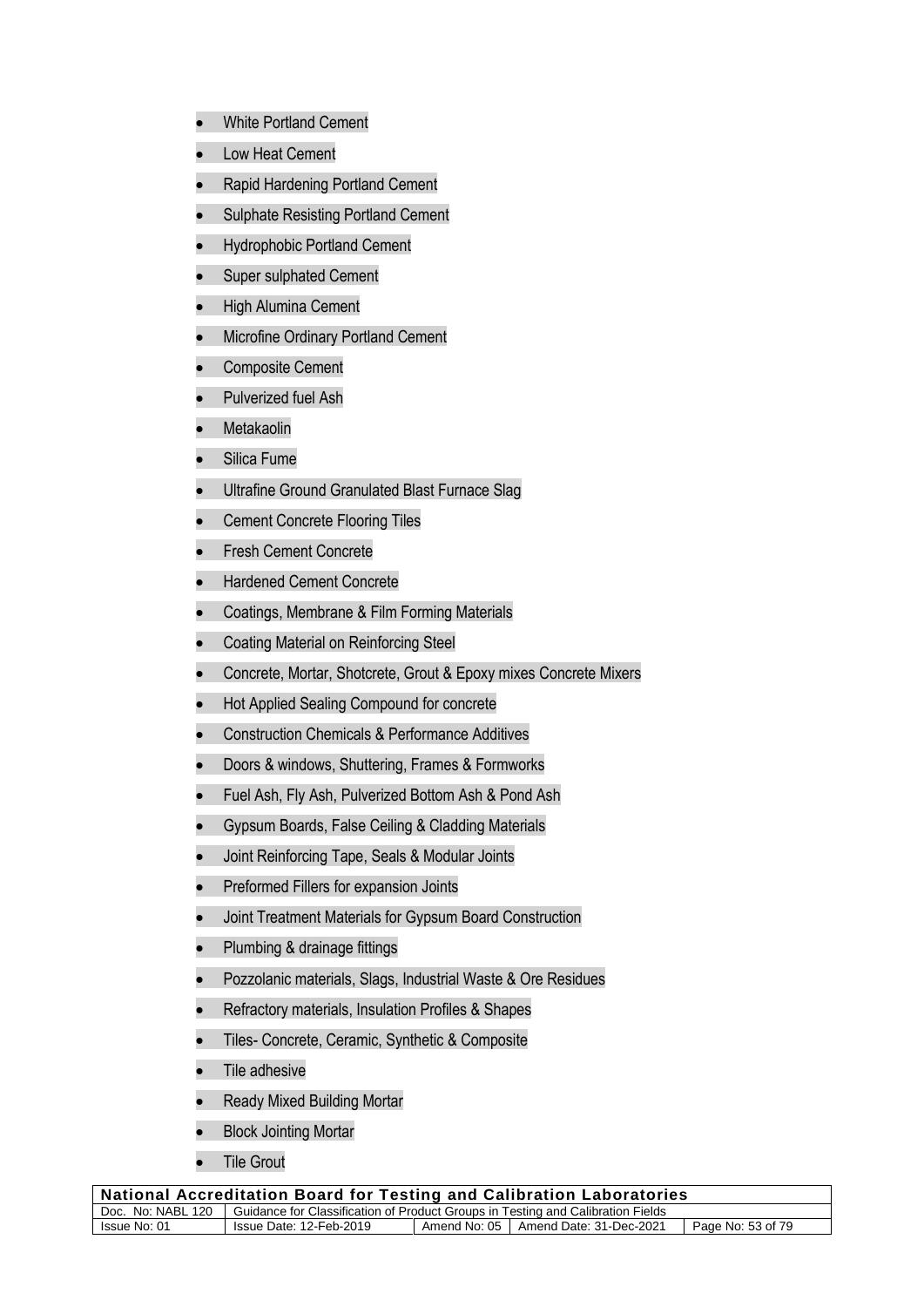- Chemical Grout
- Cement grout (non-Shrink)
- Curing Compound
- Integral Cement water proofing compound
- Ceramic tiles
- Chequered cement concrete tiles
- Wooden Flush Door shutter
- Timber Panelled and Glazed shutters
- Timber Panelled and Glazed shutters Windows and Ventilator shutter
- Wooden Flush Door Shutters (Cellular and Hollow Core Type) (Ply wood panels)
- Moulded Raised High Density Fibre (HDF) panel Door
- Solid panel Foam UPVC Door Sutters
- Integral Water proofing Compounds for Cement Mortar and Concrete
- Concrete Admixtures Cement and Concrete
- Mineral wool (Rock wool, Glass wool, Slag wool) & Bonded Mineral Wool-Thermal Insulation
- **Block Board**
- Medium Density Fibre Board
- Particle Board
- Pre-laminated Medium Density Fibre Board
- Prelaminated Particle Board
- Fibre Hard Boards
- Shuttering Plywood
- Veneered Particle Board
- Veneered Decorative Plywood
- Marine plywood
- Plywood for General Purpose
- Plywood
- Fire Retardant Plywood
- High Strength aircraft Ply wood
- Timber
- Medium Strength Aircraft Ply wood
- Reinforcement Steel and FRP & Structural Steel
- Wall, floor, ceiling & Cladding Panels & Shapes
- Building Hardware, Fittings & Structural Fixtures
- Fasteners, Bolts, Nuts, Hooks, Rivettes & Washers

| <b>National Accreditation Board for Testing and Calibration Laboratories</b>                        |                         |  |                                        |                   |
|-----------------------------------------------------------------------------------------------------|-------------------------|--|----------------------------------------|-------------------|
| Doc. No: NABL 120   Guidance for Classification of Product Groups in Testing and Calibration Fields |                         |  |                                        |                   |
| Issue No: 01                                                                                        | Issue Date: 12-Feb-2019 |  | Amend No: 05   Amend Date: 31-Dec-2021 | Page No: 54 of 79 |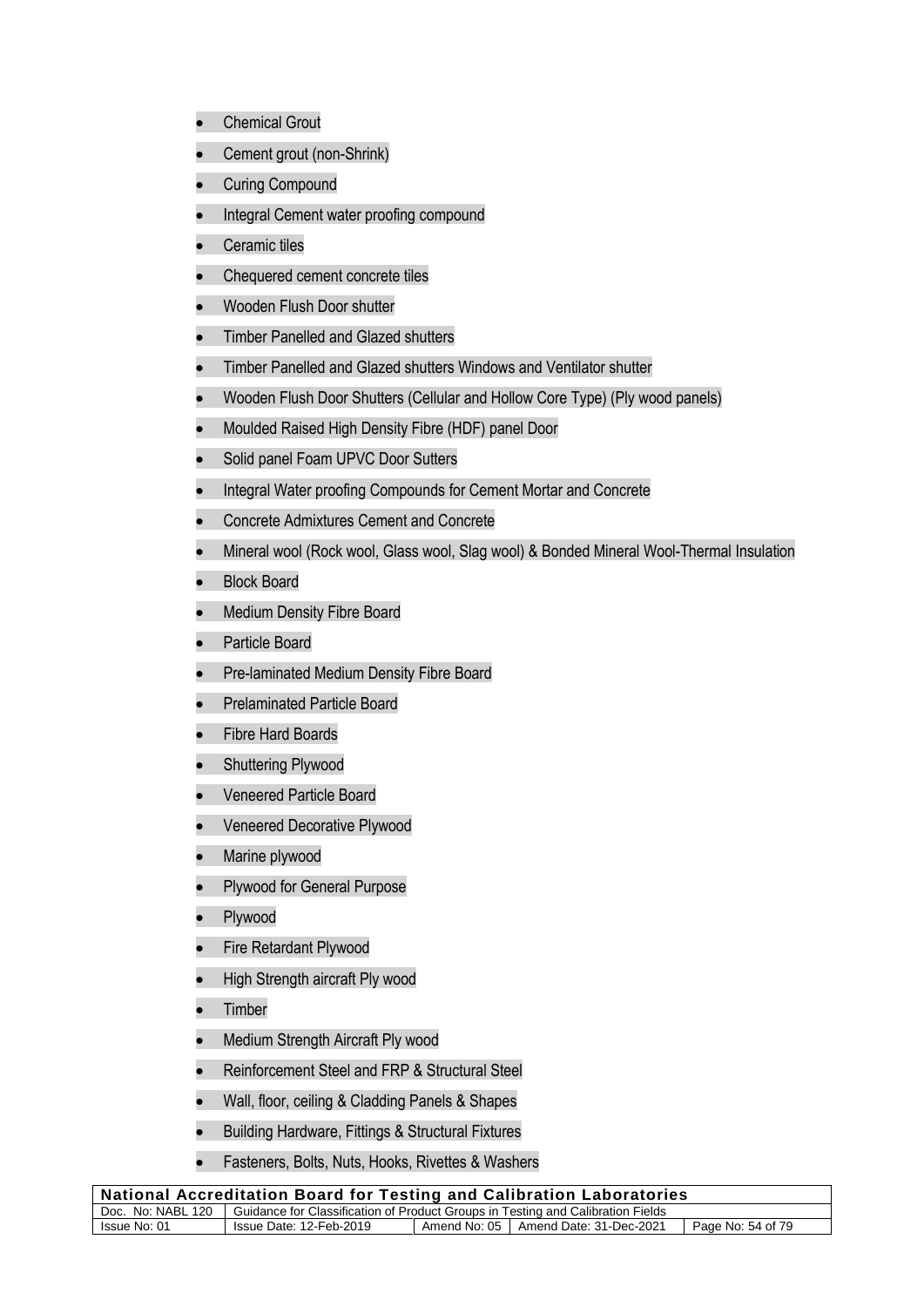- Pipes, Cast Iron, Cement, Steel, PVC, HDPE, PP & FRP
- Pre-stressing Materials & Anchorage Components
- Reinforced Earth Mixes & RSW Embankment Materials
- Reinforcement Steel
- Retroreflective Signboards, Cones, RPM & Delineators
- Road Marking Materials Hot & Cold Applied, Tapes
- Road Marking Paints (Ready Mixed)
- Thermoplastic Road Marking Material
- Prestressing Strands H.T Strands /LRPC Strands
- Anti-Striping Agent
- Gypsum Building Plaster (Including Light Weight Premix)
- Coated/Laminated Gypsum Boards
- Fire resistant Gypsum boards
- Reinforced Gypsum Boards
- Plain Gypsum Boards
- Foundry Sand
- Granular Subbase
- Macadam
- Wet Mix Macadam
- APP Membrane
- **Refractory Materials**
- Others

#### **1.8.3 Heating, Ventilating, and Air Conditioning (HVAC)**

- Air Conditioners
- Condensing Unit
- Coolers
- Cooling Towers
- Heaters
- Refrigeration
- Others

#### **1.8.4 Leather and Leather Products**

- Finished leather
- Footwears

| <b>National Accreditation Board for Testing and Calibration Laboratories</b>                        |                         |  |                                        |                   |
|-----------------------------------------------------------------------------------------------------|-------------------------|--|----------------------------------------|-------------------|
| Doc. No: NABL 120   Guidance for Classification of Product Groups in Testing and Calibration Fields |                         |  |                                        |                   |
| Issue No: 01                                                                                        | Issue Date: 12-Feb-2019 |  | Amend No: 05   Amend Date: 31-Dec-2021 | Page No: 55 of 79 |
|                                                                                                     |                         |  |                                        |                   |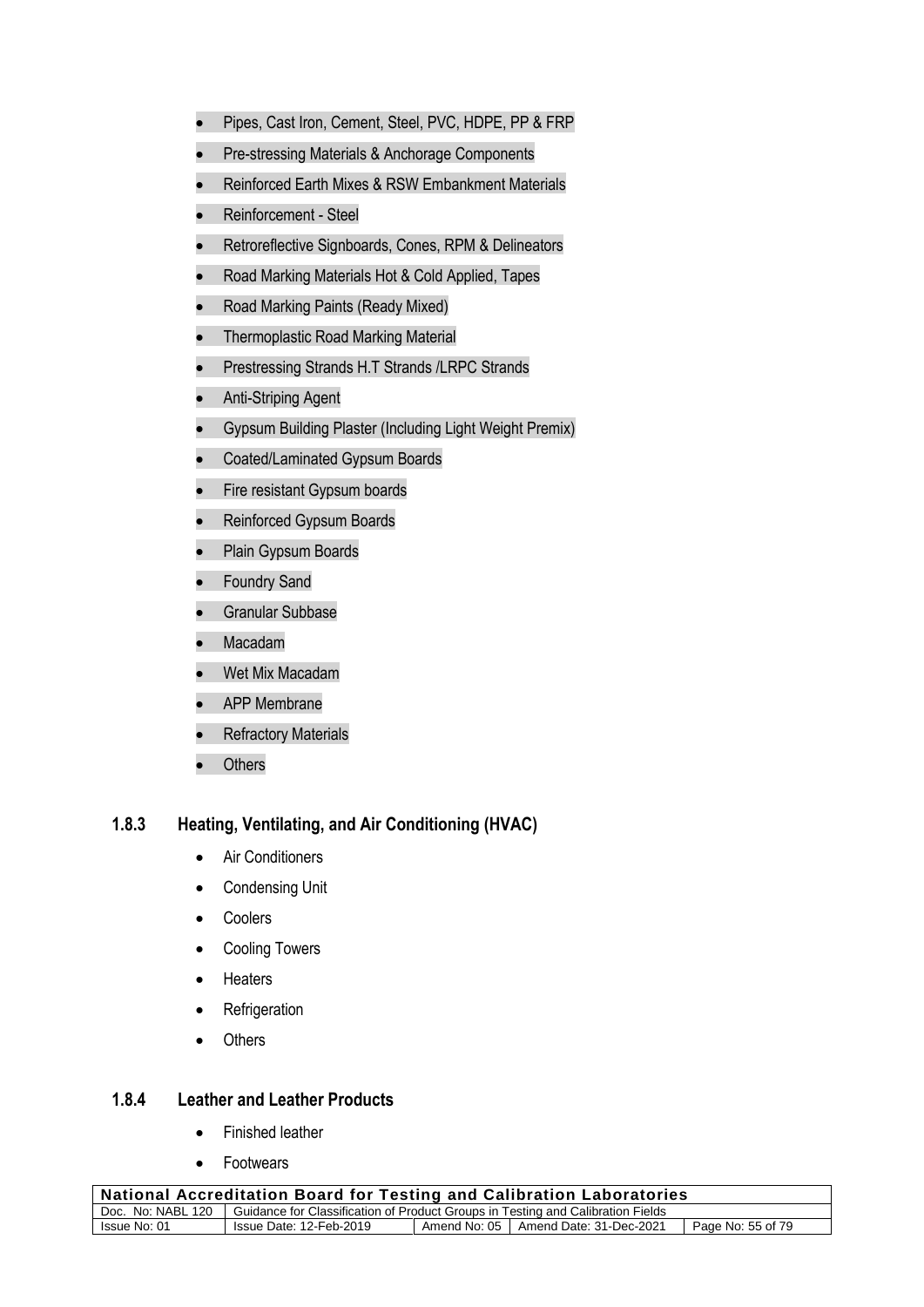- Industrial Products
- Leather products
- Semi-finished leather
- Others

#### **1.8.5 Mechanical Properties of Metals**

- **Biomaterials**
- Copper materials, alloys & products
- Ferrous materials, alloys & products
- Metal powders & sintered products
- Metallic coatings
- Other Non-Ferrous metals, alloys & products
- Welds & welded test specimens
- Others

#### **1.8.6 Metallography Test**

- Aluminum materials, alloys & products
- Copper materials, alloys & products
- Ferrous materials, alloys & products
- Metal powders & sintered products
- Metallic coatings
- Other Non-Ferrous metals, alloys & products
- Welds & welded test specimens
- Others

#### **1.8.7 Noise & Vibration**

- Dynamic Balancing
- Measurement of Insertion Loss Ducts and Mufflers
- Measurement of Mechanical Vibrations & Performance
- Measurement of Noise Reduction of Sound Isolating Enclosures
- Mechanical Shock Testing
- Vibration Characteristics of Materials, Components, Assemblies and Structures
- Vibration Record on Transmission Line
- Vibration Test on Connection and Relay
- Others

| <b>National Accreditation Board for Testing and Calibration Laboratories</b>                        |                         |  |                                        |                   |
|-----------------------------------------------------------------------------------------------------|-------------------------|--|----------------------------------------|-------------------|
| Doc. No: NABL 120   Guidance for Classification of Product Groups in Testing and Calibration Fields |                         |  |                                        |                   |
| Issue No: 01                                                                                        | Issue Date: 12-Feb-2019 |  | Amend No: 05   Amend Date: 31-Dec-2021 | Page No: 56 of 79 |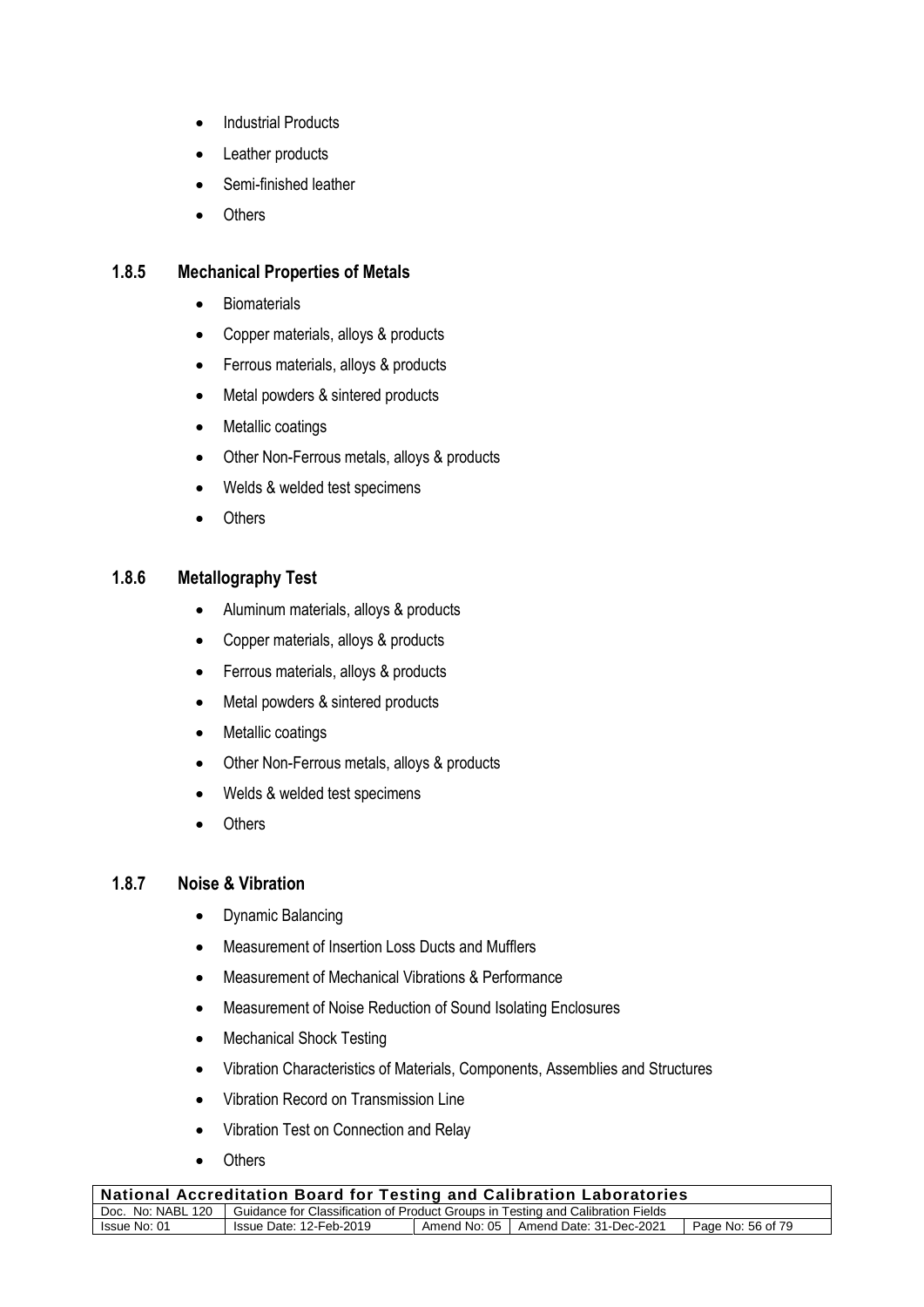# **1.8.8 Paper & Paper products**

- Paper
- Paper Board
- Pulp
- Pulpwood
- Others

#### **1.8.9 Performance/Durability/ Safety Test**

- Domestic Appliances
- Industrial Equipment /Instruments/Products
- Medical Equipment /Devices except Implants
- Scientific or Measuring Equipment
- Others

### **1.8.10 Plastics and Plastic Products**

- Decorative laminates
- Fibre reinforced plastic products
- Flexible & rigid foams
- Moulded components
- Packaging & containers
- Plastic films
- Plastic materials & products
- Plastic pipes and Accessories
- Plastic sheets
- Polymeric Products
- Others

# **1.8.11 Precious Stones**

- Gemstones
- Diamond
- Studded Jewelry
- Pearl
- Others

| National Accreditation Board for Testing and Calibration Laboratories                               |                         |  |                                        |                   |
|-----------------------------------------------------------------------------------------------------|-------------------------|--|----------------------------------------|-------------------|
| Doc. No: NABL 120   Guidance for Classification of Product Groups in Testing and Calibration Fields |                         |  |                                        |                   |
| Issue No: 01                                                                                        | Issue Date: 12-Feb-2019 |  | Amend No: 05   Amend Date: 31-Dec-2021 | Page No: 57 of 79 |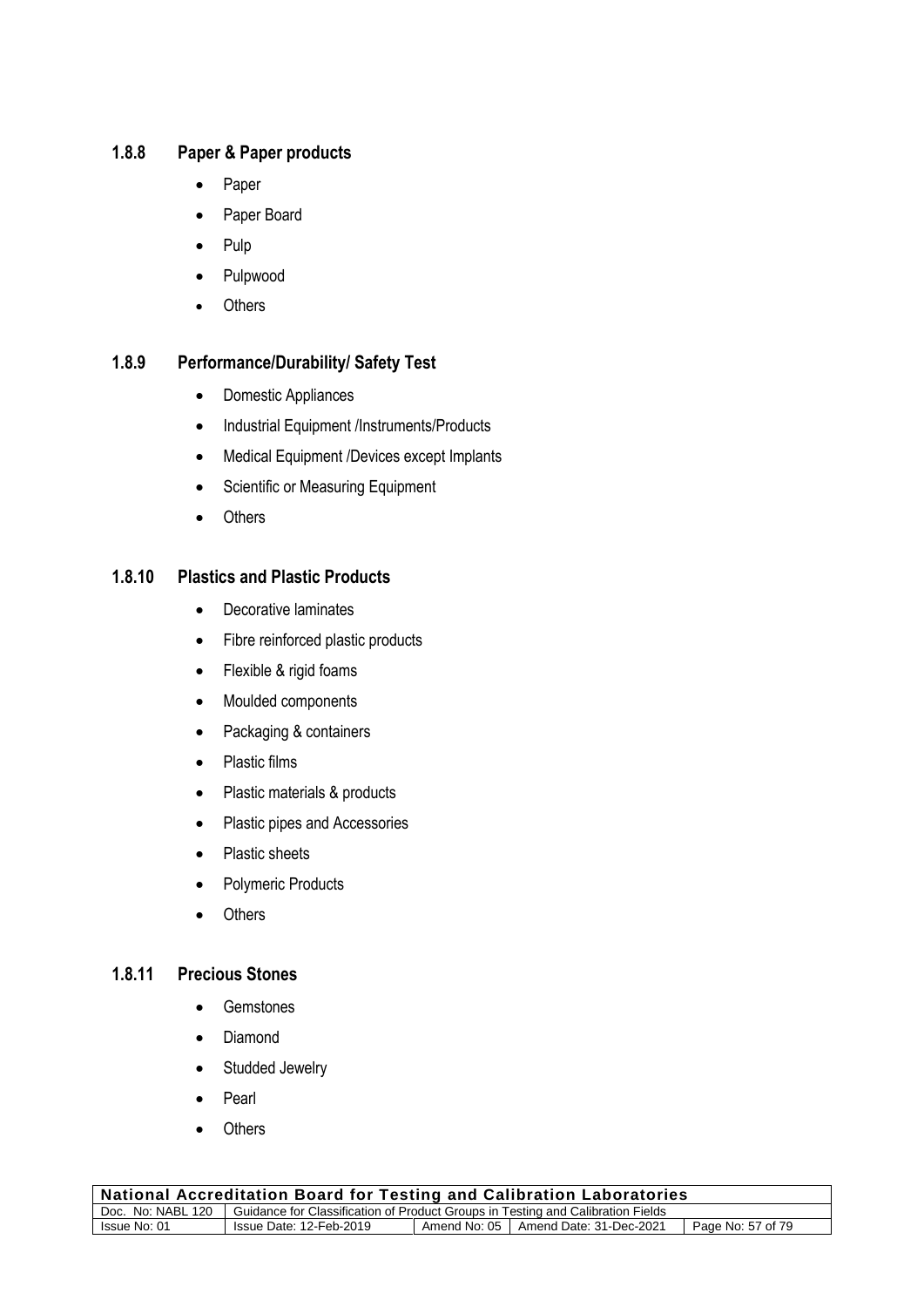## **1.8.12 Properties of Powder Metallurgical Products**

- Stainless Steel
- Others

#### **1.8.13 Rubber and Rubber Products**

- Gaskets, seals & packings
- Industrial belts
- Natural rubber & products
- Synthetic rubber & products
- Tyres
- Others

### **1.8.14 Soil and Rock**

- Clays & Soils
- Geophysical tests
- In-situ tests
- Classification test
- Stones / Rock
- Others

#### **1.8.15 Soil- Basic**

- Water content
- Specific Gravity Fine Grained Soil
- Specific Gravity Coarse Grained Soil
- Grain size Analysis Dry, Wet & Hydrometer
- Liquid Limit / Plastic Limit
- Shrinkage limit
- Light Compaction
- Heavy Compaction
- Unconfined Compression Strength
- Triaxial (UU)
- Direct Shear test
- California Bearing Ratio
- Consolidation Test
- Free Swell Index

| <b>National Accreditation Board for Testing and Calibration Laboratories</b>                        |                         |  |                                        |                   |
|-----------------------------------------------------------------------------------------------------|-------------------------|--|----------------------------------------|-------------------|
| Doc. No: NABL 120   Guidance for Classification of Product Groups in Testing and Calibration Fields |                         |  |                                        |                   |
| Issue No: 01                                                                                        | Issue Date: 12-Feb-2019 |  | Amend No: 05   Amend Date: 31-Dec-2021 | Page No: 58 of 79 |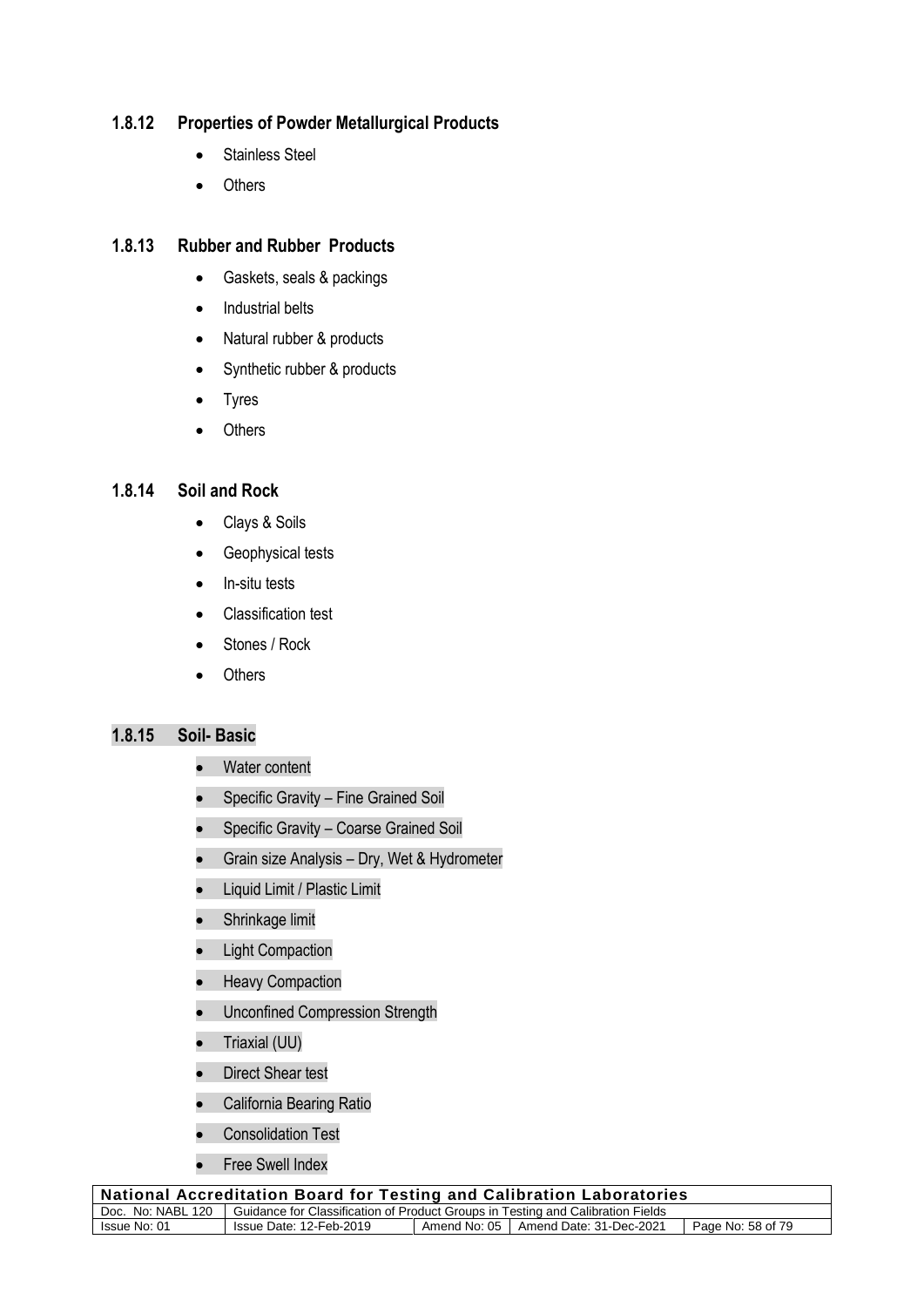#### **1.8.16 Soil- Advanced**

- Swelling Pressure
- Relative Density Test
- Laboratory Permeability
- Triaxial (CU)
- Triaxial (CD)

#### **1.8.17 Soil- Field**

- Determination of Dry Density of soil in place by Core-cutter Method
- Determination of Dry Density of soil in place by Sand Replacement Method
- Plate Load Test
- Cyclic Plate Load Test
- Pile Load Test
- A--Vertical Load (Compression)
- B Lateral Load
- C Pull Out Test (Uplift)
- Field CBR test
- Modulus of Subgrade Reaction
- Electrical Resistivity
- Standard Penetration Test
- Dynamic Cone Penetration Test
- Static Cone Penetration Test
- Field Vane Shear Test

#### **1.8.18 Rock- Basic**

- Compressive Strength
- Water Content, Density & Porosity
- Point Load Index Test

### **1.8.19 Rock- Advanced**

- Modulus of Elasticity
- Slake Durability Index
- Brazilian Test

| <b>National Accreditation Board for Testing and Calibration Laboratories</b>                        |                         |  |                                        |                   |
|-----------------------------------------------------------------------------------------------------|-------------------------|--|----------------------------------------|-------------------|
| Doc. No: NABL 120   Guidance for Classification of Product Groups in Testing and Calibration Fields |                         |  |                                        |                   |
| Issue No: 01                                                                                        | Issue Date: 12-Feb-2019 |  | Amend No: 05   Amend Date: 31-Dec-2021 | Page No: 59 of 79 |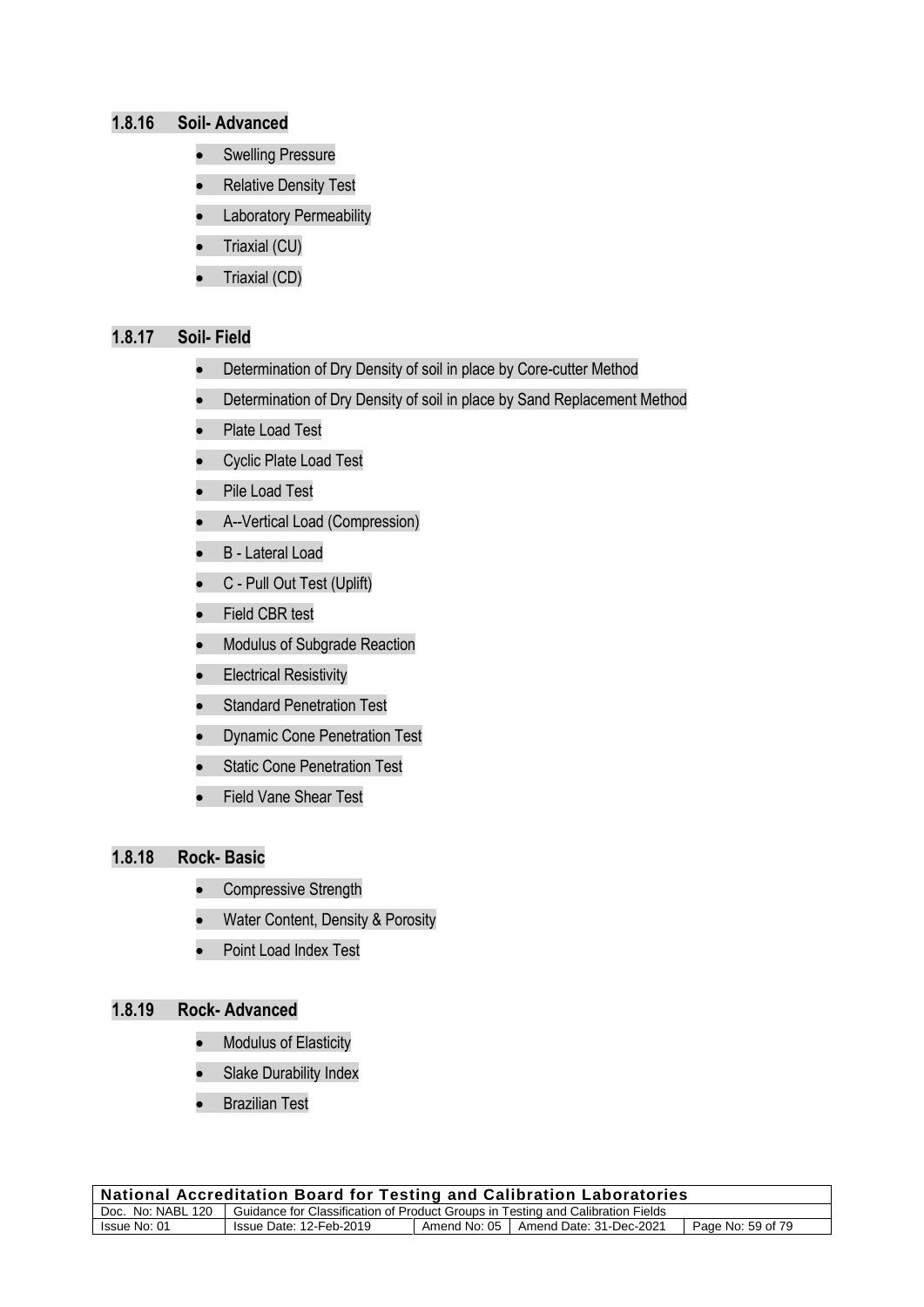#### **1.8.20 Solar Panel**

• Others

#### **1.8.21 Sub Assembly/Ancillaries/Accessories**

- Bearing
- Compressors
- Cutting & hand tools
- Engines
- Lifting gear, chain, wire ropes & strands
- Pipes, hoses, valves & fittings
- Pumps
- Springs
- Springs & energy absorbing devices
- Threaded fasteners
- Others

#### **1.8.22 Textile Materials**

- Agro Textiles
- Automotive Textiles
- Carpet and Rugs
- Coated fabrics
- Fabrics (Woven and Non-Woven)
- Fibre ropes & cords
- Fibres
- Garments and Apparel
- Geo Textiles
- Handloom textiles
- Industrial textiles
- Jute & its products
- Khadi textiles
- Medical Textiles
- Packaging Textiles
- Protective Textiles
- Sports Textiles
- Technical Textiles

| National Accreditation Board for Testing and Calibration Laboratories                               |                         |  |                                        |                   |
|-----------------------------------------------------------------------------------------------------|-------------------------|--|----------------------------------------|-------------------|
| Doc. No: NABL 120   Guidance for Classification of Product Groups in Testing and Calibration Fields |                         |  |                                        |                   |
| Issue No: 01                                                                                        | Issue Date: 12-Feb-2019 |  | Amend No: 05   Amend Date: 31-Dec-2021 | Page No: 60 of 79 |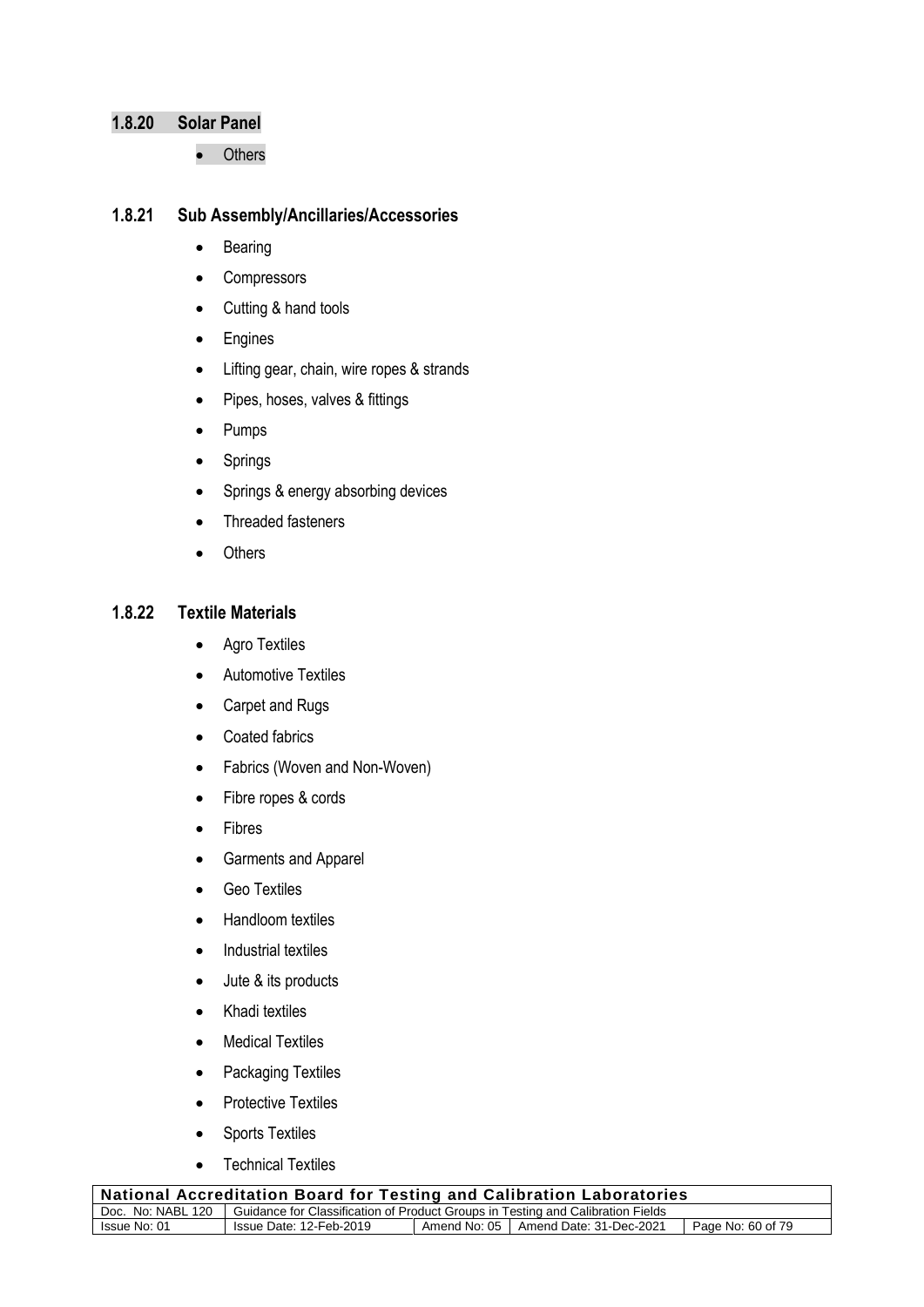- Upholstery fabrics (other than automotive)
- Wool & its products
- Yarns
- Zippers & fasteners
- Others

#### **1.8.23 Thermal Tests**

- Ageing Test
- In Combustibility Test
- Insulating Value
- Thermal Conductivity
- Thermal Shrinkage
- Others

# **1.8.24 Toys and Similar products**

• Others

### **1.8.25 Wood and Wood Products**

- Plyboard
- Timber
- Others

# **1.8.26 Miscellaneous**

| $_{\rm i}$ National Accreditation Board for Testing and Calibration Laboratories                    |                         |  |                                        |                   |
|-----------------------------------------------------------------------------------------------------|-------------------------|--|----------------------------------------|-------------------|
| Doc. No: NABL 120   Guidance for Classification of Product Groups in Testing and Calibration Fields |                         |  |                                        |                   |
| Issue No: 01                                                                                        | Issue Date: 12-Feb-2019 |  | Amend No: 05   Amend Date: 31-Dec-2021 | Page No: 61 of 79 |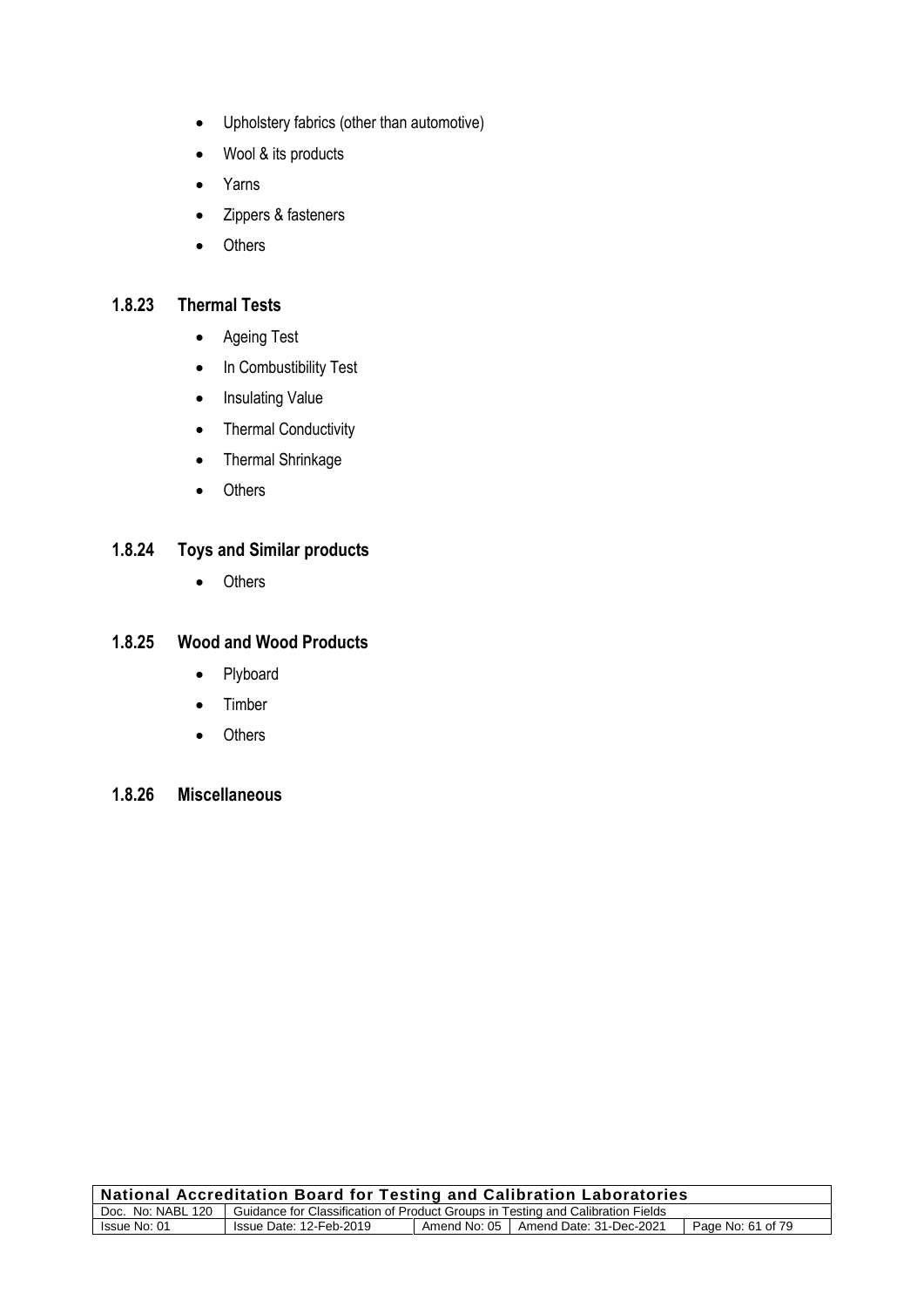# **1.9. NON-DESTRUCTIVE TESTING DISCIPLINE**

# **(Classification of Product Groups for Non-Destructive Testing)**

## **1.9.1. Building Materials – Reinforced Concrete Structures**

- Carbonation test
- Cover Meter Test
- Crack width measurement in reinforcement concrete structures
- Deflection measurement data (Load Test)
- Half Cell Potential difference test
- Pile Integrity test
- Rate of Corrosion test by LPR (Linear polarization resistance)
- Rebound Hammer Test
- Ultrasonic Pulse Velocity Tests
- Others

#### **1.9.2. Metals and Alloys**

- Eddy Current Testing facility
- Emerging Areas Testing Facility
- Leak Testing Facility
- Magnetic Particle Testing
- Penetrant Testing Facility
- Radiography Testing Facility
- Ultrasonic Testing Facility
- Under Water Testing Facility
- Others

### **1.9.3. Miscellaeous**

| <b>National Accreditation Board for Testing and Calibration Laboratories</b>                        |                         |  |                                        |                   |
|-----------------------------------------------------------------------------------------------------|-------------------------|--|----------------------------------------|-------------------|
| Doc. No: NABL 120   Guidance for Classification of Product Groups in Testing and Calibration Fields |                         |  |                                        |                   |
| Issue No: 01                                                                                        | Issue Date: 12-Feb-2019 |  | Amend No: 05   Amend Date: 31-Dec-2021 | Page No: 62 of 79 |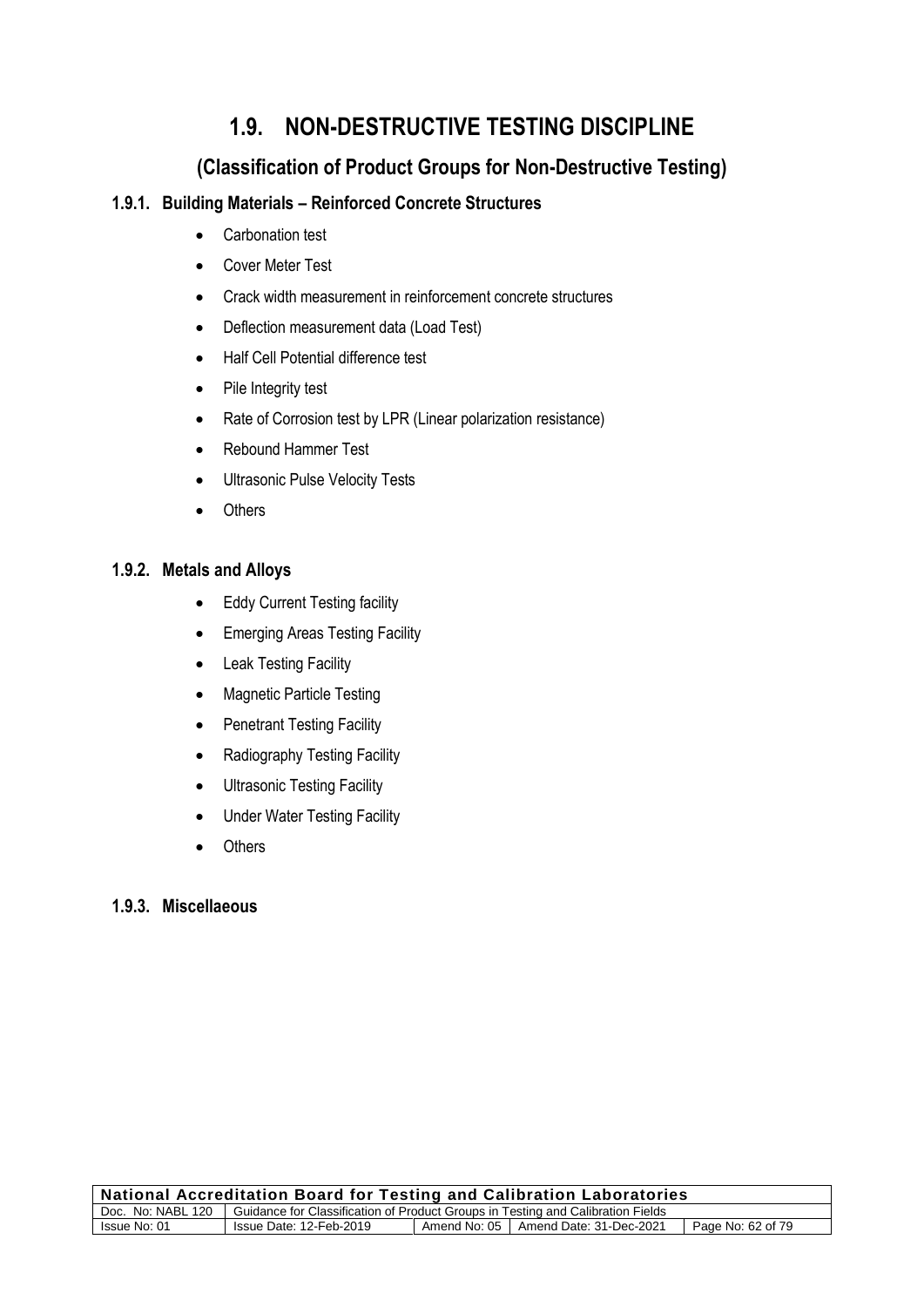# **1.10. PHOTOMETRY DISCIPLINE**

# **Classification of Product Groups for Photometry Testing**

# **1.10.1. Glasses/ Mirrors**

- Mirrors
- Reflectors
- Safety Glass
- Others

# **1.10.2. Light Sources (Electric Lamp)**

- Color Characteristics
- Initial Rating Test
- Life Test
- Luminous Flux Output
- Others

### **1.10.3. Luminaires**

- Ballast Lumen Factor
- Downward & Upward Light Output Ratio (DLOR/ULOR)
- Luminous Intensity Distribution
- MHI Value in Lumens
- Others

## **1.10.4. Miscellaneous**

| <b>National Accreditation Board for Testing and Calibration Laboratories</b>                        |                         |  |                                        |                   |
|-----------------------------------------------------------------------------------------------------|-------------------------|--|----------------------------------------|-------------------|
| Doc. No: NABL 120   Guidance for Classification of Product Groups in Testing and Calibration Fields |                         |  |                                        |                   |
| Issue No: 01                                                                                        | Issue Date: 12-Feb-2019 |  | Amend No: 05   Amend Date: 31-Dec-2021 | Page No: 63 of 79 |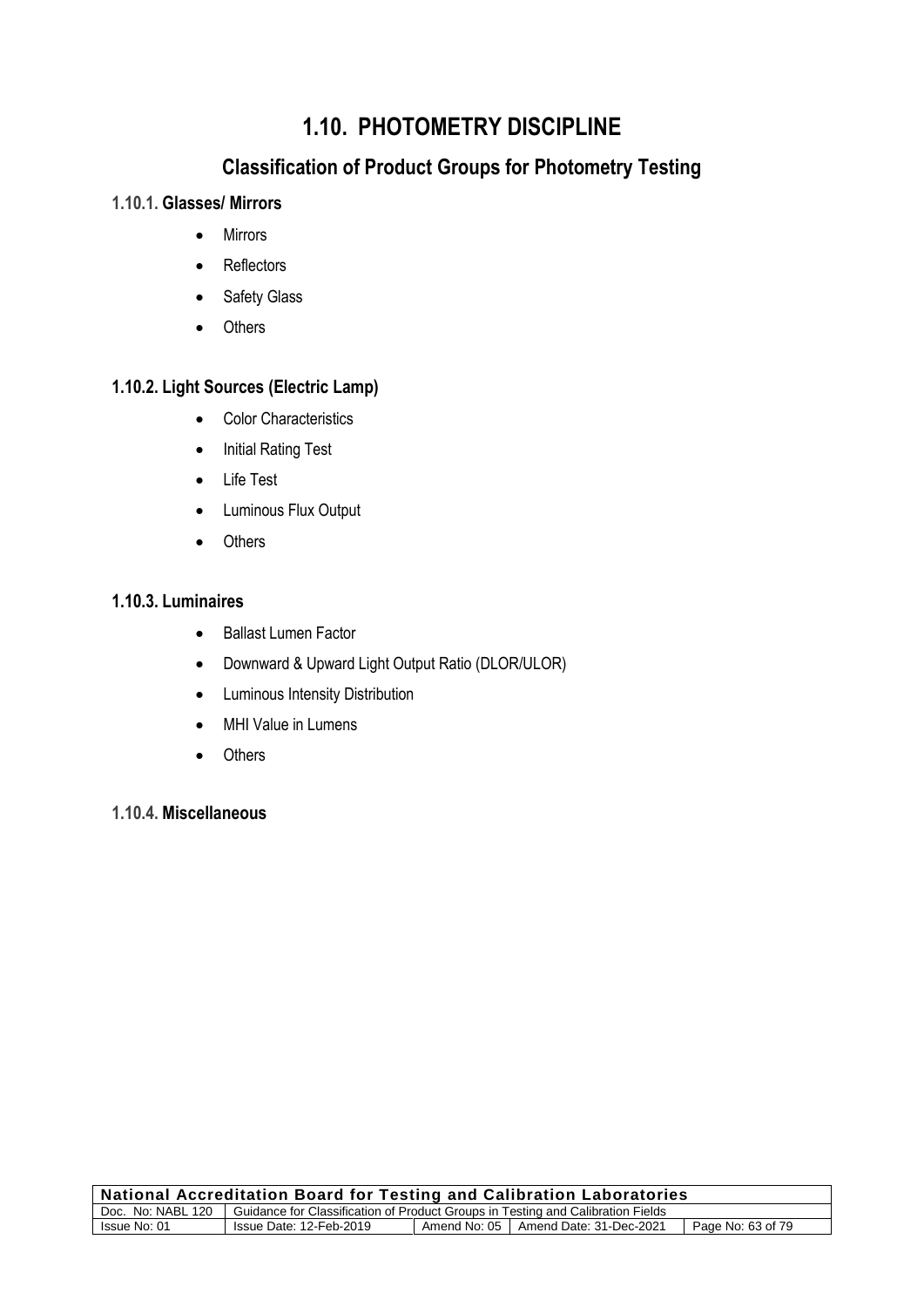# **1.11. RADIOLOGICAL DISCIPLINE**

# **(Classification of Product Groups for Radiological Testing)**

## **1.11.1 Environment (Radioactive contaminants)**

- Air
- **Air Filters**
- Liquid effluents
- Ores, Minerals & Metals
- Soil, Vegetation, Biota
- Wipes, swabs
- Others

# **1.11.2 Food and Agriculture Products (Radioactive contaminants)**

- Bakery & Confectionary
- Crops & Crops produce
- Marine foods
- Meat & Meat products
- Milk & Milk products
- Poultry products
- Spices & food ingredients
- Others

#### **1.11.3 Radiation Monitors**

- Area survey instruments
- Control monitors
- Environmental radiation monitors
- Fixed monitors
- Personnel monitoring dosimeter
- Therapy level dosimeter
- Others

## **1.11.4 Radiation Sources**

- Accelerators
- Beam welding equipment
- Brachytherapy
- Cesium machines

| $\mid$ National Accreditation Board for Testing and Calibration Laboratories                        |                         |  |                                        |                   |
|-----------------------------------------------------------------------------------------------------|-------------------------|--|----------------------------------------|-------------------|
| Doc. No: NABL 120   Guidance for Classification of Product Groups in Testing and Calibration Fields |                         |  |                                        |                   |
| Issue No: 01                                                                                        | Issue Date: 12-Feb-2019 |  | Amend No: 05   Amend Date: 31-Dec-2021 | Page No: 64 of 79 |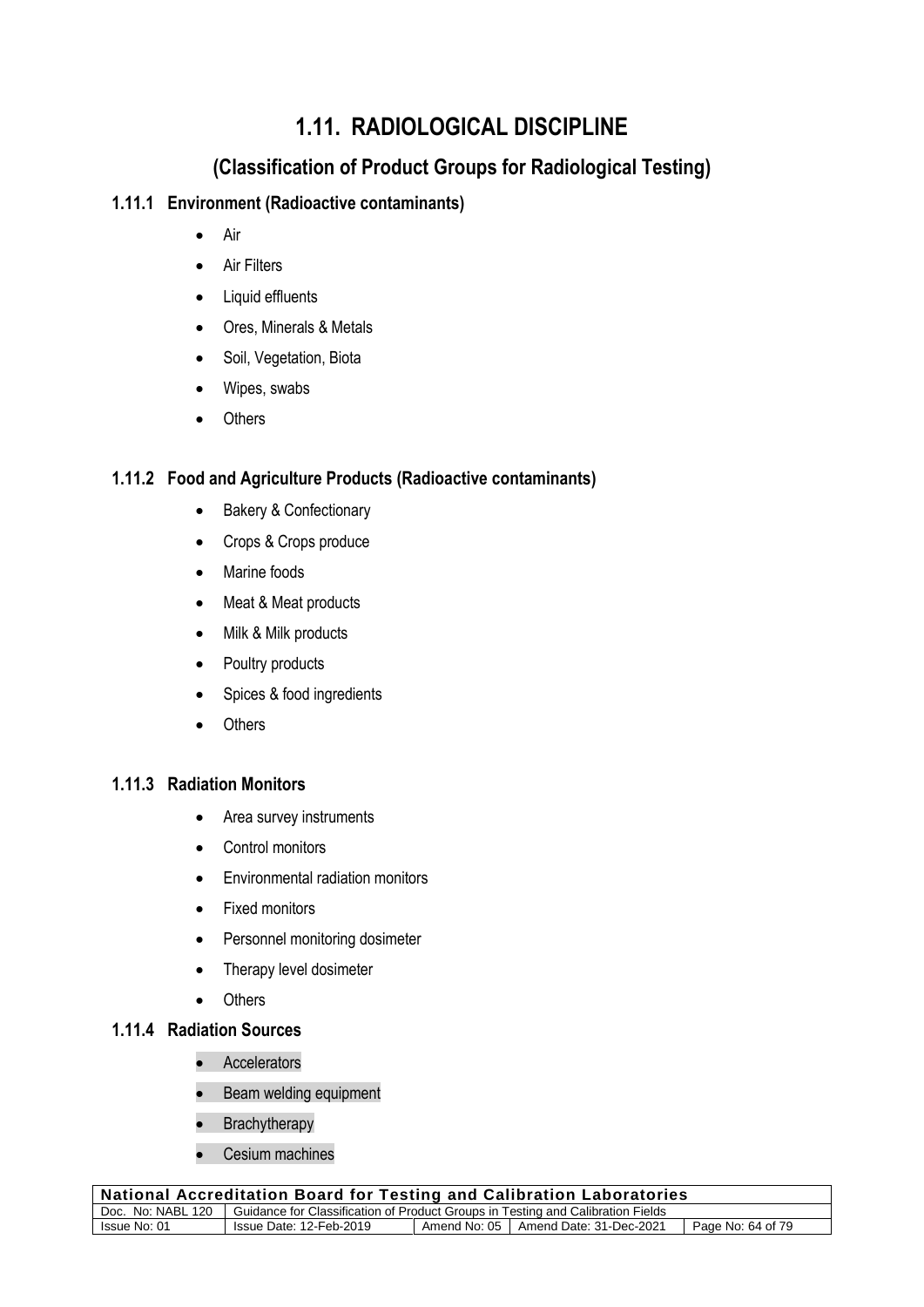- Cobalt machines
- Diffraction X-ray machines
- Electron Industrial irradiators
- Industrial Accelerators
- Isotopic sources used in industrial gauges
- Isotopic sources used in medical brachy therapy
- Medical Accelerators
- Neutron generators
- Simulators
- Others

#### **1.11.5 Radiological Equipment and Nucleonic Equipment**

- Gamma switches
- Industrial gamma radiography
- Industrial irradiators
- Liquid scintillation counter
- Medical gamma camera
- Medical spectrometer
- Nucleonic level gauges
- Nucleonic moisture and density gauges
- Nucleonic weighing machines
- Radiography camera
- RIA counter
- Smoke detectors containing sources
- Thickness gauges
- Others

#### **1.11.6 Water (Radioactive Contaminants)**

- Drinking water
- Packaged drinking water
- Treated water
- Water for Industrial use
- Others

# **1.11.7 Miscellaneous**

| National Accreditation Board for Testing and Calibration Laboratories                               |                                                                                        |  |  |  |
|-----------------------------------------------------------------------------------------------------|----------------------------------------------------------------------------------------|--|--|--|
| Doc. No: NABL 120   Guidance for Classification of Product Groups in Testing and Calibration Fields |                                                                                        |  |  |  |
| Issue No: 01                                                                                        | Amend No: 05   Amend Date: 31-Dec-2021<br>Issue Date: 12-Feb-2019<br>Page No: 65 of 79 |  |  |  |
|                                                                                                     |                                                                                        |  |  |  |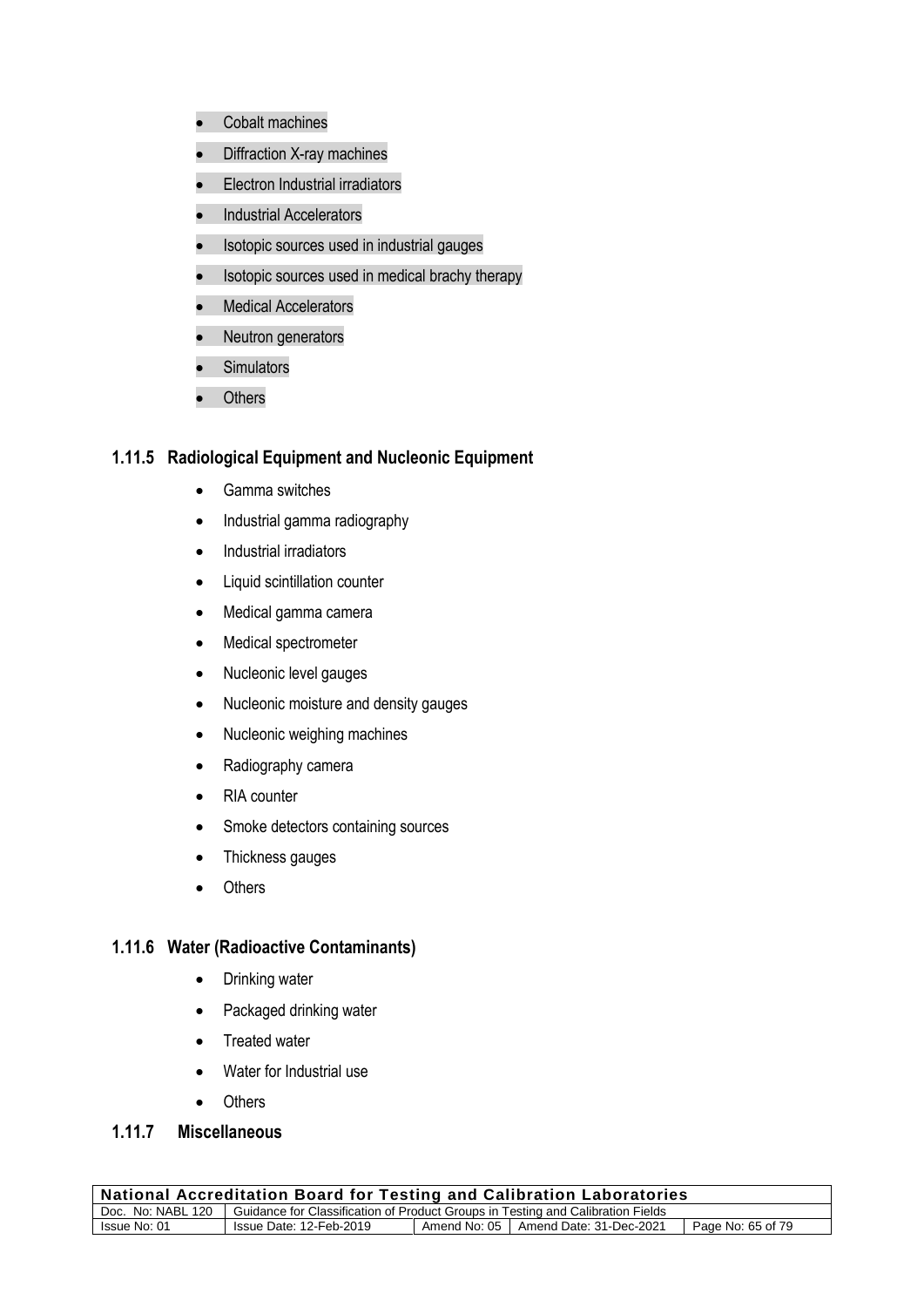# **1.12. SOFTWARE & IT SYSTEM DISCIPLINE**

# **(Classification of Product Groups for Software & IT System Testing)**

# **1.12.1. Software Testing**

- Telecom software/ Protocol
- Embedded systems.
- Mobile Device and Mobile Applications
- e-Governance Application and solution Evaluation
- Gaming Software.
- IOT Block Chain, AI or drone software/ system/ application
- Data analytics Software
- Lottery Software
- E-Procurement System Software
- Process and control software
- Web Application and Website
- Linguistics Software
- Sector specific Software
- Testing & evaluation for regulatory compliance
- **Others**

| <b>National Accreditation Board for Testing and Calibration Laboratories</b>                        |                         |  |                                        |                   |
|-----------------------------------------------------------------------------------------------------|-------------------------|--|----------------------------------------|-------------------|
| Doc. No: NABL 120   Guidance for Classification of Product Groups in Testing and Calibration Fields |                         |  |                                        |                   |
| Issue No: 01                                                                                        | Issue Date: 12-Feb-2019 |  | Amend No: 05   Amend Date: 31-Dec-2021 | Page No: 66 of 79 |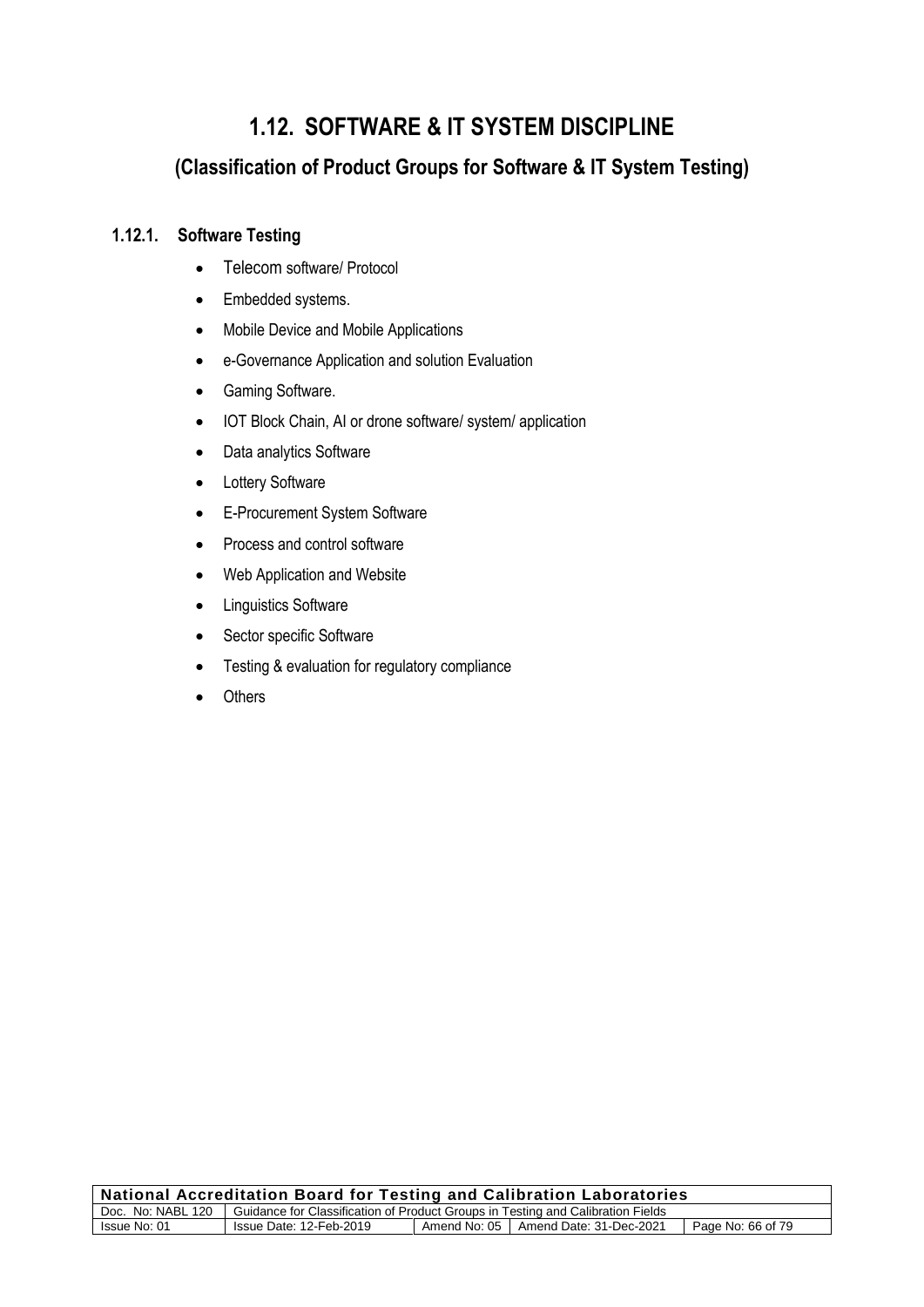# **2. CALIBRATION FIELD**

# **2.1. ELECTRO TECHNICAL DISCIPLINE**

**(Classification of Product Groups for Electro Technical Calibration)**

# **2.1.1. Alternating Current (< 1 GHz)**

- Attenuation
- **Capacitance**
- Current
- Dielectric loss angle
- Dissipation factor
- Energy
- Distortion
- Dissipation factor
- **Inductance**
- Impedance
- FM Modulation
- AM Modulation
- Phase angle
- **Power**
- Power factor
- Resistance
- Reflection Coefficient
- Voltage
- High Voltage (1 kV and above)
- Voltage & current ratio
- Others

#### **2.1.2. Direct Current**

- Current
- **Power**
- Resistance
- **Capacitance**
- Inductance

| National Accreditation Board for Testing and Calibration Laboratories                               |                         |  |                                        |                   |
|-----------------------------------------------------------------------------------------------------|-------------------------|--|----------------------------------------|-------------------|
| Doc. No: NABL 120   Guidance for Classification of Product Groups in Testing and Calibration Fields |                         |  |                                        |                   |
| Issue No: 01                                                                                        | Issue Date: 12-Feb-2019 |  | Amend No: 05   Amend Date: 31-Dec-2021 | Page No: 67 of 79 |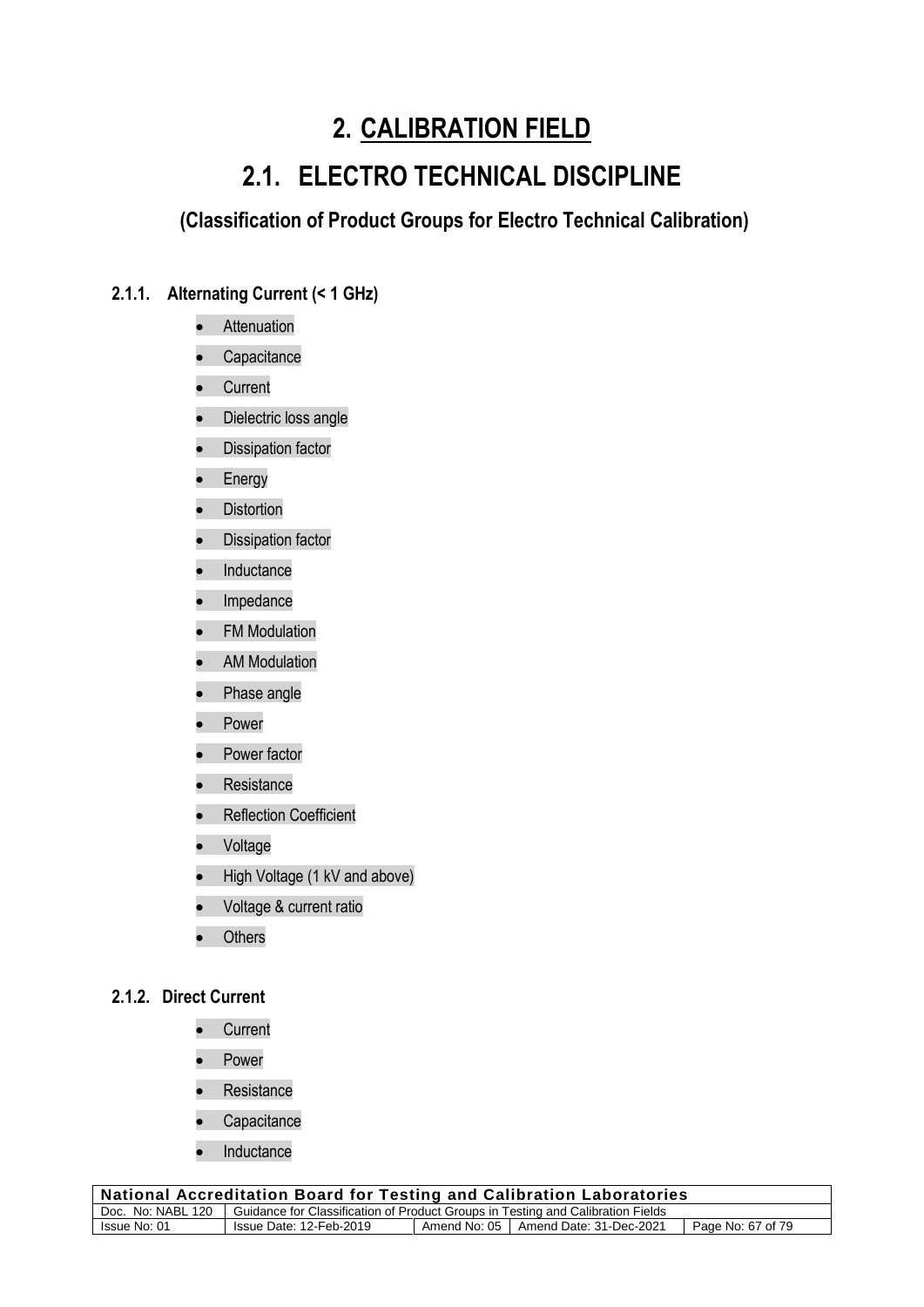- Voltage
- High Voltage (1 kV and above)
- Voltage & current ratio
- Others

#### **2.1.3. Electrical equipment**

- Current Transformers
- Voltage Transformers
- Oscilloscopes
- Bridges
- CT-VT Comparator
- Oscilloscope
- pH meter (Simulation method)
- Conductivity Meter (Simulation method)
- Turbidity Meter (Simulation method)
- Oxidation Reduction Potential Meter (Simulation method)
- **Others**

#### **2.1.4. EMI/ EMC**

- Antenna Factor
- Attenuation
- Automotive Transient Generator
- Coupling Factor/ Coupling Loss Directivity
- Conducted RF Test System
- Combination Wave Surge Test System
- Damped Oscillatory Wave Generator
- Decoupling of Common Mode Disturbance
- Electrostatic Discharge
- Electrical Fast Transients
- EMI Test Receiver
- Isolation
- Impulse Voltage
- Impulse/ Immunity Generator
- Insertion Loss/ RF Attenuation
- **Impedance**
- Longitudinal conversion Loss

| <b>National Accreditation Board for Testing and Calibration Laboratories</b>                        |                                                                                        |  |  |  |
|-----------------------------------------------------------------------------------------------------|----------------------------------------------------------------------------------------|--|--|--|
| Doc. No: NABL 120   Guidance for Classification of Product Groups in Testing and Calibration Fields |                                                                                        |  |  |  |
| Issue No: 01                                                                                        | Amend No: 05   Amend Date: 31-Dec-2021<br>Page No: 68 of 79<br>Issue Date: 12-Feb-2019 |  |  |  |
|                                                                                                     |                                                                                        |  |  |  |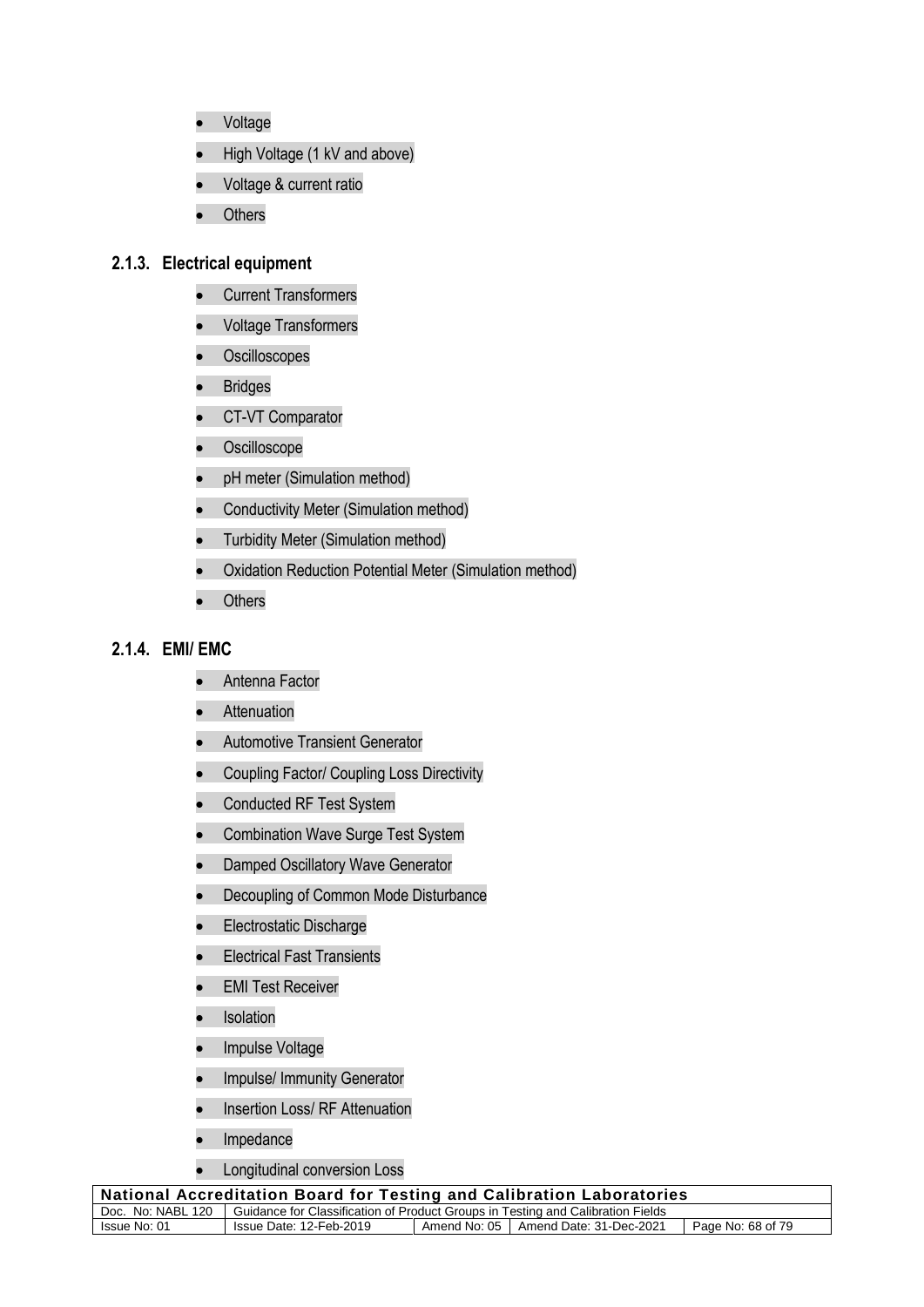- Preamplifier Gain
- Phase angle
- RF Power Amplifier
- Ring Wave Generator
- Telecom Surge Test System
- Return loss (VSWR)
- Voltage Dips/ Interruptions
- Voltage Division Factor
- Others

#### **2.1.5. RF/Microwave (1 GHz and Above)**

- Attenuation
- Impedance
- FM Modulation
- AM Modulation
- Power
- VSWR
- Others

## **2.1.6. Temperature Simulation**

# **2.1.7. Time & Frequency**

- Frequency counters
- Frequency meters
- H.F. frequency
- L.F. frequency
- Microwave/RF frequency
- Stop watches
- Time interval
- **Timers**
- Others
- **2.1.8. Miscellaneous**

| <b>National Accreditation Board for Testing and Calibration Laboratories</b>                        |                         |  |                                        |                   |
|-----------------------------------------------------------------------------------------------------|-------------------------|--|----------------------------------------|-------------------|
| Doc. No: NABL 120   Guidance for Classification of Product Groups in Testing and Calibration Fields |                         |  |                                        |                   |
| Issue No: 01                                                                                        | Issue Date: 12-Feb-2019 |  | Amend No: 05   Amend Date: 31-Dec-2021 | Page No: 69 of 79 |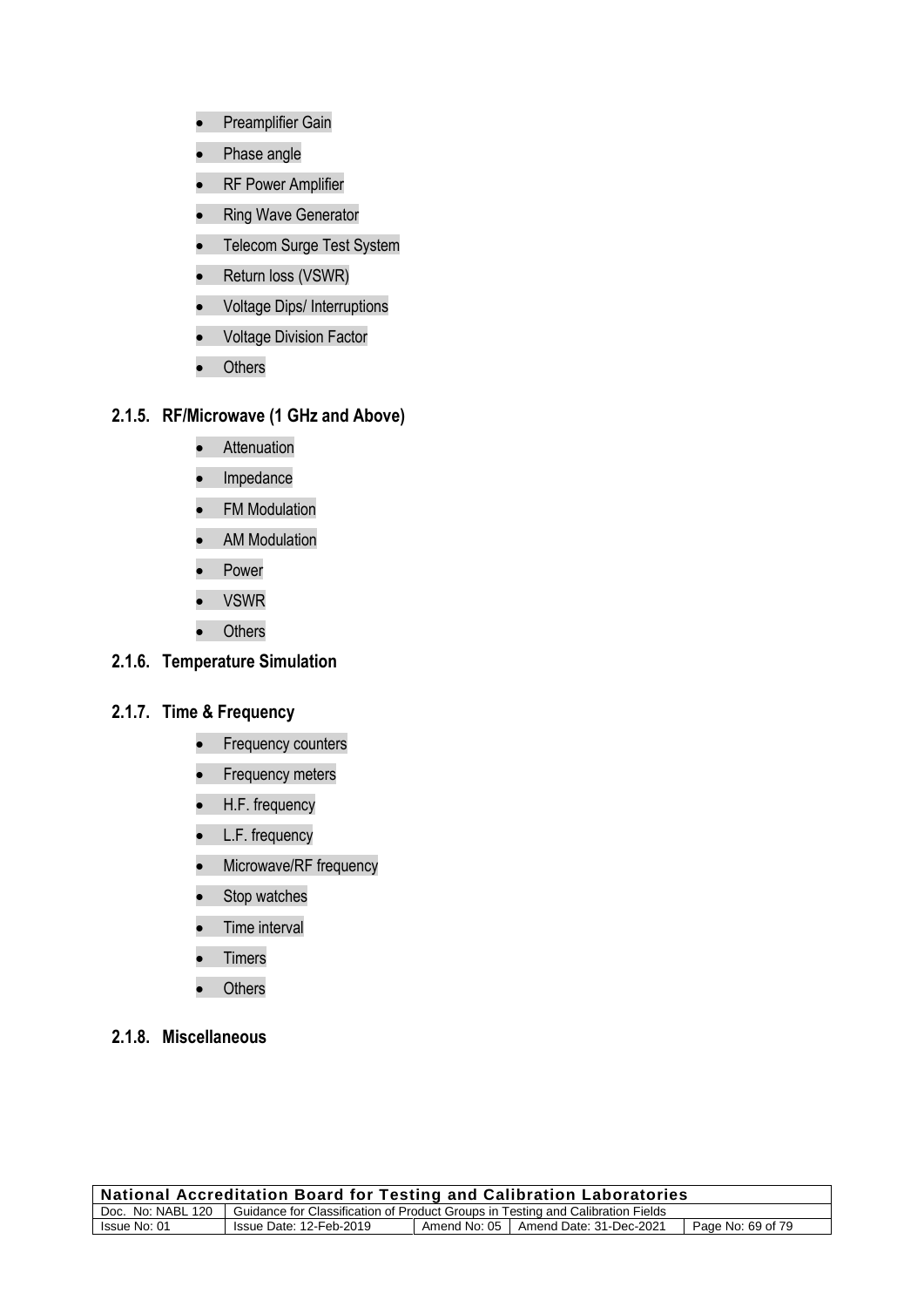# **2.2. FUILD FLOW DISCIPLINE**

# **(Classification of Product Groups for Fluid Flow Calibration)**

#### **2.2.1. Flow Measuring Devices**

- Anemometers
- Gas flow meters
- Liquid flow meters
- Orifice meters
- Pitot tubes
- Ford Cup
- Flow Cup
- Rotameter
- Top Loading Calibrator
- Turbine Meter
- Orifice Plates
- Flow Nozzles
- Averaging Pitot Tubes
- Venturi Meters
- Others
- **2.2.2. Miscellaneous**

| <b>National Accreditation Board for Testing and Calibration Laboratories</b>                        |                         |  |                                        |                   |
|-----------------------------------------------------------------------------------------------------|-------------------------|--|----------------------------------------|-------------------|
| Doc. No: NABL 120   Guidance for Classification of Product Groups in Testing and Calibration Fields |                         |  |                                        |                   |
| Issue No: 01                                                                                        | Issue Date: 12-Feb-2019 |  | Amend No: 05   Amend Date: 31-Dec-2021 | Page No: 70 of 79 |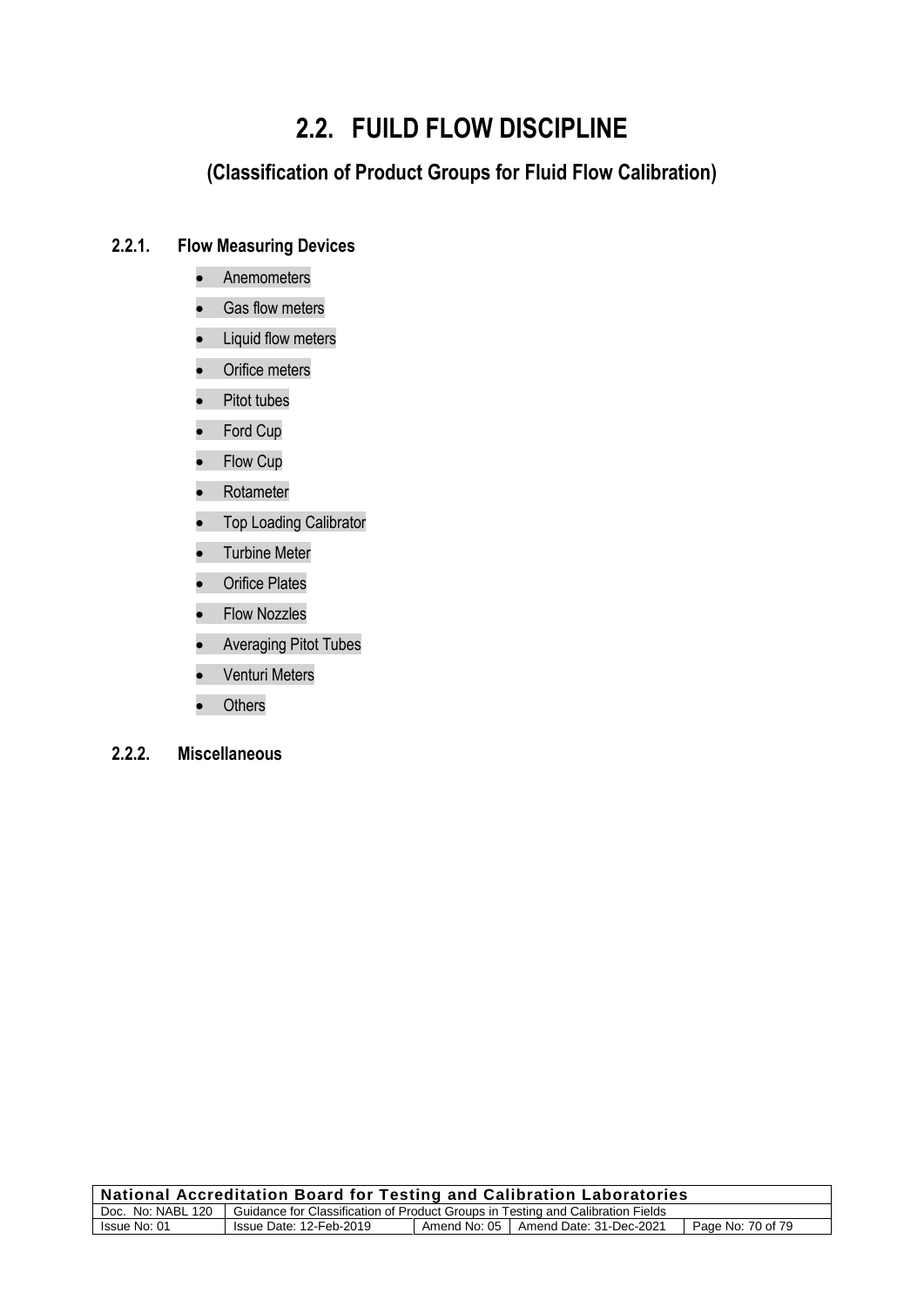# **2.3. MECHANICAL DISCIPLINE**

# **(Classification of Product Groups for Mechanical Calibration)**

## **2.3.1. Acceleration, & Speed**

- Accelerometer
- **Speedometer**
- Tachometer
- Stroboscope
- Speed Transducer / Sensor / Indicator
- Centrifuge
- Vibration Machine/Table
- Planetary Mixer
- **Flow Table**
- **Others**

## **2.3.2. Acoustics**

- Sound calibrators
- Sound level meters
- **Audiometers**
- Others

### **2.3.3. Density and Viscosity**

- Densitometers
- Hydrometers
- Capillary Viscometer
- Dial type Viscometer
- Digital Viscometer
- Flow / Ford Cup
- Others

### **2.3.4. Dimension (Basic-Measuring Instrument, Gauges etc.)**

- Linear Measuring Instruments
- Vernier & Digital Calipers,
- **External Micrometers,**
- Depth Micrometers,
- Micrometer Head,

| <b>National Accreditation Board for Testing and Calibration Laboratories</b>                        |                         |  |                                        |                   |
|-----------------------------------------------------------------------------------------------------|-------------------------|--|----------------------------------------|-------------------|
| Doc. No: NABL 120   Guidance for Classification of Product Groups in Testing and Calibration Fields |                         |  |                                        |                   |
| Issue No: 01                                                                                        | Issue Date: 12-Feb-2019 |  | Amend No: 05   Amend Date: 31-Dec-2021 | Page No: 71 of 79 |
|                                                                                                     |                         |  |                                        |                   |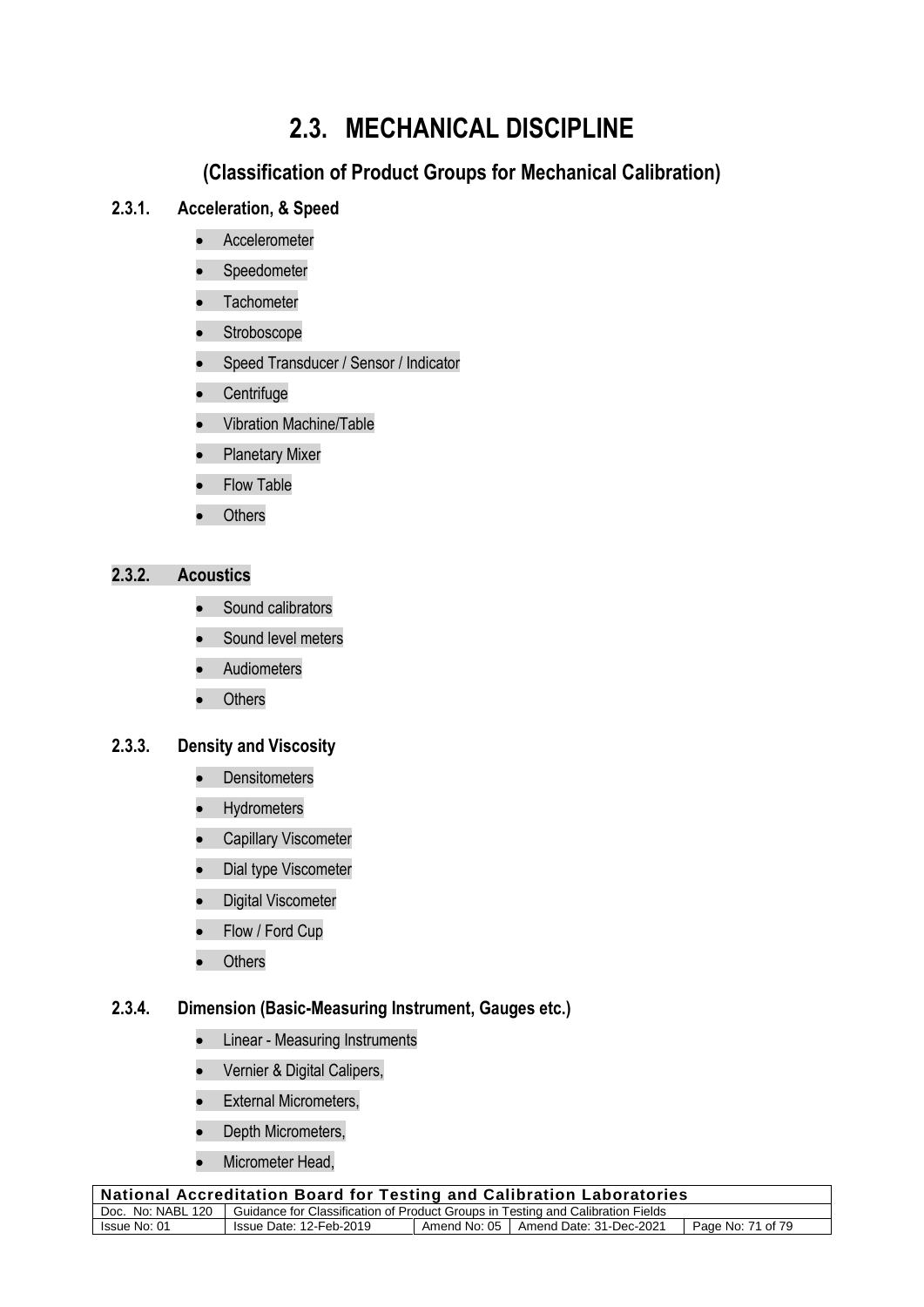- Micrometer Setting Pieces,
- Bench Micrometer & Micrometer Head, Bore Gauges, Stick Micrometers, Tripoint Internal Micrometers, Depth Gauges, Dial Gauge, Steel Scales & Line Standards, Measuring Tape, Pie-Tape, Extensometer)
- Linear Measuring Aids

(Straight Edges, Engineers Parallels, Surface Plate (Cast Iron), Surface Plate (Granite), Angle Plates, Right Angle & Box Angle Plates, Engineers Square, Granite Squares, Cylindrical Square, V-Block, Welded V- Blocks, Universal and Elongated V-Blocks, Test Mandrels (Straight), Test Mandrels (Taper), Bench Centre, Vernier Height Gauge)

• Angle Measuring Devices

(Angle Gauges, Bevel Protractors, Combination Set, Sine Centre, Sine Bar & Sine Table, Spirit Levels, Frame Level, Electronic Level, Inclinometer, Clinometers, Auto Collimator, Polygon Mirrors, Prisms, Rotary Table, Index Table, Rotary Calibrator)

- Surface Topography Measuring Devices (Surface Roughness Masters, Depth Masters, Radius Standards, Master Sphere For CMM, Optical Flats, Optical Parallels, Hemi-Sphere (Roundness Master), Magnification Master (Flick Standard), Master Cylinder, Cylindrical Square, Roughness Tester-Portable, Roughness Tester-Stand Alone, Contour Profiler, Roundness Tester, Form Tester)
- Gauges

(Setting Master, Plug Gauges, Plug Gauges, Setting Master Ring Gauges, Ring Gauges, Snap Gauges, Taper Gauges)

**Others** 

## **2.3.5. Dimension (Precision- Precision Instruments and Surface Topology)**

• Linear – Reference (Measuring) Equipment

(Gauge Block Comparators, Microscope/ Universal Length Measuring Machine (ULM), Length Measuring Machine, Universal Measuring Microscope (UMM), Profile Projector, Bore Comparator, Dial Gauge Calibrator, Floating carriage Micrometer, Coordinate Measuring Machines, Laser Interferometer, Flatness Interferometer)

• Linear & Form – Reference Equipment

(Gauge Blocks, Gauge Block Accessories, Long Gauge Blocks, Length Bar, Step Gauges, Caliper Checker, Check Master, Height Setting Micrometers, Electronic Height Gauges, Height Master, Raiser Blocks, Cylindrical Setting Standards, Roundness Master S (Hemi-Sphere, Magnification Standard, Master Cylinder, Optical Flat), Surface Roughness Masters (Surface Masters, Depth Standard), Radius Standard/ Contour Master, Glass Scale, Graticule and Glass Grid)

**Others** 

| <b>National Accreditation Board for Testing and Calibration Laboratories</b>                        |                         |  |                                        |                   |  |
|-----------------------------------------------------------------------------------------------------|-------------------------|--|----------------------------------------|-------------------|--|
| Doc. No: NABL 120   Guidance for Classification of Product Groups in Testing and Calibration Fields |                         |  |                                        |                   |  |
| Issue No: 01                                                                                        | Issue Date: 12-Feb-2019 |  | Amend No: 05   Amend Date: 31-Dec-2021 | Page No: 72 of 79 |  |
|                                                                                                     |                         |  |                                        |                   |  |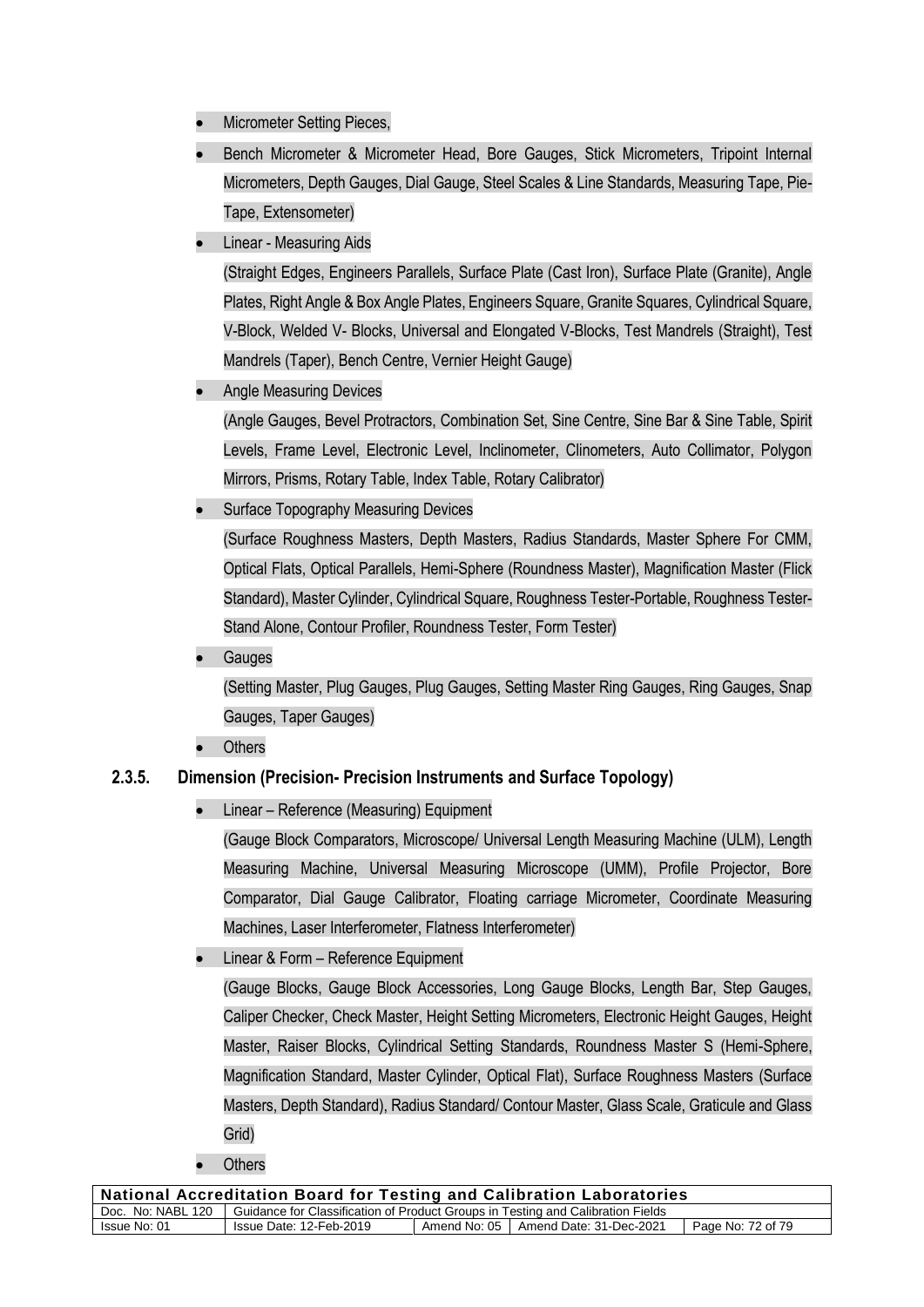### **2.3.6. Hardness & Impact**

- Test blocks, Brinell
- Test blocks, Rockwell
- Test blocks, Vickers
- Testing machines, Brinell
- Testing machines, Rockwell
- Testing machines, Vickers
- Knoop Hardness
- Impact testing machine (Izod)
- Impact testing machine (Charpy)
- **Durometer**
- Rubber hardness tester
- **Others**

#### **2.3.7. Force**

- Load cells
- Proving Ring
- Push Pull Gauge
- Force gauges
- Tensile testing machines
- Compression testing machines
- Universal Testing Machine
- Force Proving Instruments
- Mobile Force Measuring System
- **Others**

#### **2.3.8. Mass and Volume**

- Weighing machine/scale
- Mass/Weight Standards
- Volumetric Glassware
- Burettes
- Pipettes
- Volumetric flask
- Piston operated volumetric apparatus
- Others

| <b>National Accreditation Board for Testing and Calibration Laboratories</b>                        |                         |  |                                        |                   |  |
|-----------------------------------------------------------------------------------------------------|-------------------------|--|----------------------------------------|-------------------|--|
| Doc. No: NABL 120   Guidance for Classification of Product Groups in Testing and Calibration Fields |                         |  |                                        |                   |  |
| Issue No: 01                                                                                        | Issue Date: 12-Feb-2019 |  | Amend No: 05   Amend Date: 31-Dec-2021 | Page No: 73 of 79 |  |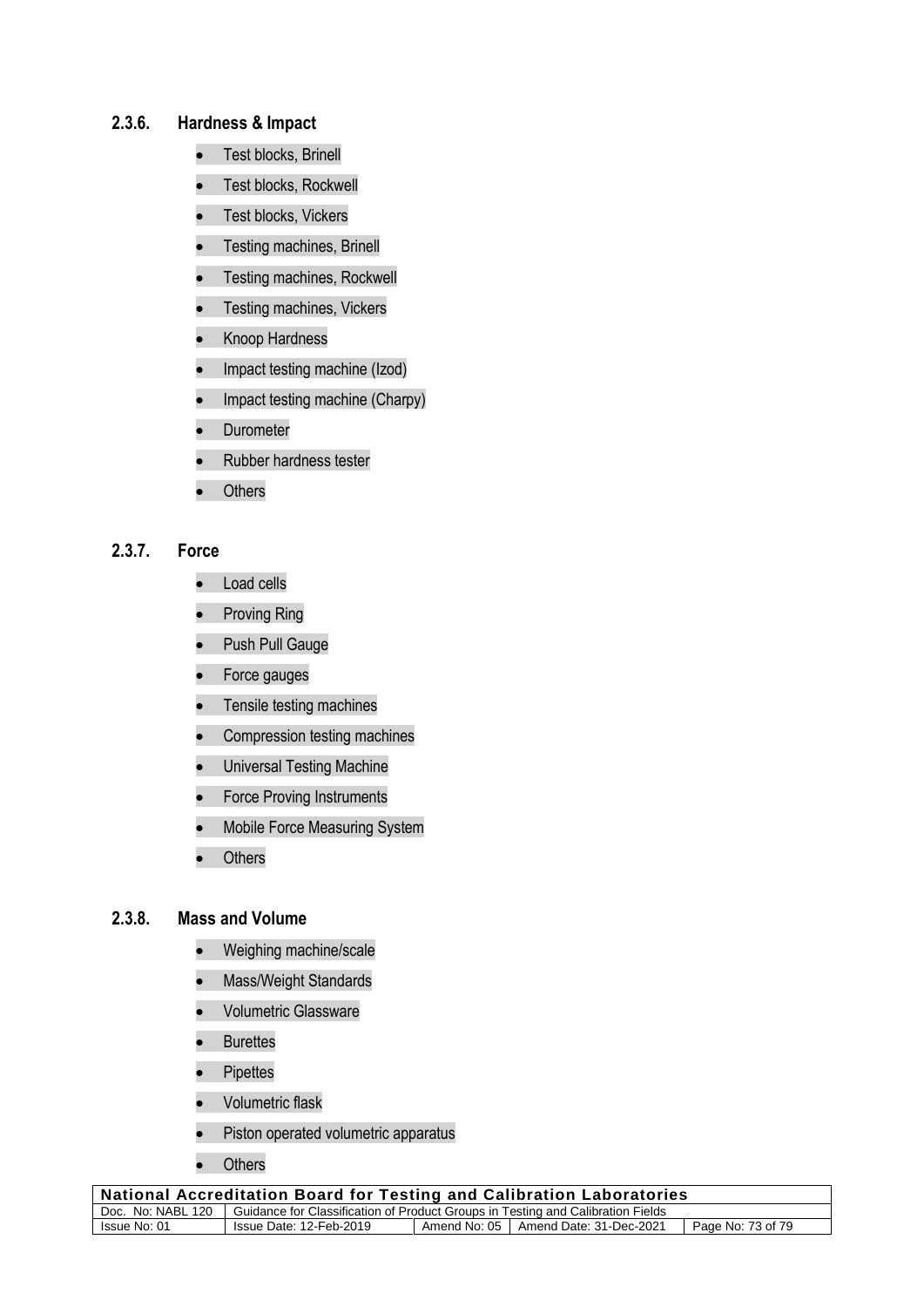### **2.3.9. Pressure and Vacuum**

- Hydraulic DWT/Pressure Balance
- Pneumatic DWT/Pressure Balance
- Vacuum/Absolute DWT/Pressure Balance
- Precision Pressure Calibrator
- Barometer
- Pressure transducer with digital indicator
- Pressure transmitter with digital indicator
- Industrial Pressure Gauge (analog/dig)
- Pressure Switches
- Magnahelic Gauge, Pirani Gauge
- Vacuum Gauge
- Differential Pressure Gauge
- Manometer
- Pressure recorders
- Others

#### **2.3.10. Torque Generating & Measuring devices**

- Torque Testing Machine
- Torque Transducer
- Torque Transmitters
- Torque Multiplying Gearbox
- Torque Wrenches (Type I & II)
- Continuous rotating torque tool (Oil Pulse/Pneumatic/Electrical/Hydraulic)
- Handheld pneumatic assembly tools
- Hydraulic impulse tools
- Torque controlled DCNR
- Impact torque wrenches/Tools
- Rotary and percussive pneumatic Tools
- **Others**

## **2.3.11. Miscellaneous**

| <b>National Accreditation Board for Testing and Calibration Laboratories</b>                        |                         |  |                                        |                   |  |
|-----------------------------------------------------------------------------------------------------|-------------------------|--|----------------------------------------|-------------------|--|
| Doc. No: NABL 120   Guidance for Classification of Product Groups in Testing and Calibration Fields |                         |  |                                        |                   |  |
| Issue No: 01                                                                                        | Issue Date: 12-Feb-2019 |  | Amend No: 05   Amend Date: 31-Dec-2021 | Page No: 74 of 79 |  |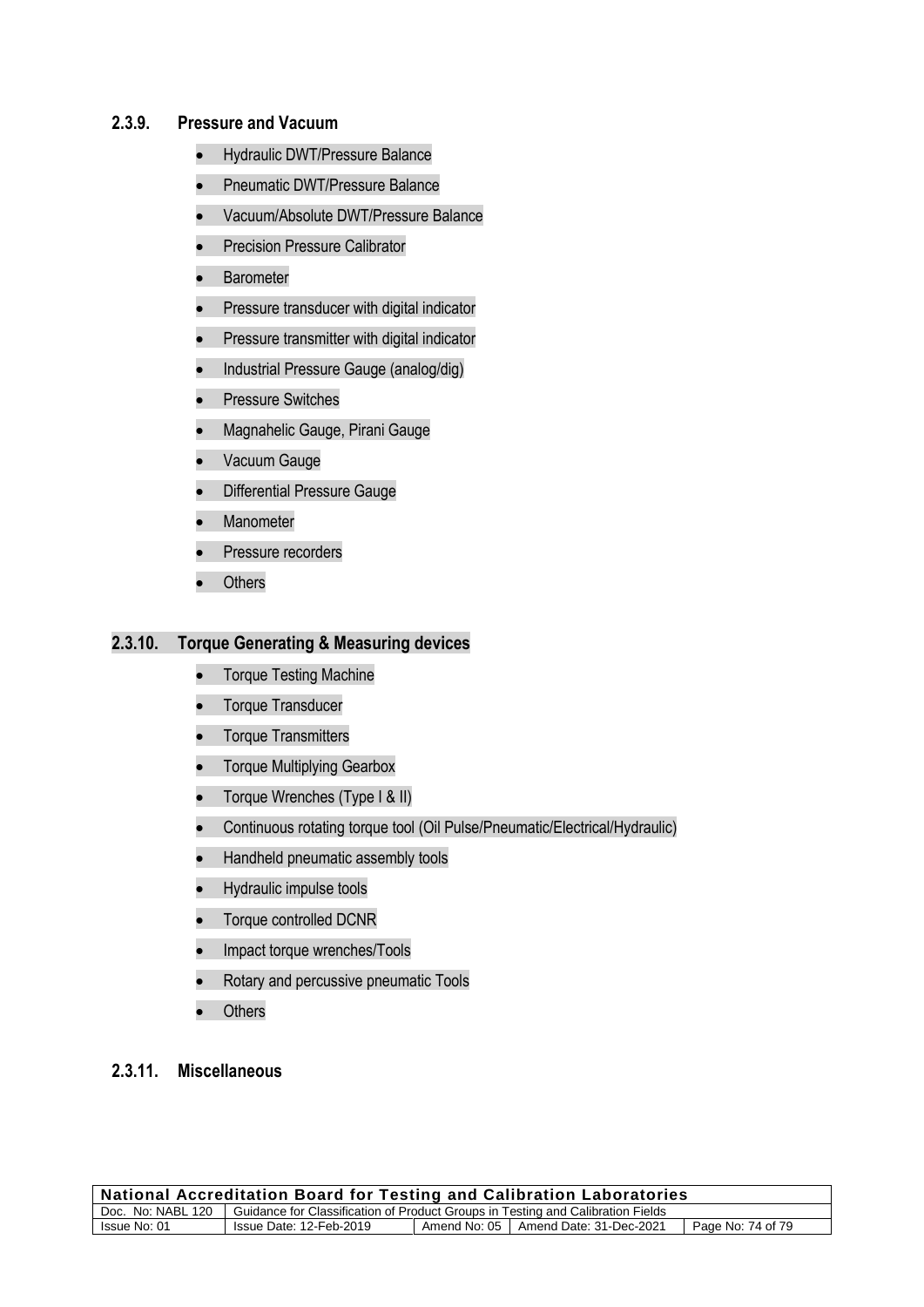# **2.4. OPTICAL CALIBRATION**

## **(Classification of Product Groups for Optical Calibration)**

## **2.4.1. Equipment**

- Ultraviolet radiometers
- Infrared radiometers
- Optical and radiation detectors
- Others

## **2.4.2. Optical**

- Attenuation
- Colour/Chromaticity co-ordinates
- Colour temperature
- Distribution of luminous intensity
- Illuminance
- Irradiance
- Laser power & energy measurements
- Length
- Luminance
- Luminous intensity
- Luminous flux
- Lux Meter
- Power
- Radiance (UV/IR)
- Radiant Power/ Radiant Flux
- Transmittance
- Spectral irradiance
- Spectral radiance
- Spectral reflectance
- Spectral responsivity
- **Wavelength**
- **Others**

## **2.4.3. Miscellaneous**

| <b>National Accreditation Board for Testing and Calibration Laboratories</b>                        |  |  |  |  |  |
|-----------------------------------------------------------------------------------------------------|--|--|--|--|--|
| Doc. No: NABL 120   Guidance for Classification of Product Groups in Testing and Calibration Fields |  |  |  |  |  |
|                                                                                                     |  |  |  |  |  |
| Page No: 75 of 79                                                                                   |  |  |  |  |  |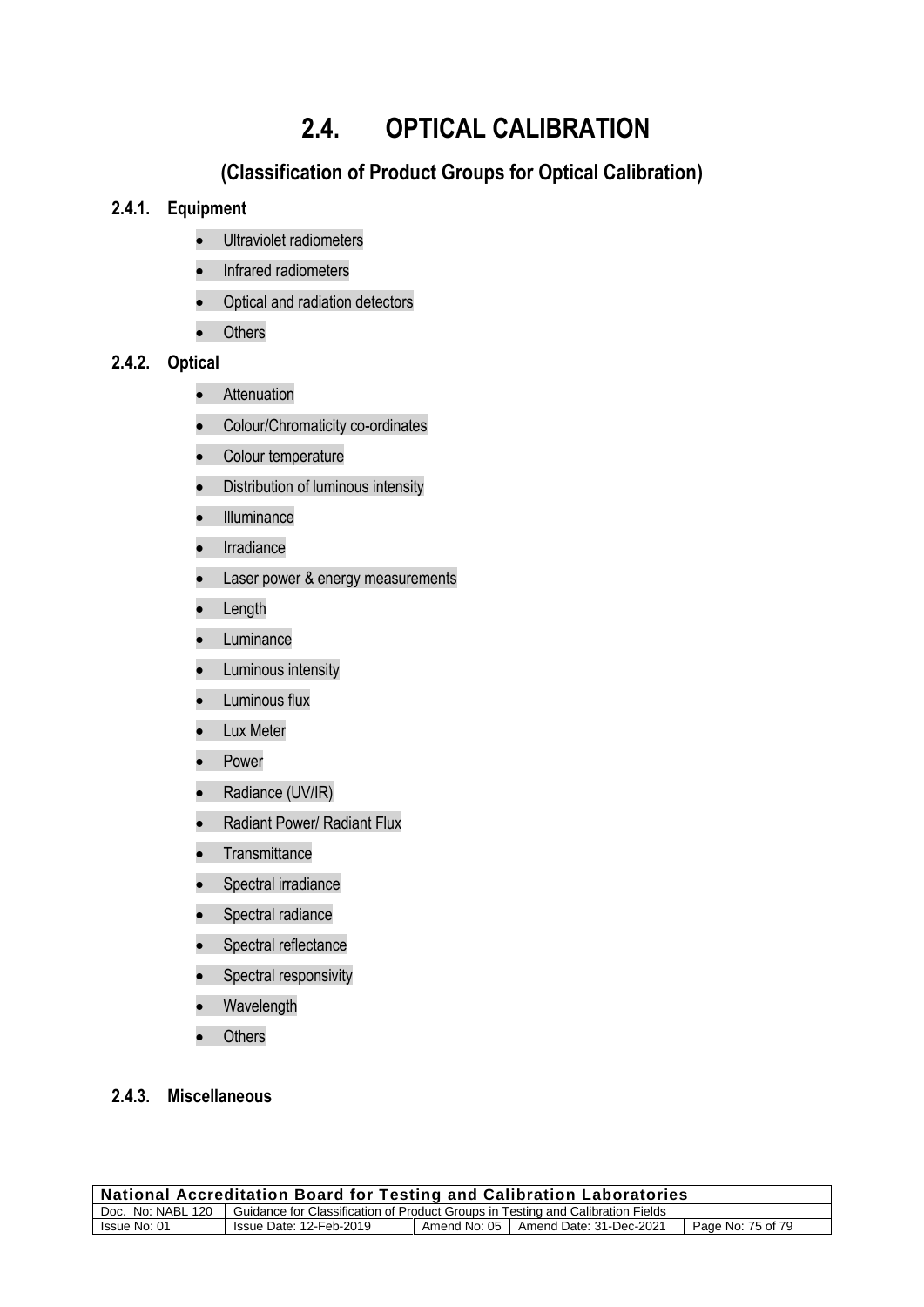# **2.5. RADIOLOGICAL DISCIPLINE**

# **(Classification of Product Groups for Radiological Calibration)**

## **2.5.1. Radiological measurements**

- **Dosimeter**
- Area Survey Meter
- Others

## **2.5.2. Radio Isotope/Source Calibration**

**2.5.3. Miscellaneous** 

| National Accreditation Board for Testing and Calibration Laboratories                               |                         |  |                                        |                   |  |
|-----------------------------------------------------------------------------------------------------|-------------------------|--|----------------------------------------|-------------------|--|
| Doc. No: NABL 120   Guidance for Classification of Product Groups in Testing and Calibration Fields |                         |  |                                        |                   |  |
| Issue No: 01                                                                                        | Issue Date: 12-Feb-2019 |  | Amend No: 05   Amend Date: 31-Dec-2021 | Page No: 76 of 79 |  |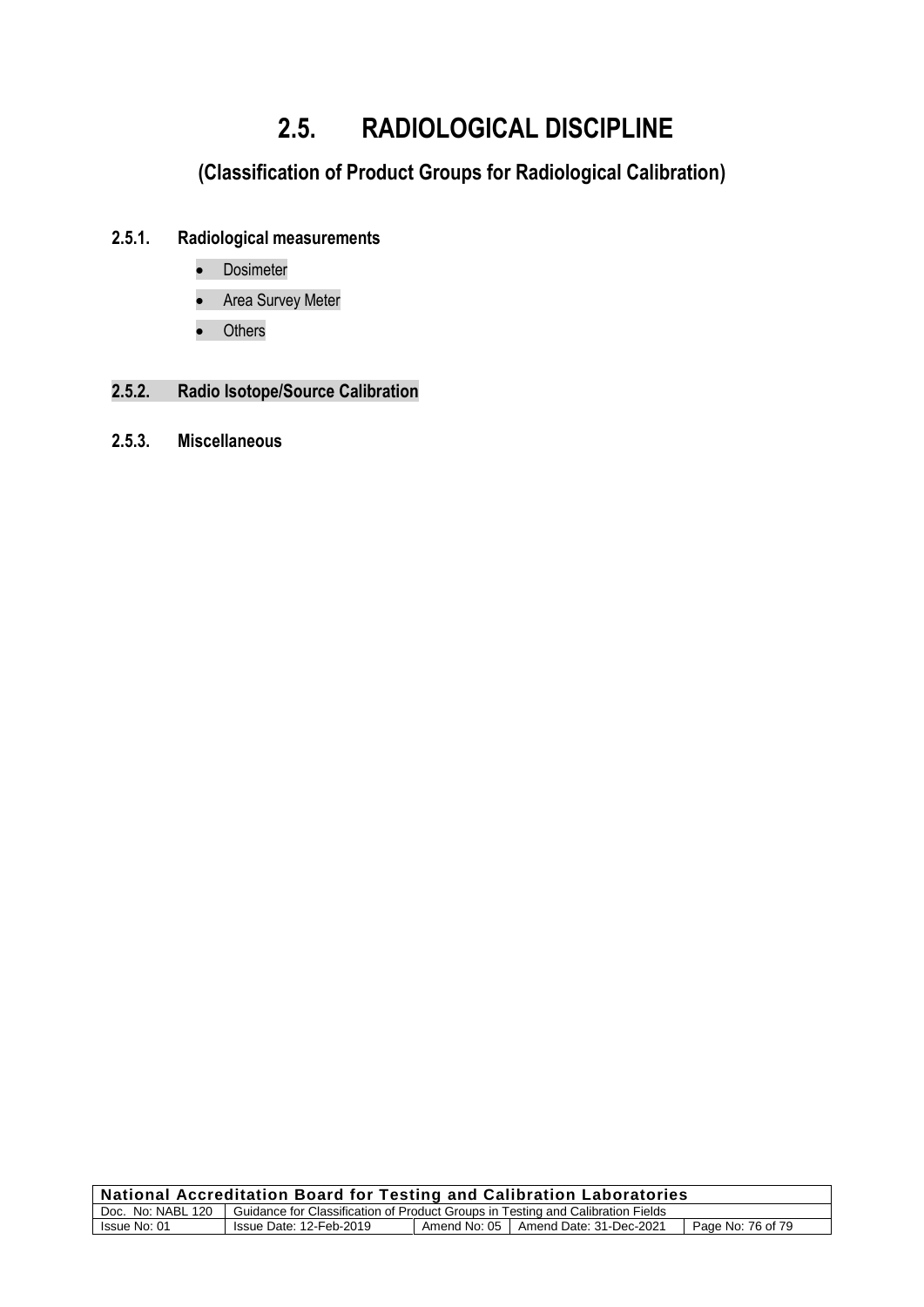# **2.6. THERMAL DISCIPLINE**

## **(Classification of Product Groups for Thermal Calibration)**

## **2.6.1. Specific heat & Humidity**

- Absolute humidity
- Dew point
- Environmental chambers
- Humidity measuring devices
- Relative humidity
- Specific heat of gases
- Specific heat of liquids
- Specific heat of solids
- Others

### **2.6.2. Temperature**

- Digital temperature indicators & recorders
- Liquid-in-glass thermometers
- Optical pyrometers
- Platinum resistance thermometers
- Radiation pyrometers
- Temperature controlled autoclaves, ovens & furnaces
- Temperature controlled chambers & incubators
- Temperature controlled freezers & refrigerators
- Temperature measurement
- **Thermocouples**
- **Others**

### **2.6.3. Miscellaneous**

| <b>National Accreditation Board for Testing and Calibration Laboratories</b>                        |                         |  |                                        |                   |  |
|-----------------------------------------------------------------------------------------------------|-------------------------|--|----------------------------------------|-------------------|--|
| Doc. No: NABL 120   Guidance for Classification of Product Groups in Testing and Calibration Fields |                         |  |                                        |                   |  |
| Issue No: 01                                                                                        | Issue Date: 12-Feb-2019 |  | Amend No: 05   Amend Date: 31-Dec-2021 | Page No: 77 of 79 |  |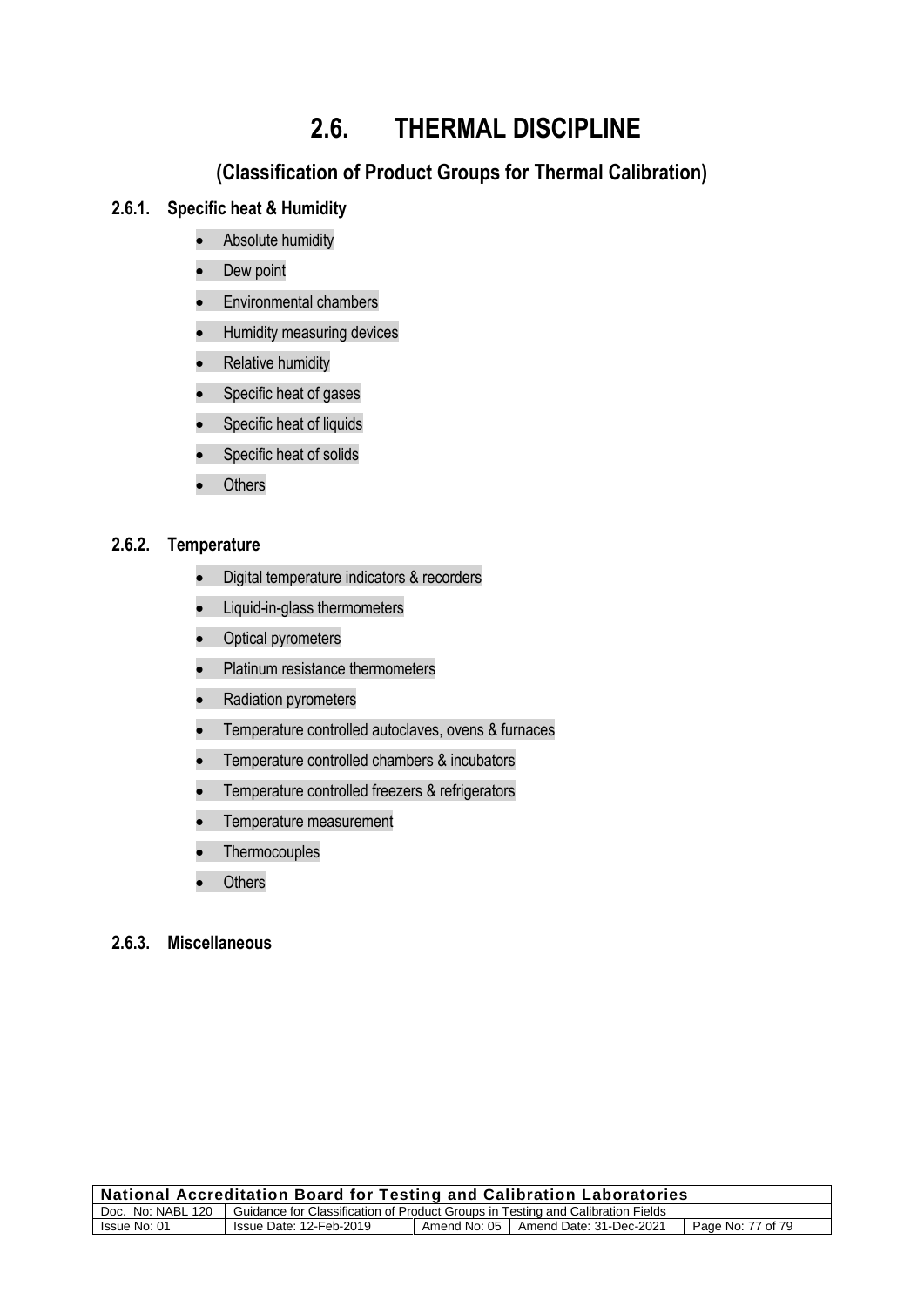# **2.7 MEDICAL DEVICES CALIBRATION**

## **(Classification of Product for Medical Devices Calibration)**

## **2.7.1 Discharge Equipment/ Devices**

- Suction Pump
- Flow meter with Humidifier
- Pressure Gauge of Oxygen Cylinder
- BP Apparatus (Sphygmomanometer)
- Nebulizer (Electric)
- Syringe Pump
- Infusion Pump
- Enteral Feeding Pump
- CPAP
- BiPAP
- Boyles Apparatus
- Anesthesia Machine
- Others

## **2.7.2 Patient Conditioning/ Maintenance**

- Incubator
- **Autoclave**
- Defibrillator
- Ventilator
- Electro Surgical Unit/ Diathermy Machine/ Cautry Machine.
- External Pace Maker
- Electronic Tourniquet
- Dialysis Machine
- Heart Lung Machine
- Patient Warmer
- OT Table
- Radiant Warmer
- Irradiance Meter
- Phototherapy Unit
- **Others**

| Doc. No: NABL 120   Guidance for Classification of Product Groups in Testing and Calibration Fields | <b>National Accreditation Board for Testing and Calibration Laboratories</b> |                         |  |  |                   |  |
|-----------------------------------------------------------------------------------------------------|------------------------------------------------------------------------------|-------------------------|--|--|-------------------|--|
|                                                                                                     |                                                                              |                         |  |  |                   |  |
| Amend No: 05   Amend Date: 31-Dec-2021                                                              | Issue No: 01                                                                 | Issue Date: 12-Feb-2019 |  |  | Page No: 78 of 79 |  |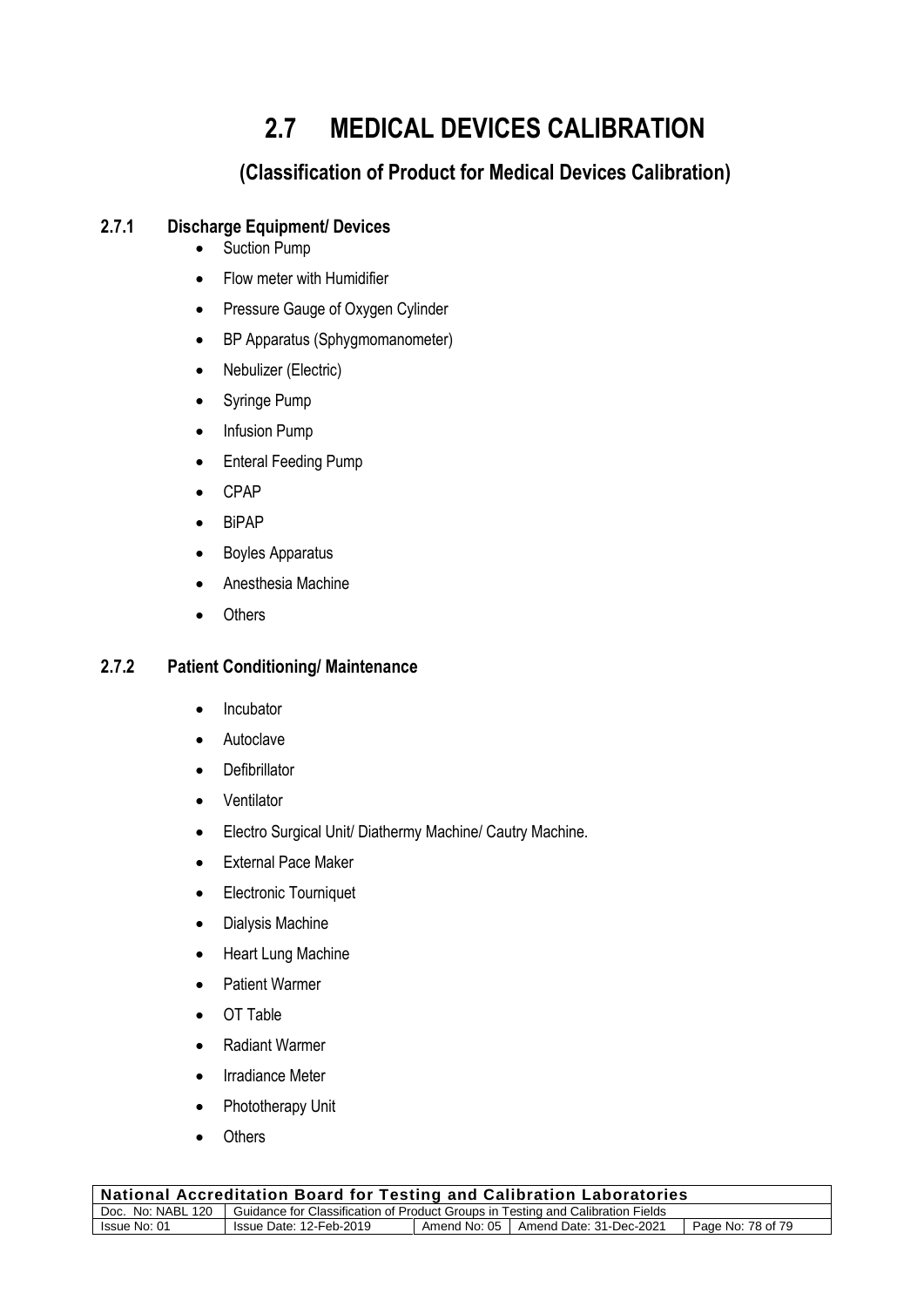## **2.7.3 Monitoring Unit**

- Patient Monitors
- Apnea Monitors
- Fetal Monitor
- Therapeutic Stimulator
- Weighing Scale
- Hematology Analyser
- Others

### **2.7.4 Imaging/ Plotters**

- Trans illuminator light source
- EEG
- Fetal Doppler
- ECG
- X-Ray Diagnostic Equipment
- Others

## **2.7.5 Medical Device Analyzer/ Simulator Equipment**

- Electrical Safety Analyzer
- Infusion Device Analyzer
- Incubator Analyzer
- Defibrillator Analyzer
- Gas Flow Analyzer
- Electro Surgical Analyzer
- Vital Sign Simulator
- Patient Monitor Simulator
- Others

## **2.7.6 Miscellaneous**

| <b>National Accreditation Board for Testing and Calibration Laboratories</b>                         |                         |              |                         |                   |  |
|------------------------------------------------------------------------------------------------------|-------------------------|--------------|-------------------------|-------------------|--|
| Guidance for Classification of Product Groups in Testing and Calibration Fields<br>Doc. No: NABL 120 |                         |              |                         |                   |  |
| Issue No: 01                                                                                         | Issue Date: 12-Feb-2019 | Amend No: 05 | Amend Date: 31-Dec-2021 | Page No: 79 of 79 |  |